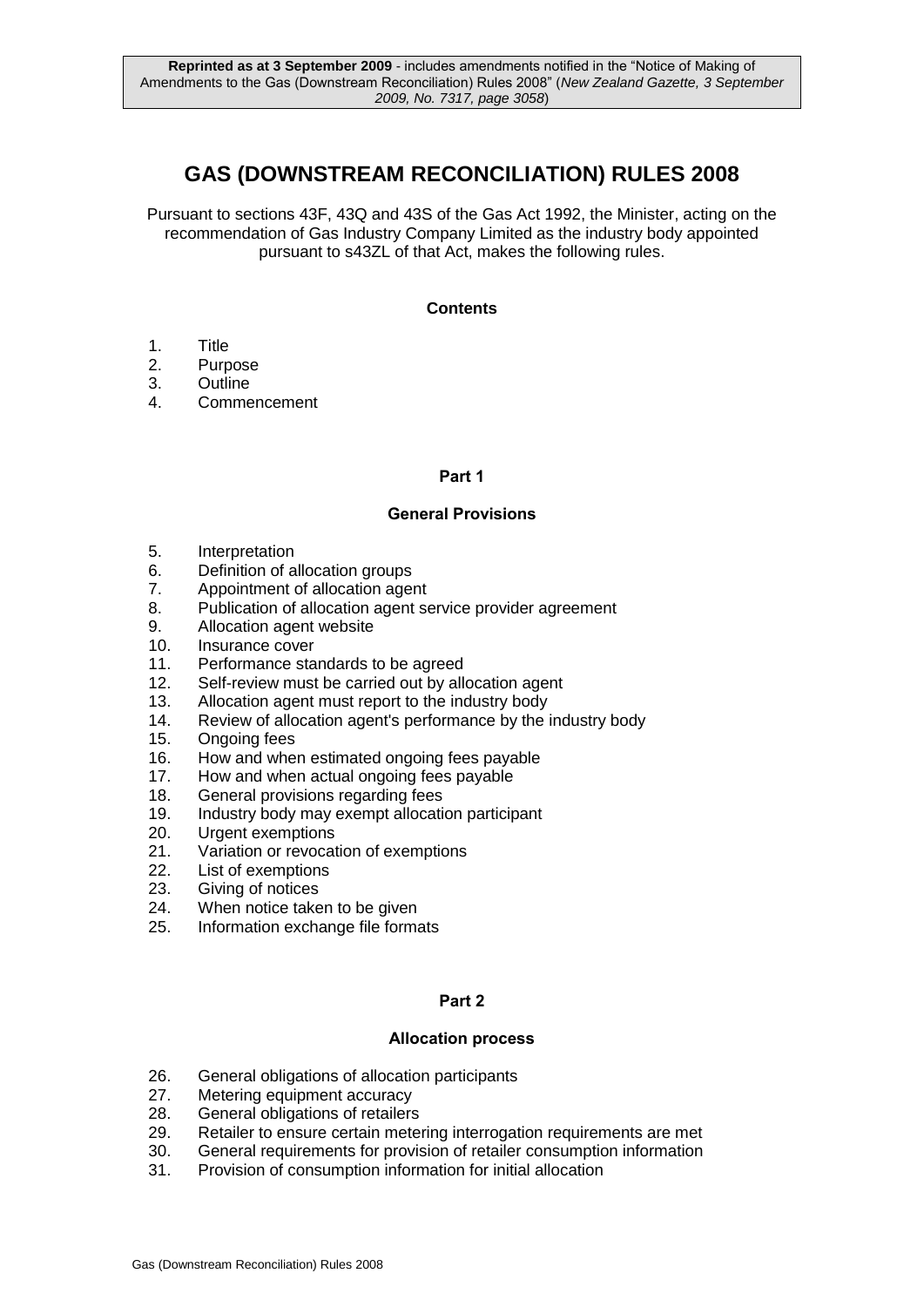- 32. Provision of consumption information for interim allocation
- 33. Provision of consumption information for final allocation
- 34. Historic and forward estimates
- 35. Application of profiles and seasonal adjustments for historic estimates
- 36. Forward estimates<br>37. Accuracy of consul
- 37. Accuracy of consumption information for initial allocation<br>38. Application of deemed profiles
- Application of deemed profiles
- 39. Retailer to give gas gate trading notice to allocation agent
- 40. Retailer reporting requirements
- 41. Provision of daily injection information
- 42. Publication of estimated day-end volume injection quantities each day
- 43. Allocation agent to use estimates
- 44. Correction of allocations by allocation agent<br>45. Global method of allocation
- Global method of allocation
- 46. Calculation of UFG factor<br>47. Force maieure event durin
- 47. Force majeure event during consumption period
- 48. Initial allocation
- 49. Interim allocation
- 50. Final allocation<br>51. Special allocation
- Special allocation
- 52. Annual reconciliation
- 53. Allocation agent reports

### **Part 3**

### **Approval and Registration of deemed profiles**

- 54. Allocation agent to approve and register deemed profiles
- 55. Registration of static deemed profiles
- 56. Registration of dynamic deemed profiles<br>57. Notification of change or error
- 57. Notification of change or error<br>58. Allocation agent review of regi
- Allocation agent review of registered deemed profiles
- 59. Retailers may request review of their registered deemed profiles<br>60. Allocation participants may challenge registered deemed profiles
- 60. Allocation participants may challenge registered deemed profiles<br>61. Guidelines for determinations on profiles
- Guidelines for determinations on profiles
- 62. Removal of registered deemed profile from register
- 63. Costs of deemed profile registration
- 64. Referral to industry body

#### **Part 4**

#### **Audits**

- 65. Industry body to commission performance audits
- 66. Industry body may commission event audits
- 67. Time restriction on audit material
- 68. Who may be appointed as an auditor
- 69. Provision of information to auditor
- 70. Auditor to prepare draft audit report
- 71. Auditor to prepare final audit report
- 72. Confidential information in audit reports
- 73. Publication of final audit reports
- 74. Use of final audit reports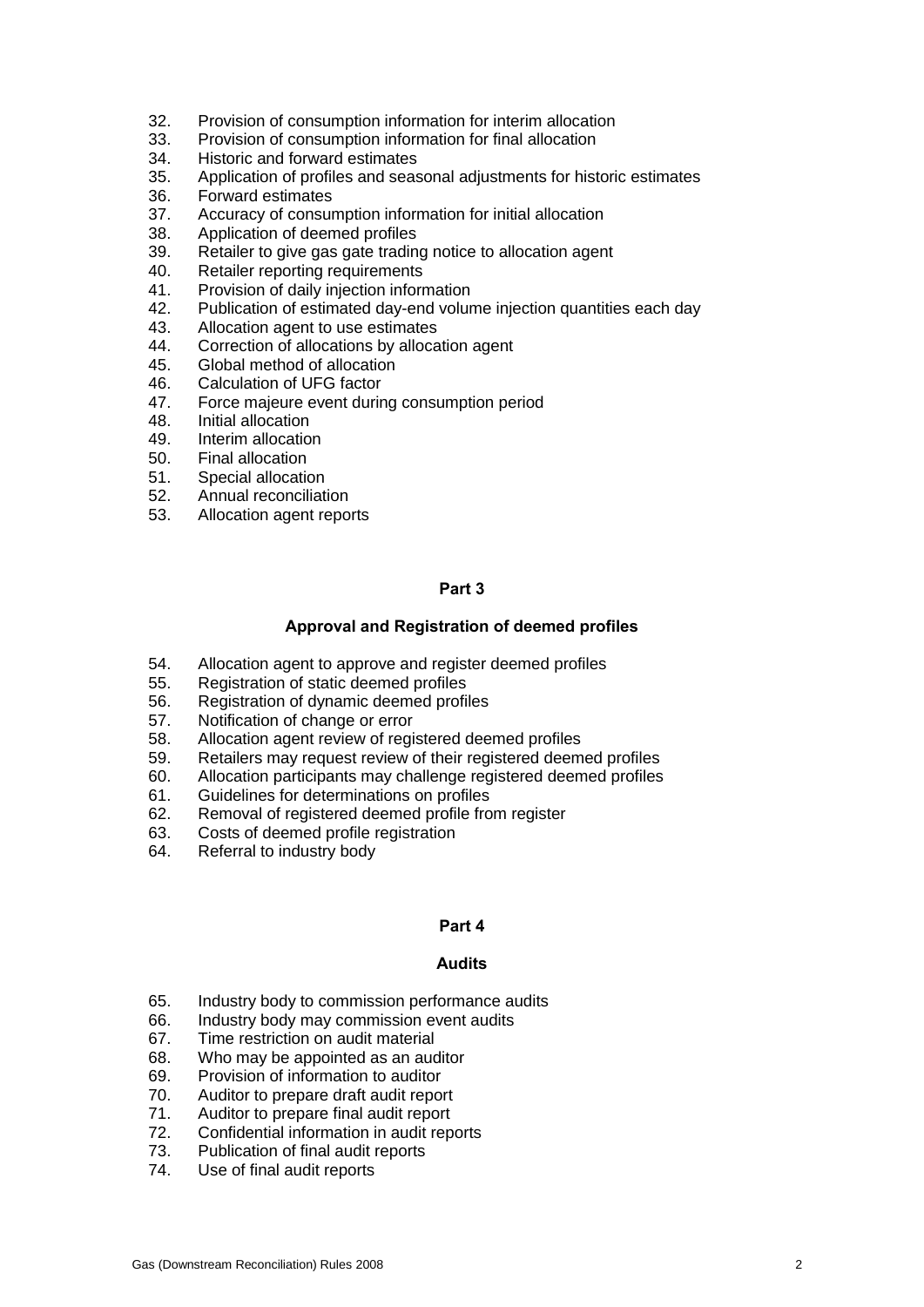75. Responsibility for audit costs

### **Part 5**

### **Transitional provisions**

- 76. Treatment of allocations for consumption prior to go-live date
- 77. Transitional period
- 78. Provision of information during transitional period
- 79. Calculation and application of annual UFG factors during transitional period<br>80. Industry body may commission event audit for capped gas gate
- 80. Industry body may commission event audit for capped gas gate 81. Transitional exemption
- Transitional exemption

**Schedule 1**

**Metering errors**

### **Schedule 2**

**Allocation in zero consumption situations**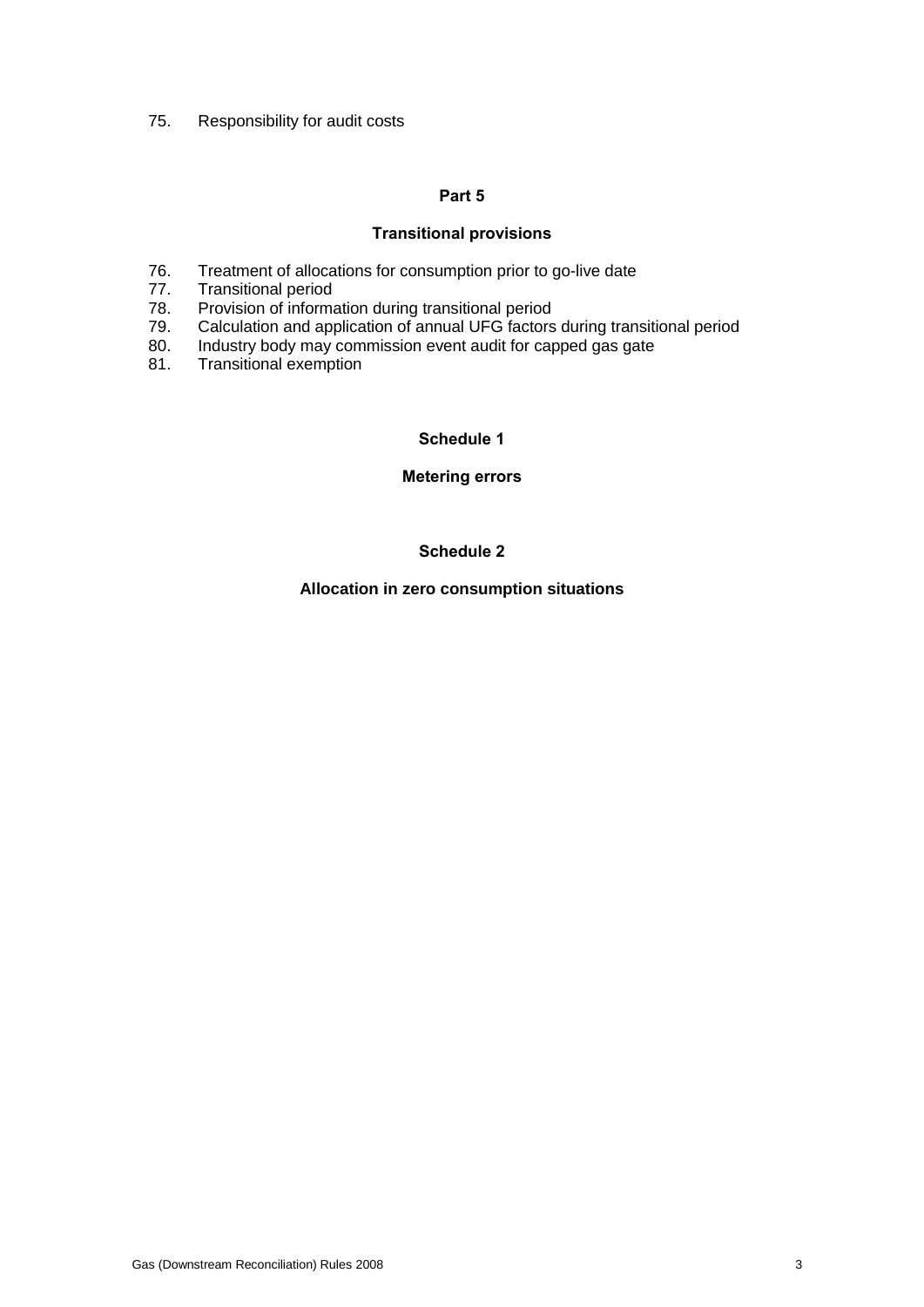### **1. Title**

These rules are the Gas (Downstream Reconciliation) Rules 2008.

### **2. Purpose**

The purpose of these rules is to establish a set of uniform processes that will enable the fair, efficient, and reliable downstream allocation and reconciliation of downstream gas quantities.

### **3. Outline**

These rules provide for –

- **3.1** The appointment of an allocation agent; and
- **3.2** Processes for the:
	- **3.2.1** provision of gas injection and consumption information; and
	- **3.2.2** allocation by the allocation agent of daily gas quantities for each calendar month to retailers at gas gates; and
	- **3.2.3** reconciliation of downstream gas quantities; and
- **3.3** Mandatory information disclosure and reporting by the allocation agent, allocation participants, and the industry body; and
- **3.4** Ancillary matters related to the process of allocation and reconciliation such as funding by industry participants and audits.

### **4. Commencement**

- **4.1** Subject to rule 4.2, these rules come into force on the 28<sup>th</sup> day after their notification in the *Gazette*.
- **4.2** Rules 27 to 75 come into force on the go-live date.

### **Part 1**

### **General Provisions**

#### **5. Interpretation**

- **5.1** In these rules, any term that is defined in the Act and used in these rules, but not defined in these rules, has the same meaning as in the Act.
- **5.2** In these rules, unless the context otherwise requires –

**Act** means the Gas Act 1992;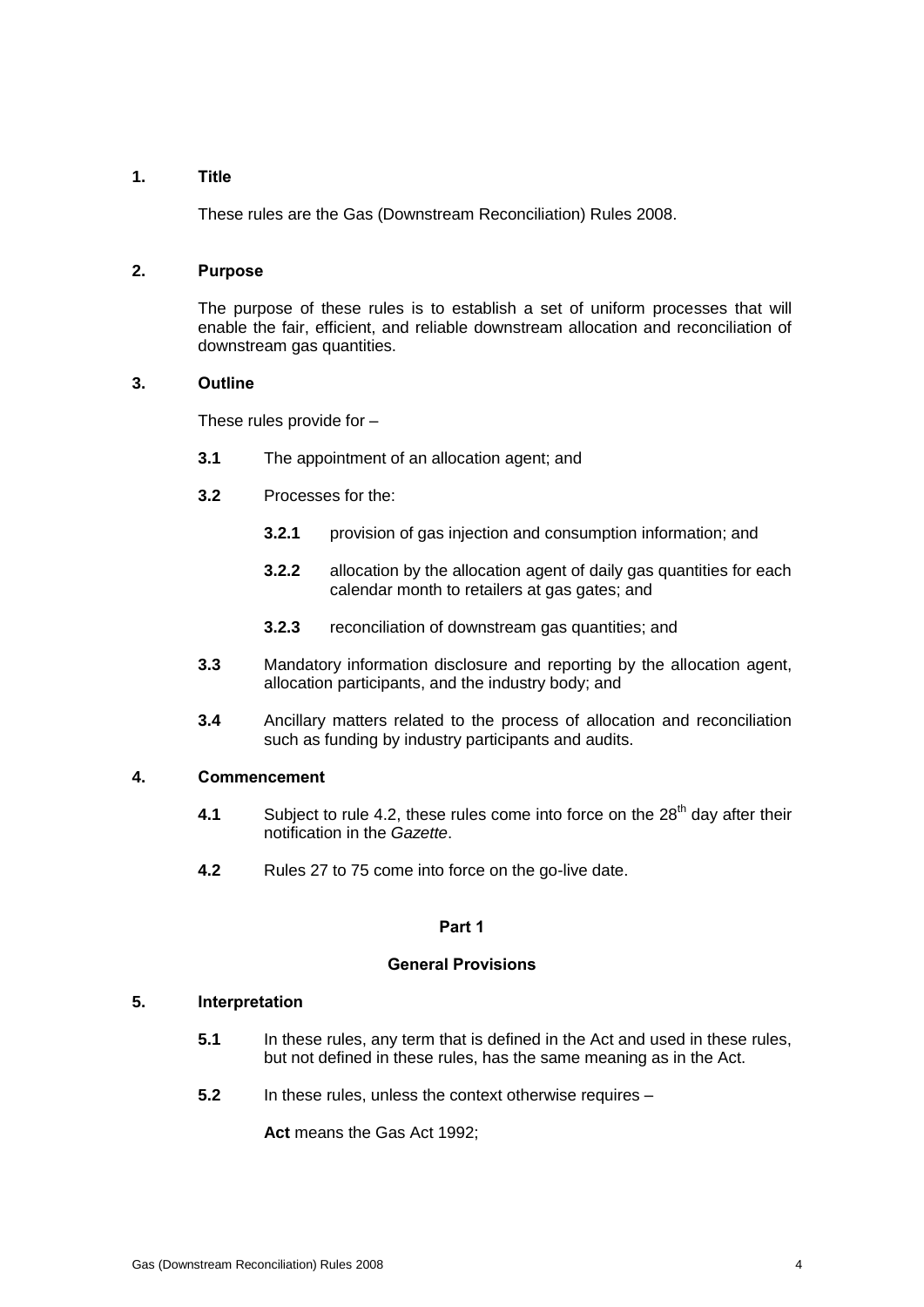**allocation agent** means the service provider appointed in accordance with rule 7.1 to be the allocation agent;

**allocation agent service provider agreement** means the agreement between the industry body and the allocation agent that provides the terms of the appointment of the allocation agent;

**allocation group** means an allocation group as set out in rule 6;

**allocation participant** means a retailer, distributor, meter owner, or transmission system owner;

#### **allocation results** means:

- (a) the quantities determined by the allocation agent in accordance with rule 45 and allocated to allocation participants as initial. interim, or final allocations under rules 48 to 50; and
- (b) includes any quantities allocated as a special allocation under rule 51 or corrected quantities allocated under rule 44.3;

**annual reconciliation** means an annual reconciliation in accordance with rule 52;

**annual UFG factor** has the meaning given by rule 46.3.1;

**business day** means any day of the week except –

- (a) Saturday and Sunday; and
- (b) Any day that Good Friday, Easter Monday, ANZAC Day, the Sovereign's Birthday, Labour Day, Christmas Day, Boxing Day, New Year's Day, the day after New Year's Day, and Waitangi Day are observed for statutory holiday purposes; and
- (c) Any other day which the industry body has determined not to be a business day as published by the industry body;

**consumer installation** means one or more gas installations that have a single point of connection to a distribution system or transmission system and for which there is, or has previously been, a single consumer;

**consumption period** means a month during which gas is supplied to consumers;

**contract identifier** means the identifier assigned to a transmission services agreement;

**corrector** means a device that dynamically replaces any one or more of the fixed factors otherwise required to convert gas volume measured at ambient conditions to gas volume measured at standard conditions;

**distributor** means a gas distributor as defined in the Act and, to avoid doubt, may include the owner of a transmission system to which a consumer installation is directly connected;

**dynamic deemed profile** has the meaning given by rule 56.1;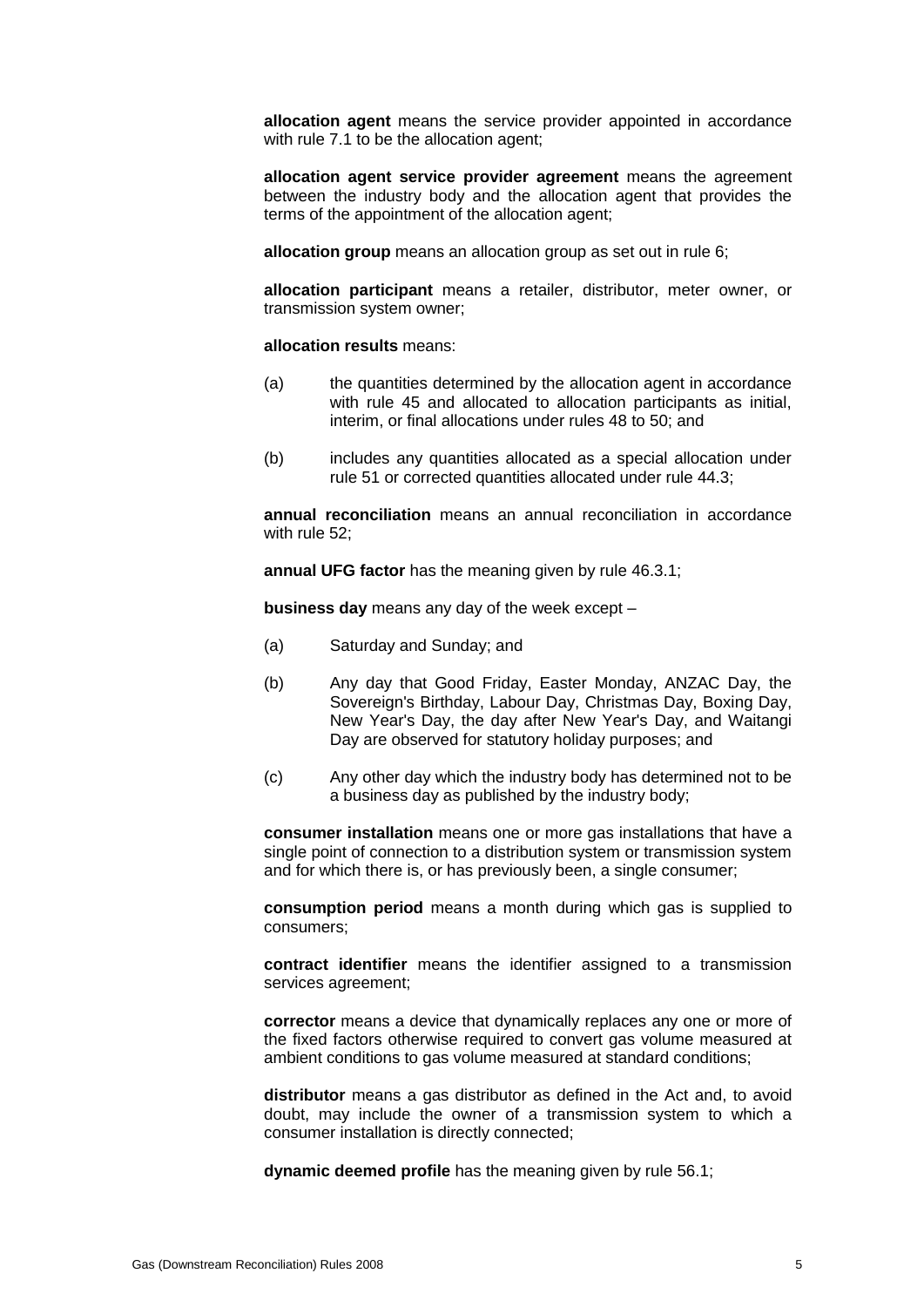**exceptional circumstances** means circumstances which (in the opinion of the industry body) prevent a retailer from accessing metering equipment despite the best endeavours of the retailer;

**final allocation** has the meaning given by rule 50.1;

**financial year** means a 12-month period beginning on the date determined by the industry body and any anniversary of that date;

**gas gate** means the point of connection between –

- (a) a transmission system and a distribution system; or
- (b) a transmission system and a consumer installation; or
- (c) two gas distribution systems; or
- (d) a group of gas gates, as determined and published by the industry body, treated as a single gas gate for the purposes of these rules;

**gas gate residual profile** has the meaning given by rule 45.1;

**gas year** means the period from 1 October to 30 September;

**GJ** means gigajoule;

**go-live date** means 1 October 2008;

**ICP** means the installation control point, being the point at which a consumer installation is deemed to have gas supplied and which represents the consumer installation on the registry;

**industry body** means the industry body approved by the Governor-General by Order in Council under section 43ZL of the Act. In the event that the approval of the industry body is revoked under section 43ZM of the Act, all references to the industry body shall be treated as references to the Commission;

**initial allocation** has the meaning given by rule 48.1;

**interim allocation** has the meaning given by rule 49.1;

**meter** means an instrument designed to measure the amount of gas passed through it;

**meter owner** means the person who owns or controls a meter used to measure gas consumption for a consumer installation;

**metering equipment** means any one, or a combination of, a meter, corrector, datalogger and the telemetry equipment used to measure or convey volume information related to an ICP;

**monthly UFG factor** has the meaning given by rule 46.3.2;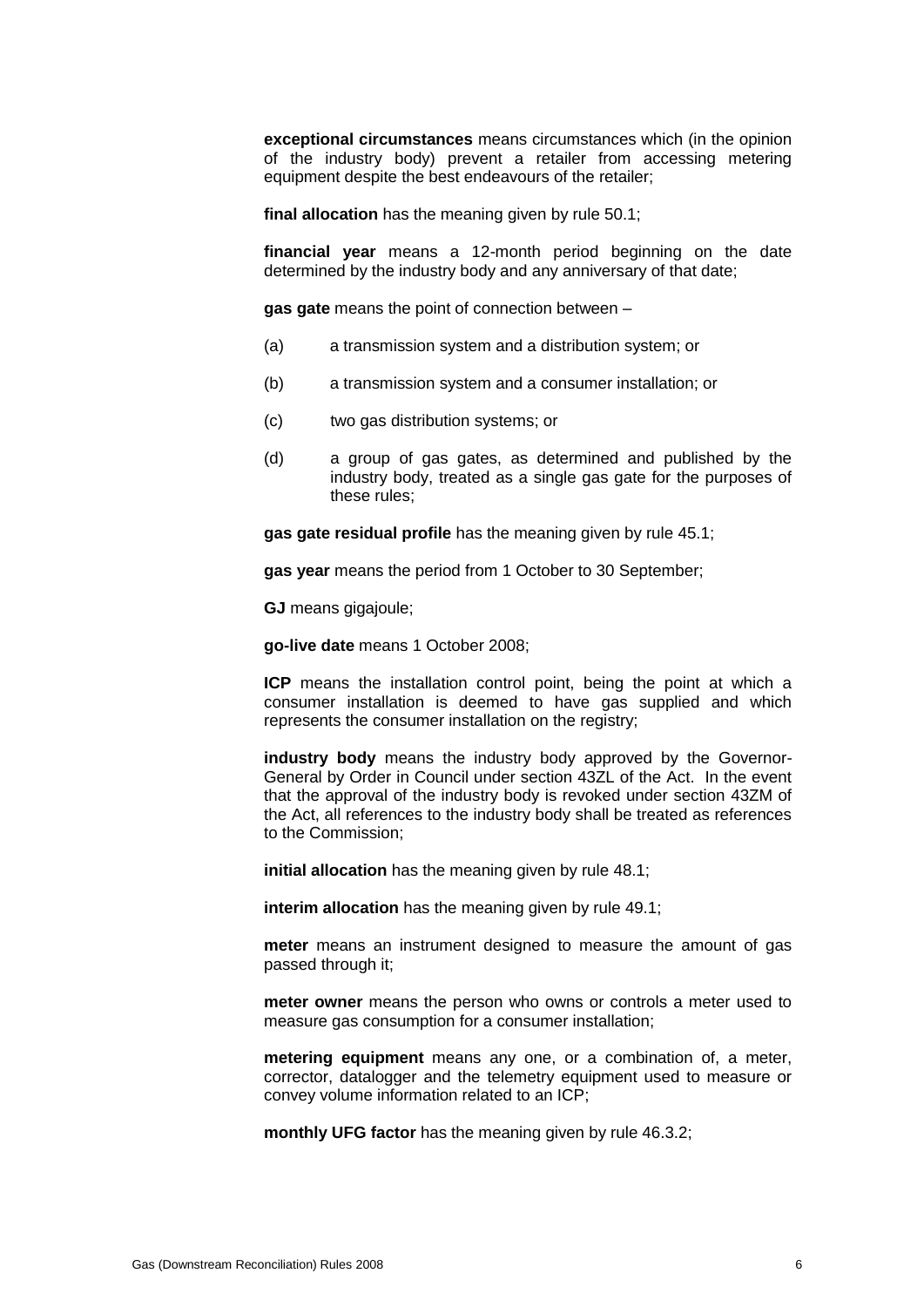**non-TOU meter** means a meter which does not have an associated data logger to allow register readings or gas consumption to be recorded automatically at pre-determined intervals;

**ongoing allocation costs** has the meaning given by rule 15.2;

**permanent estimate** means a value sourced from an estimated reading that has passed the allocation participant's validation process and has been calculated from validated register readings. An estimated reading used as a switch reading between retailers and not subject to dispute by either retailer may be treated as a permanent estimate;

**publish** means –

- (a) In respect of information to be published by the industry body, to make such information available on the industry body's website; and
- (b) In respect of information to be published by the allocation agent, to make such information available on the allocation agent's website; and
- (c) For all other information, to make available in such manner as may be determined by the industry body from time to time;

**register reading** means the number displayed by, or estimated for, a meter register or corrector register at a particular date in time, and that represents the volume of gas recorded by the register over a certain period**;**

**registry** has the same meaning as in rule 5 of the Gas (Switching Arrangements) Rules 2008;

**registered deemed profile** means a static deemed profile or a dynamic deemed profile registered for use by a retailer under Part 3 of these rules;

**responsible retailer** means, for a particular ICP or consumer installation, the retailer whose retailer code is shown on the registry for all or part of a consumption period;

**retailer** means a gas retailer as defined in the Act;

**rules** means these Gas (Downstream Reconciliation) Rules 2008 as may be amended from time to time and includes every schedule to the rules, and any code of practice or any technical code made pursuant to the rules;

**seasonal adjustment daily shape values** means the total gas consumption (expressed as daily GJ values) published by the allocation agent in accordance with rule 53.1, for each gas gate, derived from each gas gate residual profile for all retailers at that gas gate for the previous 24 months in which allocations have been performed*;*

**special allocation** means an allocation performed in accordance with rule 51;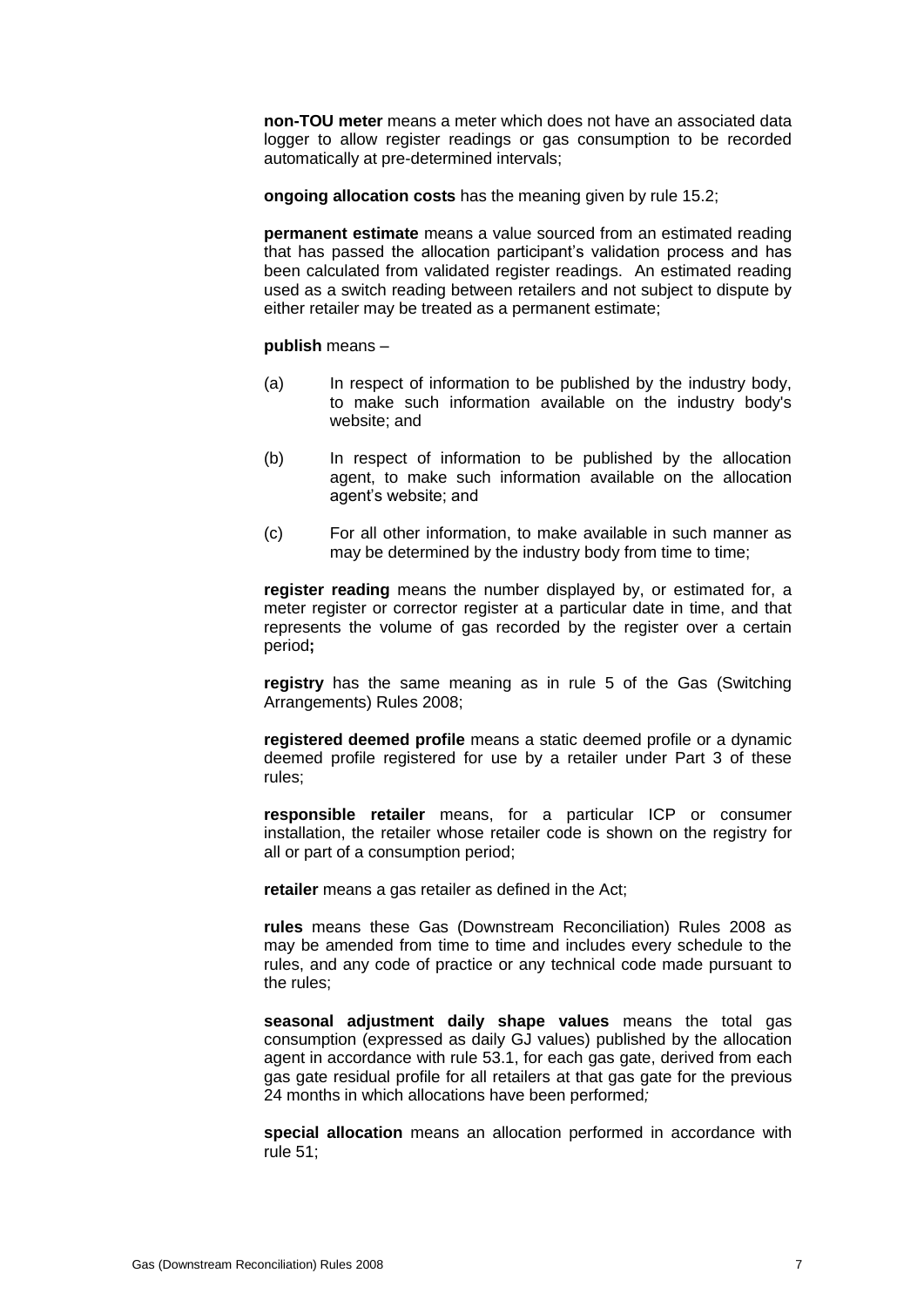**static deemed profile** has the meaning given by rule 55.1;

**TJ** means a terajoule;

**TOU meter** means a meter which has an associated datalogger to allow register readings or gas consumption to be recorded automatically at pre-determined intervals;

**TOU** means time of use;

**transmission system owner** means any person or persons who own a transmission system or part of a transmission system and includes any agent of the transmission system owner;

**transmission services agreement** means an agreement between a transmission system owner and a retailer for the transmission system owner to transmit gas, on behalf of the retailer, through its transmission system or part of its transmission system;

**UFG** means unaccounted for gas, including technical and non-technical losses or gains, being the difference between the amount of gas supplied to consumers at consumer installations through a gas gate and the gas injection amounts measured at the gas gate; and

**validated register reading** means a register reading or permanent estimate which has passed an allocation participant's validation process.

#### **6. Definition of allocation groups**

- **6.1** For the purposes of these **rules**, an **allocation group** means one of the **allocation groups** set out in rule 6.2 and to which each **consumer installation** is:
	- **6.1.1** Assigned in accordance with rule 29; and
	- **6.1.2** Entered on the **registry** as belonging to the **retailer** under rules 41 and 54 of the Gas (Switching Arrangements) Rules 2008.
- **6.2** The **allocation groups** are as follows:
	- **6.2.1 Allocation group** 1: Assigned to **ICP**s that have a **TOU meter** with telemetry and where actual gas quantities are recorded daily:
	- **6.2.2 Allocation group** 2: Assigned to **ICP**s that have a **TOU meter** without telemetry and where actual gas quantities are recorded daily:
	- **6.2.3 Allocation group** 3: Assigned to **ICP**s where the daily gas quantities are determined by application of an approved **static deemed profile** to monthly gas quantities taken from **register readings** that are required under rule 29 to be recorded monthly:
	- **6.2.4 Allocation group** 4: Assigned to **ICP**s where the daily gas quantities are determined by application of the **gas gate**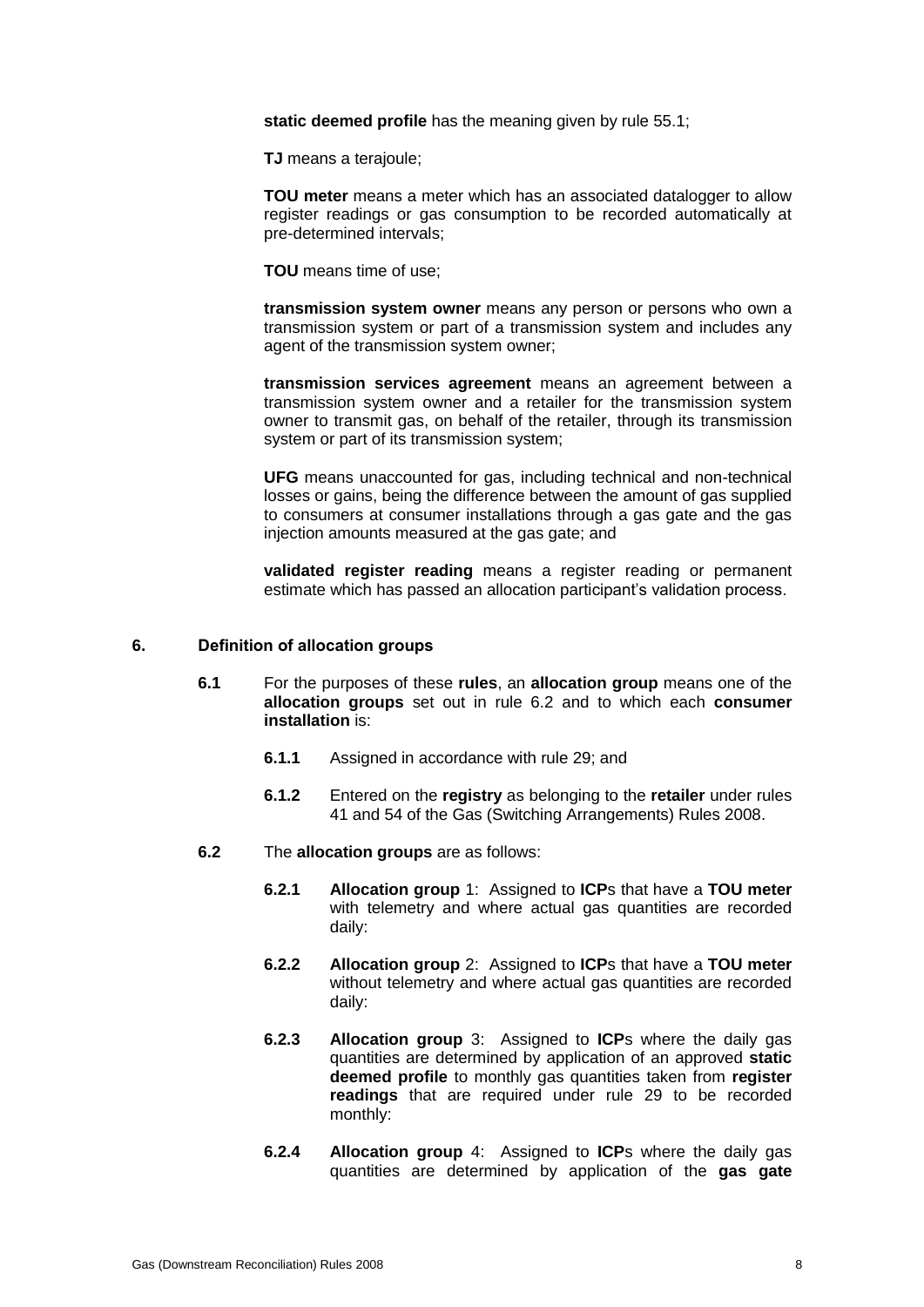**residual profile** to monthly gas quantities taken from **register readings** that are required under rule 29 to be recorded monthly:

- **6.2.5 Allocation group** 5: Assigned to **ICP**s where the daily gas quantities are determined by application of an approved **dynamic deemed profile** to monthly gas quantities taken from **register readings** that are not required under rule 29 to be recorded monthly:
- **6.2.6 Allocation group** 6: Assigned to **ICP**s and where the daily gas quantities are determined by application of the **gas gate residual profile** to monthly gas quantities taken from **register readings** that are not required under rule 29 to be recorded monthly.

### *Allocation agent*

### **7. Appointment of allocation agent**

- **7.1** The **industry body** will, from time to time, by agreement with a person appoint that person to act as the **allocation agent**.
- **7.2** The **allocation agent** has the functions, rights, powers, and obligations set out in these **rules**.
- **7.3** The **allocation agent** will be appointed for a term agreed by the **industry body** and the **allocation agent** and set out in the **allocation agent service provider agreement**.
- **7.4** The **industry body** may at any time terminate, re-appoint, or change the appointment of any person as the **allocation agent**, subject to the terms of the **allocation agent service provider agreement**.
- **7.5** The remuneration of the **allocation agent** will be agreed as between the **industry body** and the **allocation agent** in the **allocation agent service provider agreement**.
- **7.6** The **industry body** and the **allocation agent** may agree on any other terms and conditions, not inconsistent with the functions, rights, powers and obligations of the **allocation agent** under these **rules**.

### **8. Publication of allocation agent service provider agreement**

The **industry body** must **publish** the **allocation agent service provider agreement**.

### **9. Allocation agent website**

- **9.1** The **allocation agent** must operate a website for the purpose of **publishing** information under these **rules**.
- **9.2** The **allocation agent** website must be functional and available to the public.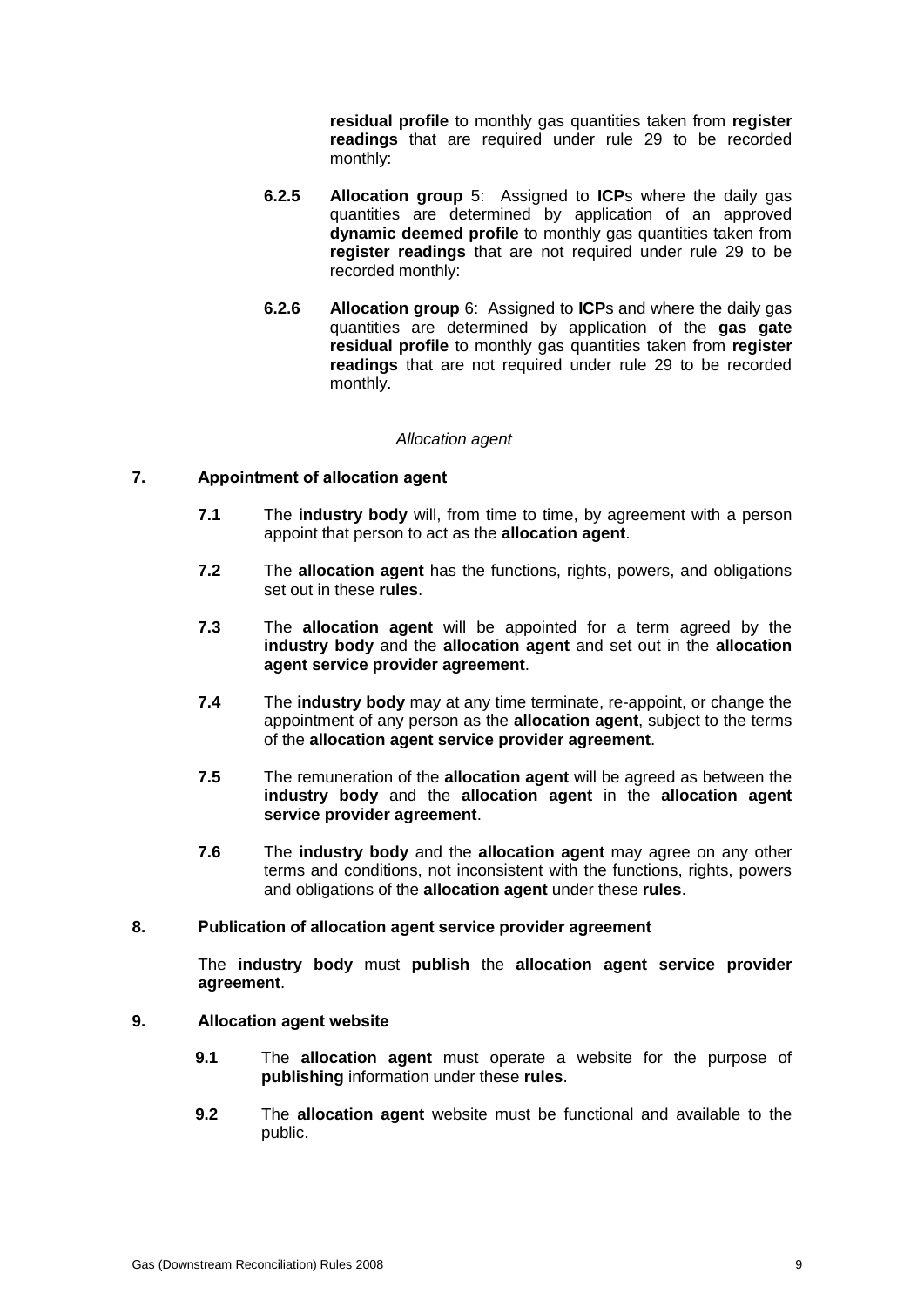- **9.3** The **allocation agent** must ensure the information on the website is accurate and up to date.
- **9.4** The **allocation agent** must **publish** on the allocation agent website all information provided to it by the **industry body** for the purposes of publication by the **industry body**. For the purposes of these **rules**, such information will be deemed to have been **published** by the **industry body**.
- **9.5** Notwithstanding anything else in these **rules**, the **allocation agent** must not **publish** any information that it considers is confidential or commercially sensitive.

### **10. Insurance cover**

The **allocation agent** must at all times maintain any insurance cover that is required by the **allocation agent service provider agreement**, on the terms and in respect of risks prescribed by the **industry body**, with an insurer approved by the **industry body**.

### **11. Performance standards to be agreed**

The **industry body** and the **allocation agent** must, at the beginning of the term of the appointment and at the beginning of each **financial year**, seek to agree on a set of performance standards against which the **allocation agent's** actual performance must be reported and measured at the end of the **financial year**.

### **12. Self-review must be carried out by allocation agent**

- **12.1** The **allocation agent** must conduct, on a monthly basis, a self-review of its performance.
- **12.2** The review must concentrate on:
	- **12.2.1** The **allocation agent's** compliance in the previous month with –
		- (a) its obligations under these **rules**;
		- (b) the terms of the **allocation agent service provider agreement**; and
		- (c) any performance standards agreed between the **allocation agent** and the **industry body**; and
	- **12.2.2** The operation of these **rules**.

### **13. Allocation agent must report to the industry body**

- **13.1** On the last **business day** of each month, the **allocation agent** must provide a written report to the **industry body** on the results of the review carried out under rule 12.
- **13.2** The report must contain details of –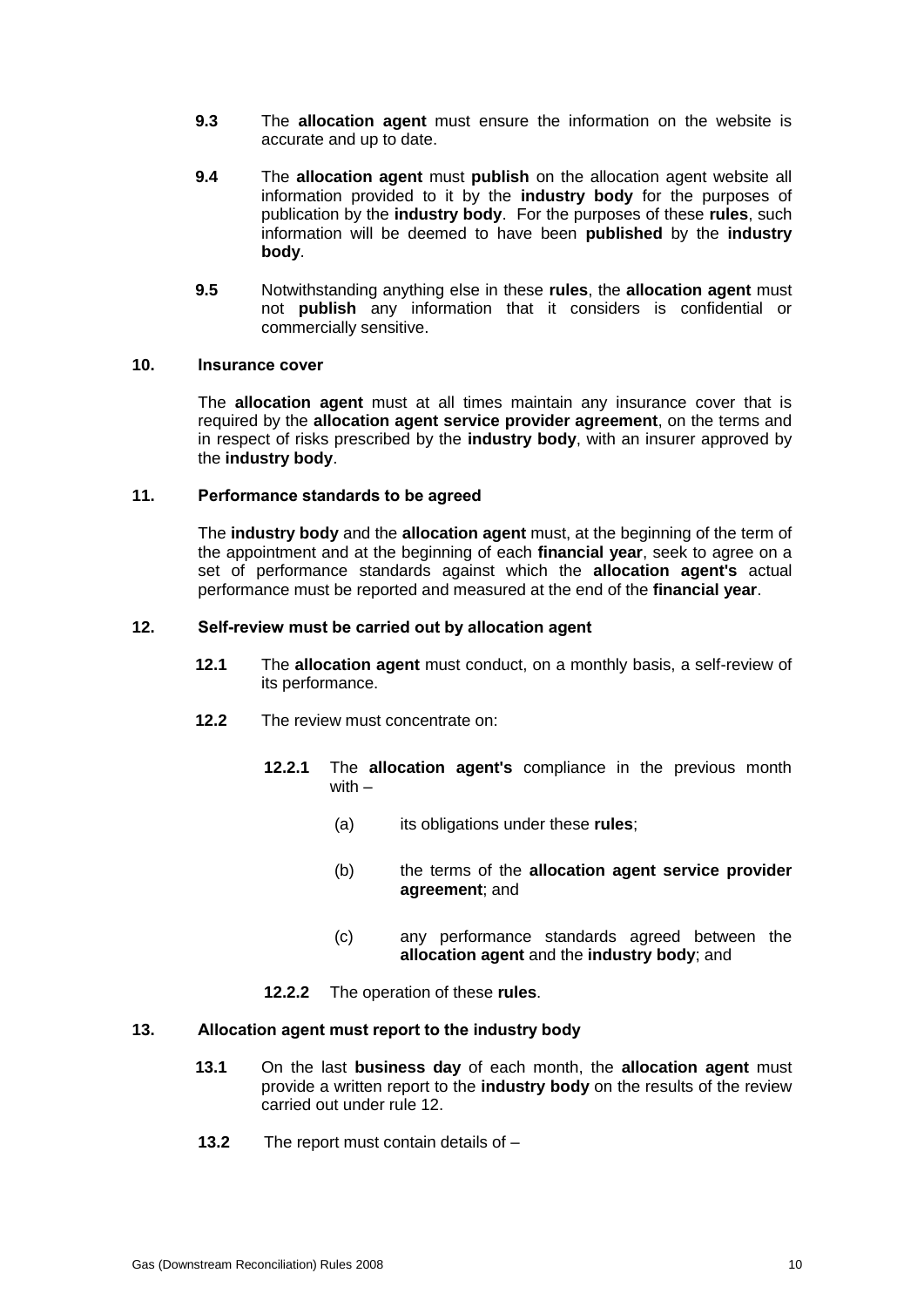- **13.2.1** Any circumstances identified by the **allocation agent** where it has failed, or may have failed, to comply with any of its obligations under these **rules**, the terms of the **allocation agent service provider agreement** or any performance standards agreed between the **industry body** and the **allocation agent**; and
- **13.2.2** Any area that, in the opinion of the **allocation agent**, an amendment to these **rules** may need to be considered; and
- **13.2.3** Any other matter that the **industry body** reasonably requests provided that the **industry body** makes its request within a reasonable time before the report is due.
- **13.3** As soon as practicable after receiving a report under rule 13.1, the **industry body** must **publish** that report, provided the **industry body** may exclude any information it considers to be confidential or commercially sensitive.

### **14. Review of allocation agent's performance by the industry body**

- **14.1** At the end of each **financial year**, the **industry body** may review the manner in which the **allocation agent** has performed its duties and obligations under these **rules**.
- **14.2** The review must concentrate on:
	- **14.2.1** The **allocation agent's** compliance in the previous year with
		- (a) its obligations under these **rules**;
		- (b) the terms of the **allocation agent service provider agreement**; and
		- (c) any performance standards agreed between the **allocation agent** and the **industry body**; and
	- **14.2.2** The operation of these **rules**.

#### *Funding*

### **15. Ongoing fees**

- **15.1** The ongoing fees are monthly fees to meet the **ongoing allocation costs**.
- **15.2** Subject to rule 15.3, the **ongoing allocation costs** are
	- **15.2.1** The costs payable by the **industry body** to the **allocation agent** for the services provided under Parts 1, 2 and 5 in respect of that **gas year**; and
	- **15.2.2** The costs of the **industry body** associated with allocation and its obligations under these **rules** during that **gas year**.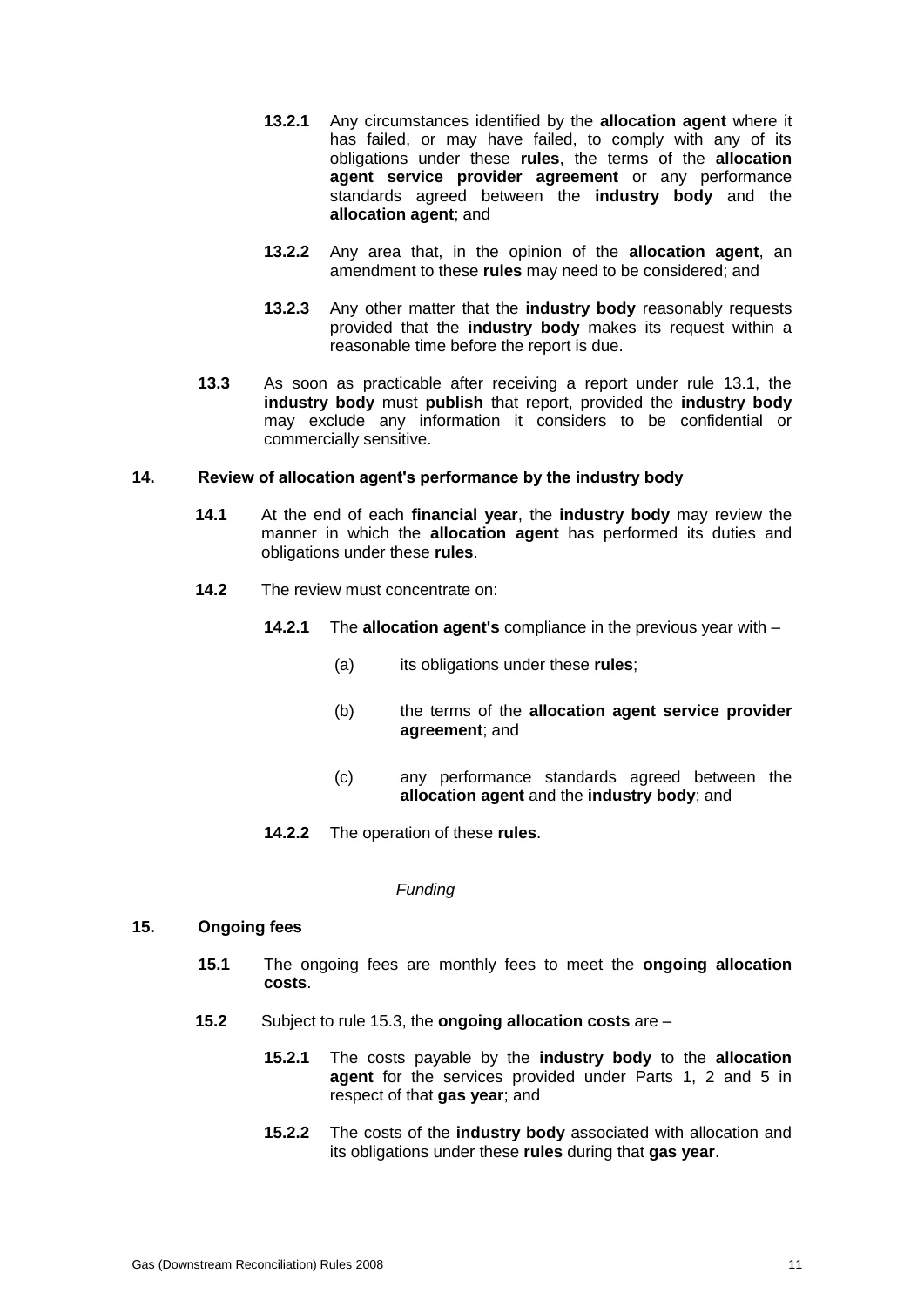- **15.3** To avoid doubt, the **ongoing allocation costs** do not include
	- **15.3.1** The costs of the **allocation agent** for performing services under Part 3; and
	- **15.3.2** The costs of performance audits and event audits under Part 4.
- **15.4** Every person who is a **retailer** on the 1<sup>st</sup> business day of a month is liable to pay ongoing fees for that month in accordance with these **rules**.

#### **16. How and when estimated ongoing fees payable**

- **16.1** The estimated ongoing fees are payable to the **industry body**.
- **16.2** As soon as practicable after this rule comes into force and no later than 10 **business days** before the **go-live date**, the **industry body** must determine and **publish** a breakdown of the estimated **ongoing allocation costs** for the **gas year** commencing on 1 October 2008.
- **16.3** As soon as practicable after publication of the estimated **ongoing allocation costs** for the **gas year** commencing on 1 October 2008, the **industry body** must notify every person to whom rule 15.4 applies of the estimated **ongoing allocation costs** and that ongoing fees will be payable by that person in that **gas year** in accordance with the following formula:

 $A \times (B/C)$ 

Where:

- A = the **ongoing allocation costs** estimated in accordance with rule 16.2 and divided by 12; and
- B = the total quantity of gas allocated to **retailer** A by the **allocation agent** in the **initial allocation** under rule 48 across all **gas gates** in respect of the **consumption period** that is 2 months before the current month; and
- C = the total quantity of gas allocated to all **retailers** by the **allocation agent** in the **initial allocation** under rule 48 across all **gas gates** in respect of the **consumption period** that is 2 months before the current month.
- **16.4** In respect of the ongoing fees payable by a person during the 2 months immediately after the **go-live date**, for the purposes of rule 16.3, the total quantities of gas referred to in that rule shall be:
	- **16.4.1** Those quantities derived from the information referred to in rules 78.1.1 and 78.1.2; and
	- **16.4.2** That would have been allocated if those quantities had been allocated under these **rules**.
- **16.5** For each **gas year** following the **gas year** commencing on 1 October 2008, the **industry body** must –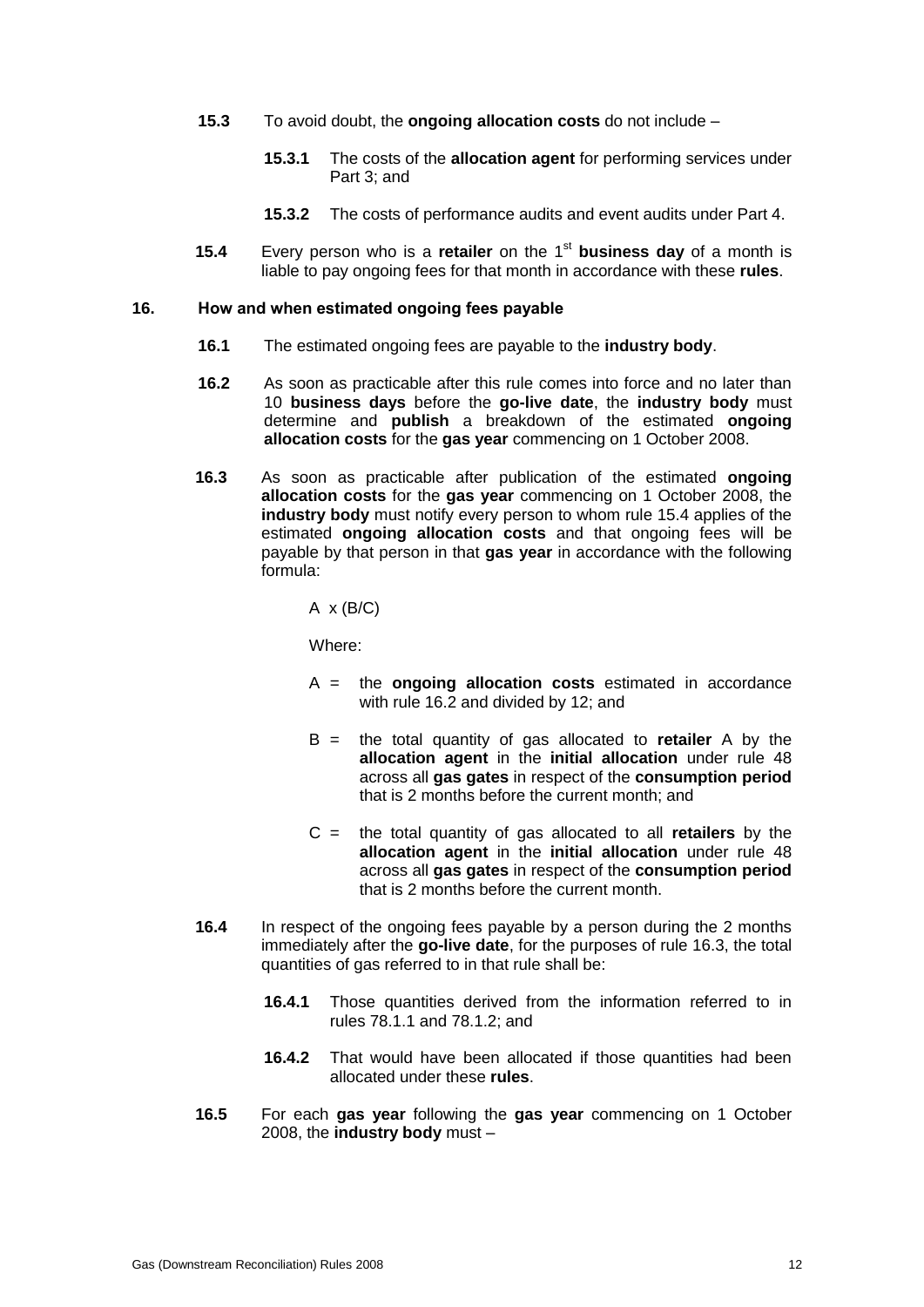- **16.5.1** Estimate and **publish**, at least 2 months prior to the beginning of the **gas year**, a breakdown of the estimated **ongoing allocation costs** for that **gas year**; and
- **16.5.2** As soon as practicable after publication of the estimated **ongoing allocation costs**, notify each person to whom rule 15.4 applies of the estimated **ongoing allocation costs**, and that ongoing fees will be payable by that person in that **gas year** in accordance with the formula in rule 16.3.
- **16.6** On the 1<sup>st</sup> business day of each month, the **industry body** or the **allocation agent** must invoice every person to whom rule 15.4 applies for that person's share of the estimated **ongoing allocation costs**  payable during that month, calculated in accordance with the formula in rule 16.3.

### **17. How and when actual ongoing fees payable**

- **17.1** The actual **ongoing fees** are payable to the **industry body**.
- **17.2** As soon as practicable after the end of each **gas year**, the **industry body** must determine and **publish** a breakdown of the actual **ongoing allocation costs** for that **gas year**.
- **17.3** No less than 10 **business days** after publication of those actual **ongoing allocation costs**, the **industry body** or the **allocation agent** must invoice, or issue a credit note, to each person to whom rule 15.4 applies with the difference between:
	- **17.3.1** That person's share of the actual **ongoing allocation costs** calculated in accordance with the formula in rule 16.3, with the necessary modifications; and
	- **17.3.2** The amount of the estimated **ongoing allocation costs** invoiced to that person in respect of the **gas year**.

### **18. General provisions regarding fees**

- **18.1** The due date for payment of any invoice or refund of any credit is:
	- **18.1.1** The 20<sup>th</sup> day of the month in which the invoice or credit note was received; or
	- **18.1.2** If the day referred to in rule 18.1.1 is not a **business day**, the following **business day**.
- **18.2** The fees payable under rules 15 to 18 are exclusive of any goods and services tax payable under the Goods and Services Tax Act 1985, and goods and services tax on those fees (if any) will be added to the invoices or credit notes issued to **retailers** under rules 16.6 and 17.3.

#### *Exemptions*

### **19. Industry body may exempt allocation participant**

**19.1** Subject to rule 19.2, on the application of an **allocation participant** or the **allocation agent**, the **industry body** may, in its discretion and upon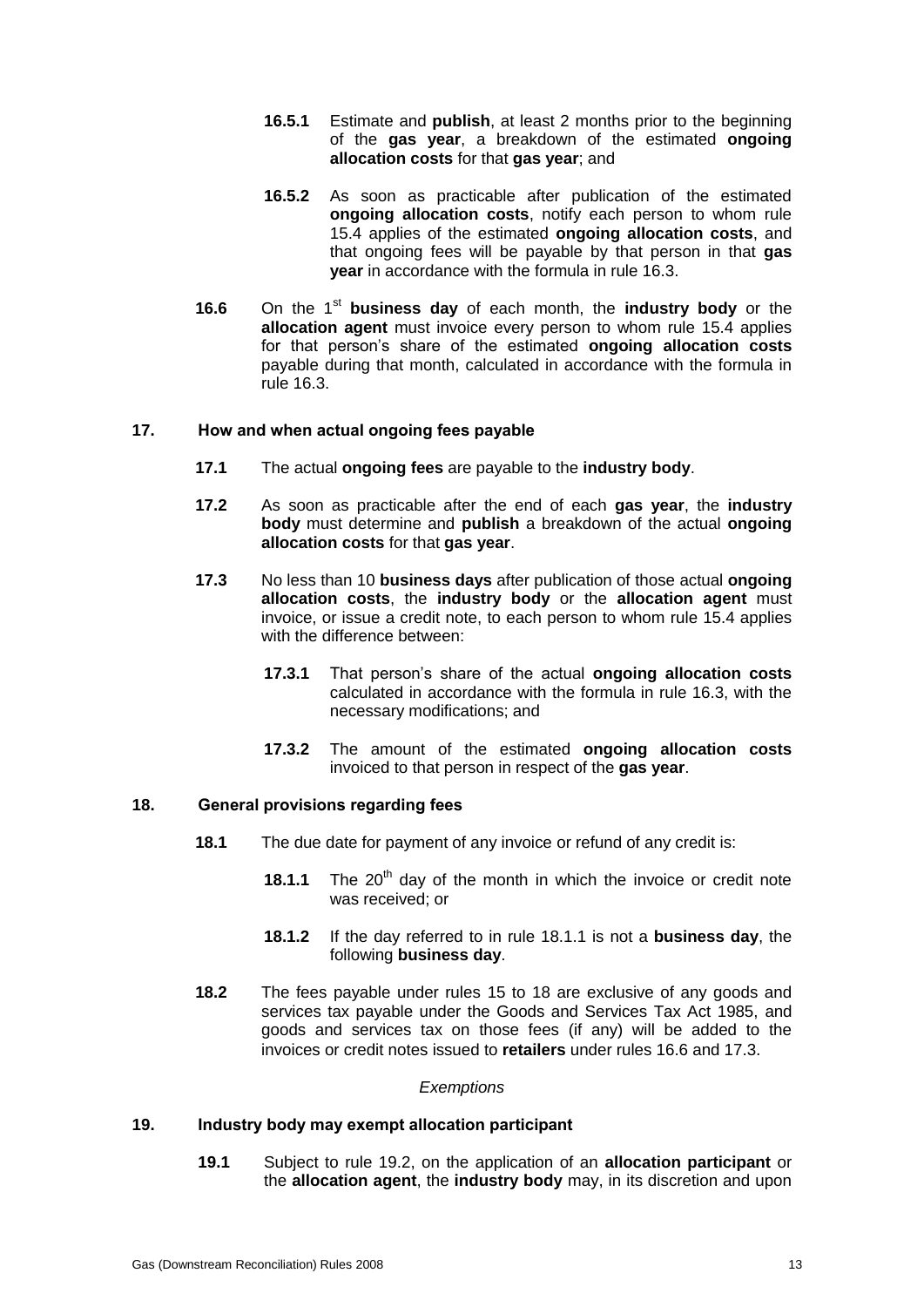the terms and conditions (if any) that it thinks fit, exempt any **allocation participant**, class of **allocation participants**, **gas gate** or the **allocation agent** from complying with all or any of these **rules**.

- **19.2** The **industry body** may only grant an exemption under rule 19.1 if it is satisfied that the exemption is desirable to better achieve:
	- **19.2.1** The objectives set out in section 43ZN of the Act; and
	- **19.2.2** The purpose of the **rules**.
- **19.3** Prior to granting an exemption, the **industry body** must
	- **19.3.1 Publish** the application for the exemption, excluding any information it considers to be confidential or commercially sensitive; and
	- **19.3.2** Consult with those persons it considers are representative of those classes of persons likely to be substantially affected by the granting of the exemption.
- **19.4** The **industry body** must **publish** an exemption, and the reasons for granting the exemption, as soon as practicable after the exemption is granted.
- **19.5** An exemption takes effect from the date specified in the exemption which may not be earlier than the date that it is **published**.

### **20. Urgent exemptions**

- **20.1** The **industry body** may grant an exemption under rule 19.1 without complying with rule 19.3.2 if the **industry body** considers that it is necessary or desirable that the exemption applied for be made urgently.
- **20.2** In that case
	- **20.2.1** The exemption must state that it is made in reliance on this rule; and
	- **20.2.2** The exemption must state an expiry date, which must be a date that, in the opinion of the **industry body**, reasonably enables the **industry body** to consult with the persons specified in rule 20.2.3 about the exemption; and
	- **20.2.3** The **industry body** must **publish** the exemption and consult with persons it considers are representative of those classes of persons likely to be substantially affected by the exemption; and
	- **20.2.4** As soon as practicable after consulting in accordance with rule 20.2.3, the **industry body** must:
		- (a) determine whether or not to revoke, replace, or amend the exemption; and
		- (b) **publish** its determination and the reasons for the determination.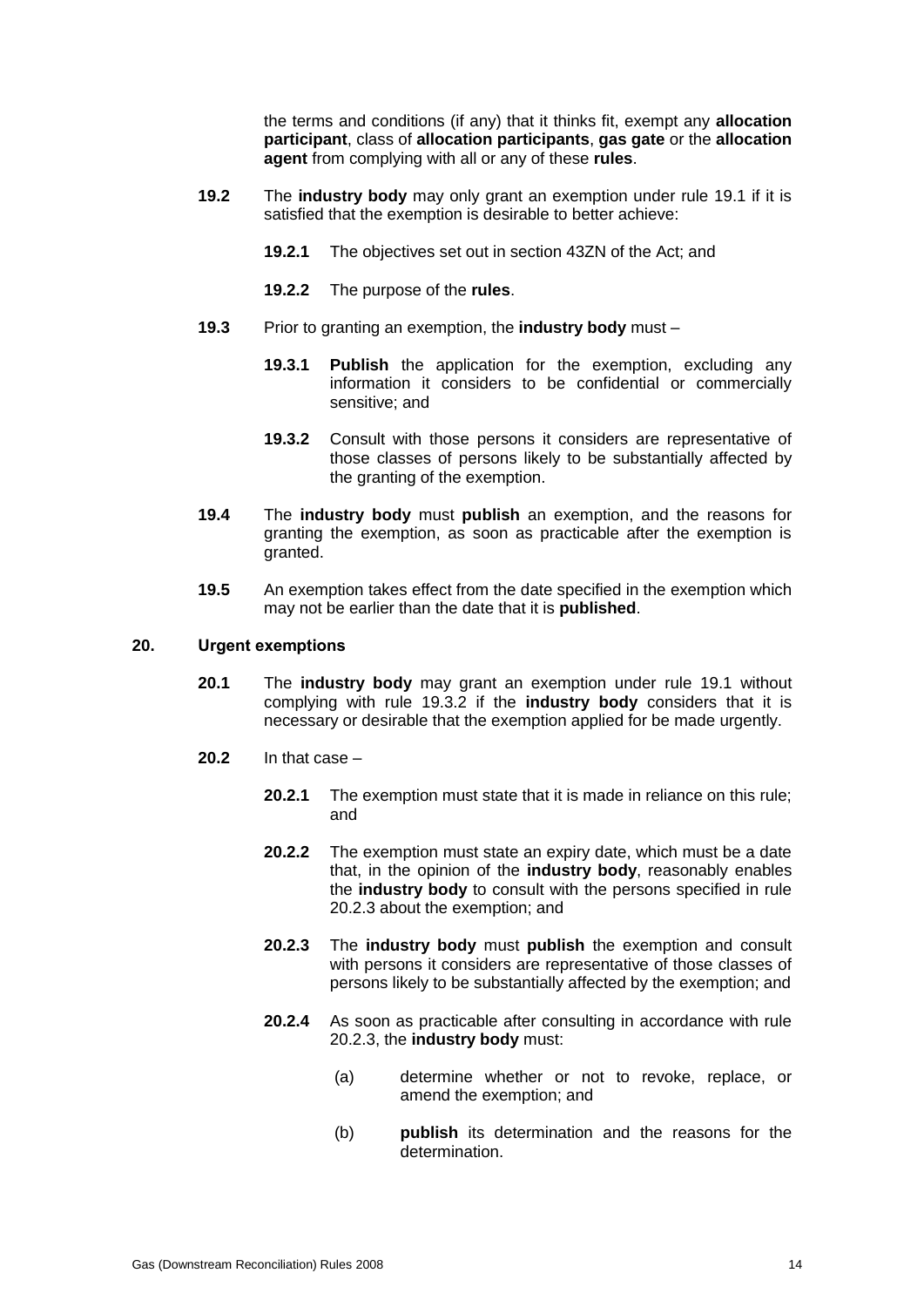### **21. Variation or revocation of exemptions**

- **21.1** An **allocation participant** or **allocation agent** granted an exemption under rules 19 or 20 must notify the **industry body** of any error or change in any circumstances material to the granting or continuing operation of its exemption as soon as practicable after it has become aware of that error or change.
- **21.2** An exemption may be varied or revoked, either on application by an **allocation participant**, **allocation agent** or on the initiative of the **industry body**.
- **21.3** Rules 19 and 20 apply as if the variation or revocation were the granting of an exemption and with all other necessary modifications.

### **22. List of exemptions**

The **industry body** must **publish** a list of all current exemptions made under these **rules**.

#### *Notices and receipt of information*

#### **23. Giving of notices**

- **23.1** If these **rules** require any notice or notification to be given, the notice or notification must be in writing and be –
	- **23.1.1** Delivered by hand to the nominated office of the addressee; or
	- **23.1.2** Sent by post to the nominated postal address of the addressee; or
	- **23.1.3** Sent by facsimile to the nominated facsimile number of the addressee; or
	- **23.1.4** Sent by electronic transmission or any other similar method of electronic communication to the appropriate nominated electronic address of the addressee.
- **23.2** For the purposes of rule 23.1, the nominated office, postal address, facsimile number and electronic address of **retailers**, **distributors** and **meter owners** is the information provided to the **registry** under rule 7.2.2 of the Gas (Switching Arrangements) Rules 2008.
- **23.3** In the case of an emergency, a person may give notice other than in accordance with rule 23.1, but the person must as soon as practicable, confirm the notice in writing and by a method set out in rule 23.1.

### **24. When notice taken to be given**

In the absence of proof to the contrary, notices are taken to be given  $-$ 

**24.1** In the case of notices delivered by hand to a person, when actually received at that person's address;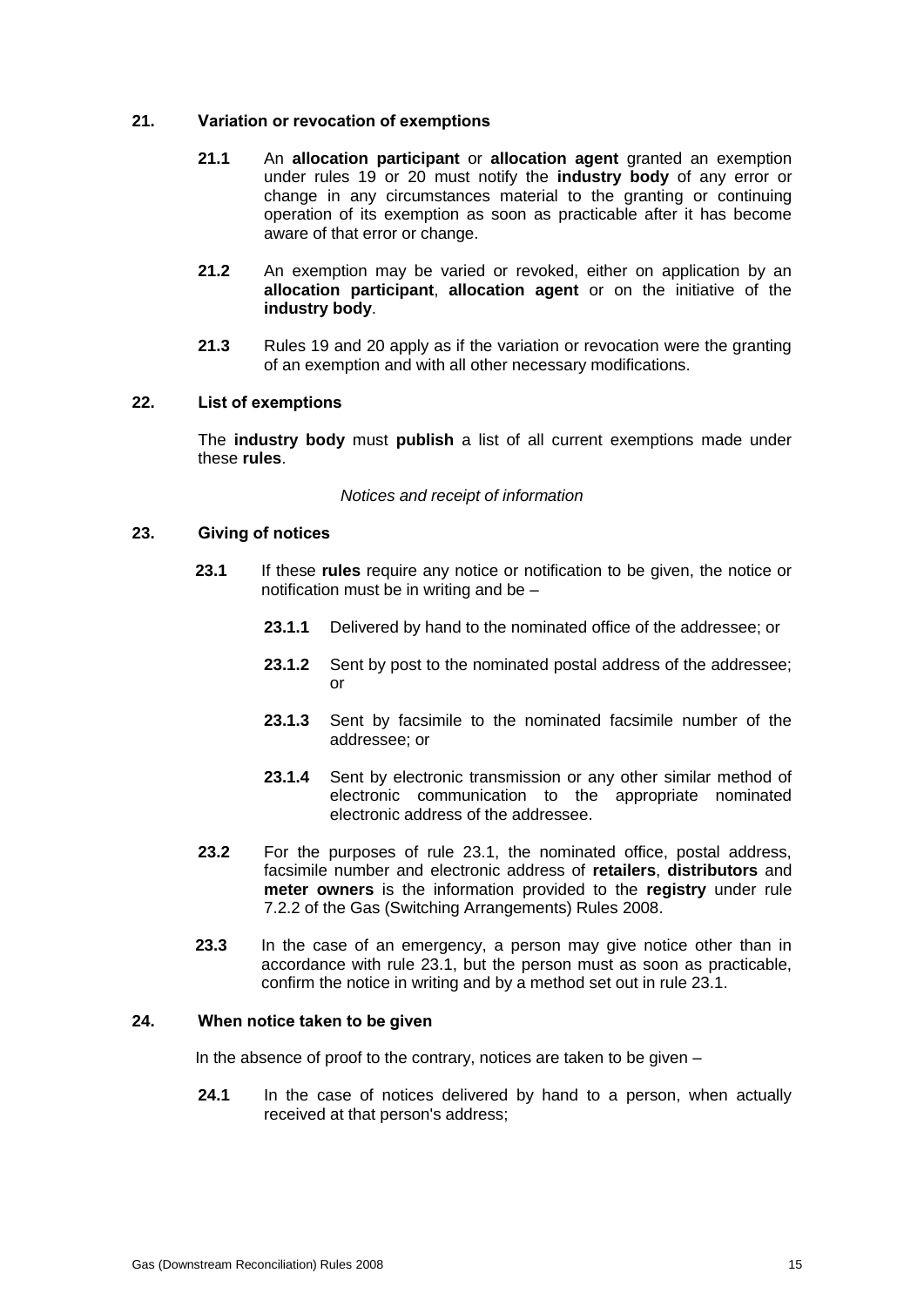- **24.2** In the case of notices sent by post, at the time when the letter would in the ordinary course of post be delivered, and in proving the delivery, it is sufficient to prove that the letter was properly addressed and posted;
- **24.3** In the case of notices sent by fax, at the time indicated on a record of its transmission;
- **24.4** In the case of notices sent by electronic transmission or any other similar method of electronic communication:
	- **24.4.1** At the time the computer system used to transmit the notice has received an acknowledgment or receipt addressed to the electronic mail address of the person transmitting the notice; or
	- **24.4.2** At the time the person who gave the notice proves the notice was transmitted by computer system to the electronic address provided by the addressee.

### **25. Information exchange file formats**

- **25.1** For the purposes of information exchanges between **allocation participants**, the **allocation agent** or the **industry body** under one or more of these **rules**:
	- **25.1.1** The **industry body**, after consulting with **allocation participants** and the **allocation agent**, may give notice specifying one or more information exchange file formats that **allocation participants** or the **allocation agent** must provide information in; and
	- **25.1.2** No later than 3 months after receiving the notice, the persons specified in rule 25.1.1 must provide information to the **allocation agent**, **allocation participants**, or the **industry body** in the information exchange file formats specified in the notice.

#### **Part 2**

#### **Allocation process**

#### *General provisions*

### **26. General obligations of allocation participants**

- **26.1** Every **allocation participant** must act reasonably in relation to its dealings with the **allocation agent** and other **allocation participants** and, in doing so, must use its reasonable endeavours to co-operate with the **allocation agent** and other **allocation participants**.
- **26.2** Every **allocation participant** must provide the information required under these **rules** in a manner that is:
	- **26.2.1** Accurate and complete; and
	- **26.2.2** Not misleading or likely to mislead; and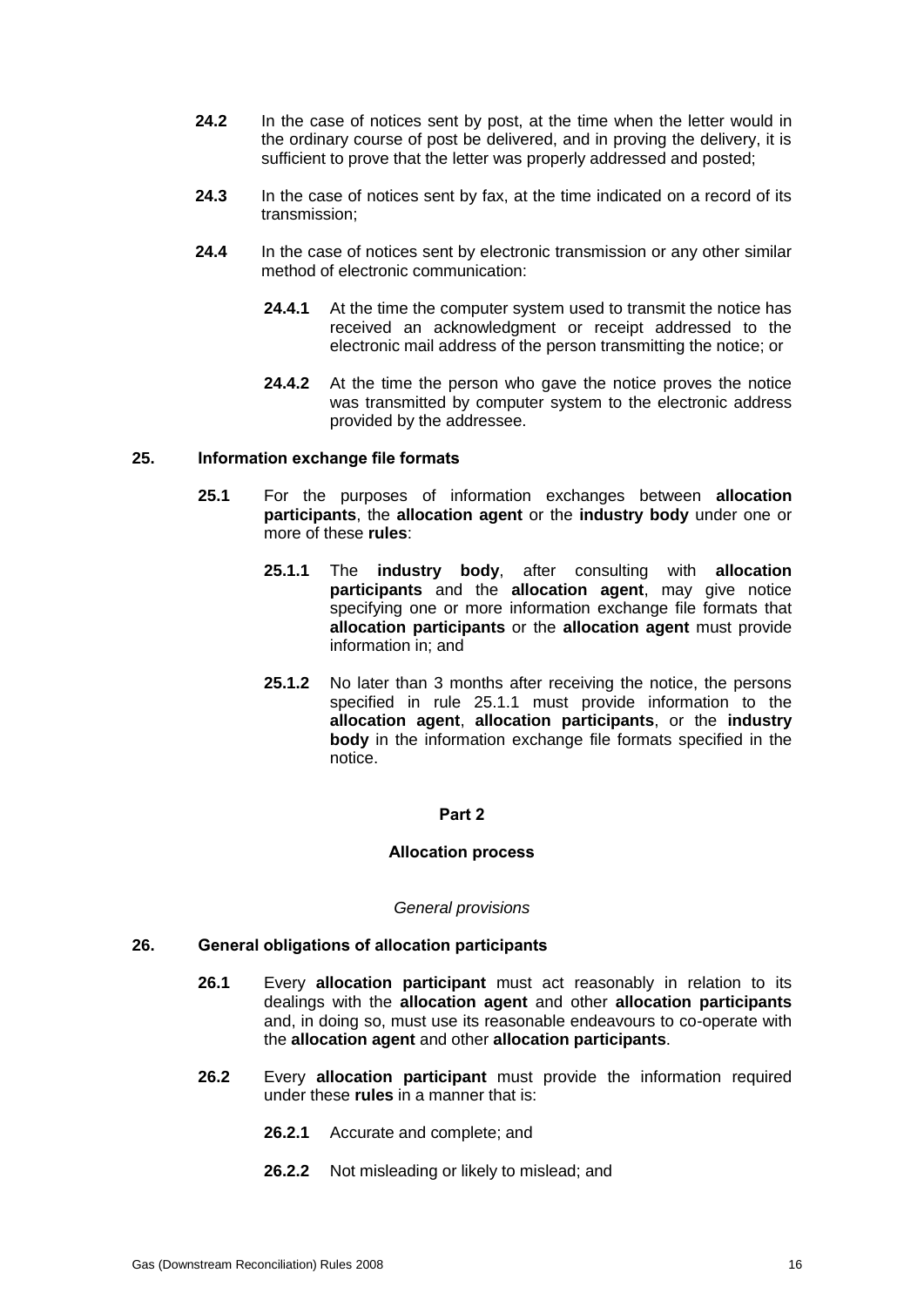**26.2.3** Timely.

- **26.3** Where an **allocation participant** is or becomes aware of a cause of **UFG** at a **gas gate**, it must use reasonable endeavours to remedy the cause of **UFG** or reduce the **UFG** occurring at the **gas gate**.
- **26.4** An **allocation participant** must, as soon as practicable, provide the **allocation agent** with any information additional to that required under these **rules** which is reasonably requested by the **allocation agent** for the purpose of carrying out its role in accordance with these **rules**.

### *Meter owner obligations*

### **27. Metering equipment accuracy**

- **27.1** For the purposes of gas volume information required to be collected or provided under these **rules**:
	- **27.1.1** Every **meter owner** must ensure that all **metering equipment** used to collect that volume information complies with NZS 5259:2004;
	- **27.1.2 Metering equipment** which has a margin of error of less than the relevant margins of error specified in NZS 5259:2004 is considered to be accurate; and
	- **27.1.3** Any verification of accuracy must be in accordance with NZS 5259:2004.

#### *Retailer obligations*

### **28. General obligations of retailers**

- **28.1** Every **retailer** must ensure that **metering equipment** is installed and interrogated at each **consumer installation** to which that **retailer** is the **responsible retailer** in accordance with the requirements of the **allocation group** to which the **consumer installation** has been assigned.
- **28.2** Every **retailer** must ensure the conversion of measured volume to volume at standard conditions and the conversion of volume at standard conditions to energy complies with NZS 5259:2004 for **metering equipment** installed at each **consumer installation** for which the **retailer** is the **responsible retailer**.
- **28.3** Every **retailer** must supply consumption information in accordance with rules 29 to 40 for all **consumer installations** for which it was the **responsible retailer** to the **allocation agent**.
- **28.4** Every **retailer** must ensure that:
	- **28.4.1** The consumption information supplied to the **allocation agent** in accordance with rules 29 to 40 is transferred and stored in such a manner that it cannot be altered without leaving a detailed audit trail; and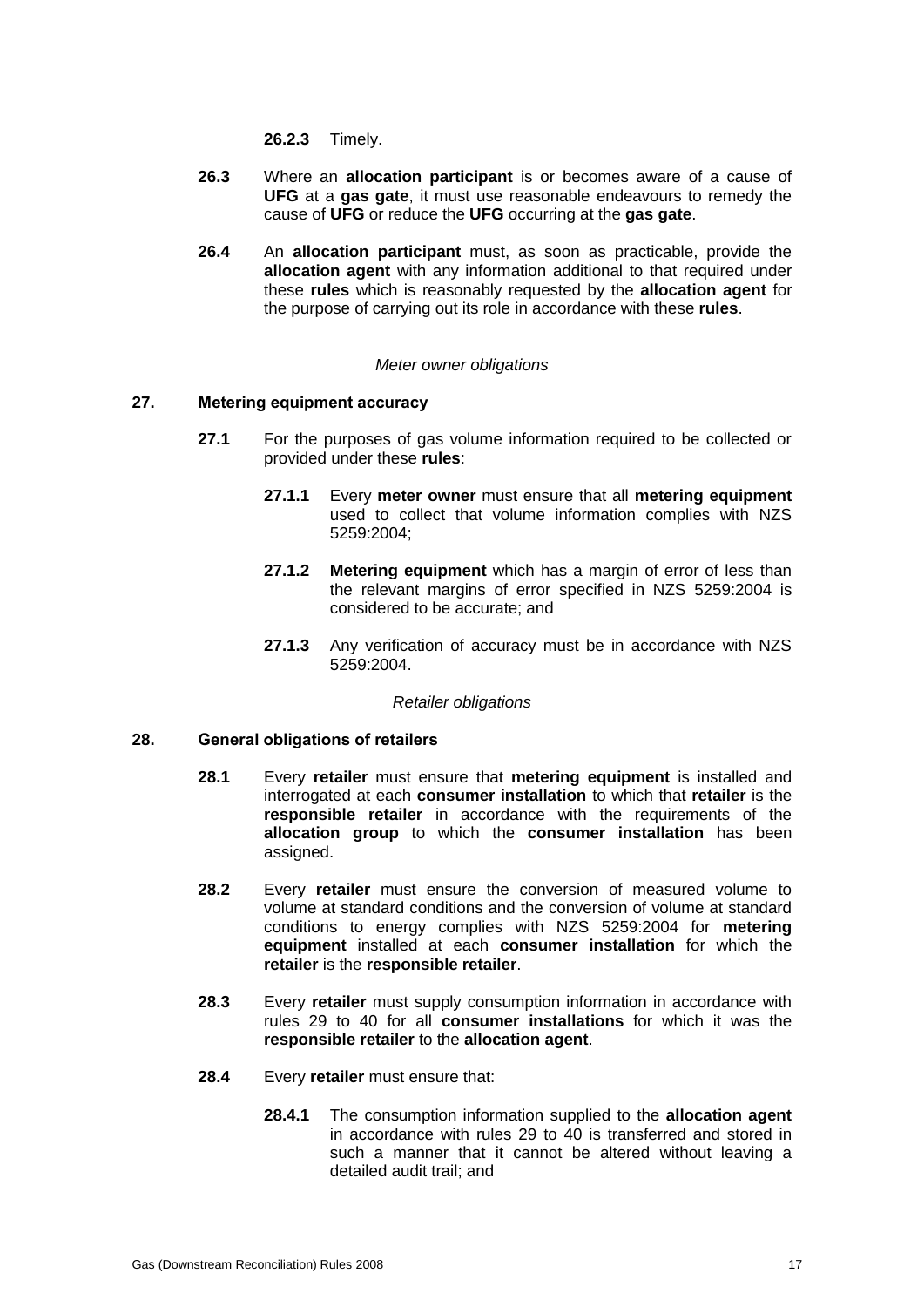- **28.4.2** A copy of all **register reading** data is kept for a minimum period of 30 months and is made available to the **allocation agent, industry body** or an **auditor** on request.
- **28.5** For the purposes of these **rules**, a **retailer** continues to be responsible for gas supplied to all **consumer installations** during all or any part of the **consumption period** in respect of which it is the **responsible retailer**.

#### **29. Retailer to ensure certain metering interrogation requirements are met**

- **29.1** For a **consumer installation** for which the rolling 12-months actual or expected consumption is greater than 10 **TJ**, every **retailer** that supplies that **consumer installation** must:
	- **29.1.1** Ensure a **TOU meter** is installed as soon as practicable, and no later than 3 months, after becoming aware that the actual or expected consumption is greater than 10 **TJ**; and
	- **29.1.2** Assign that **consumer installation** to **allocation group** 1 or 2.
- **29.2** For a **consumer installation** where the rolling 12-month actual or expected consumption is greater than 250 **GJ**, every **retailer** that supplies that **consumer installation** must either:
	- **29.2.1** Ensure a **TOU meter** is installed and assign that **consumer installation** to **allocation group** 1 or 2; or
	- **29.2.2** Ensure a **non-TOU meter** is installed and assign that **consumer installation** to **allocation group** 3 or 4.
- **29.3** For a **consumer installation** which has not been assigned to **allocation groups** 1 to 4 under rules 29.1 and 29.2, every **retailer** that supplies that **consumer installation** must ensure a **TOU meter** or **non-TOU meter** is installed and assign that **consumer installation** to **allocation group** 5 or 6.
- **29.4** Every **retailer** that supplies a **consumer installation** must ensure that the **metering equipment** installed at that **consumer installation** is interrogated as follows:
	- **29.4.1** All **consumer installations** with **TOU meters** assigned to **allocation groups** 1 or 2 must have **register readings** or consumption recorded for each day commencing at 0000 hours and ending at 2400 hours (New Zealand standard time).
	- **29.4.2** All **consumer installations** with **non-TOU meters** and an expected annual consumption of between 250 **GJ** and 10 **TJ** must have **register readings** recorded monthly.
	- **29.4.3** All **consumer installations** with **non-TOU meters** to which the **retailer** has continuously supplied gas for the previous 12 month period must have **register readings** recorded at least once every 12-months unless **exceptional circumstances** prevent such an interrogation.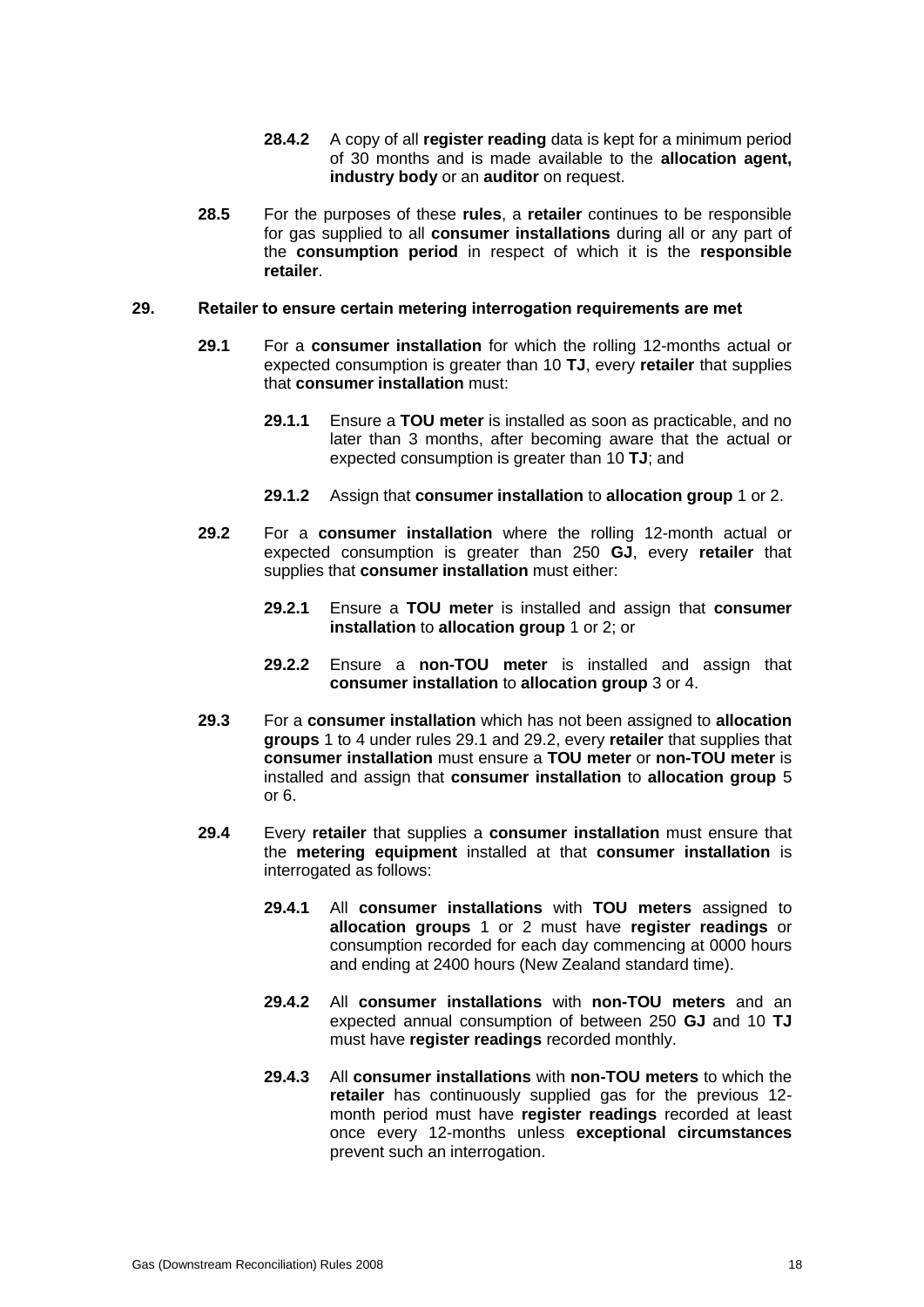- **29.5** Every **retailer** must ensure that a **validated register reading** is obtained at least once every 4 months for 90% of the **consumer installations** with **non-TOU meters** to which the **retailer** has continuously supplied gas for the previous 4 months.
- **29.6** For the purposes of rules 29.4.3 and 29.5, any reference to **non-TOU meters** includes a **TOU meter** assigned to **allocation group** 5 or 6.

#### **30. General requirements for provision of retailer consumption information**

- **30.1** For **consumer installations** in **allocation groups** 1 or 2,
	- **30.1.1** Daily consumption information provided to the **allocation agent** must commence at 0000 hours and end at 2400 hours (New Zealand standard time) on that day.
	- **30.1.2** Where a **consumer installation** is supplied by a **retailer** for a part month, the **retailer** is only required to supply consumption information to the **allocation agent** for the days that the **retailer** supplied that **consumer installation**.
- **30.2** For **consumer installations** in **allocation groups** 3 to 6,
	- **30.2.1** A **register reading** obtained during any day will be deemed to have been obtained at 2400 hours on that day.
	- **30.2.2** Monthly consumption information provided to the **allocation agent** must commence at 2400 hours on the last day of the previous month and end at 2400 hours on the last day of the month to which the consumption information relates.
	- **30.2.3** Where a **consumer installation** is supplied by a **retailer** for a part month, the consumption information provided to the **allocation agent** for that part month will be deemed to be the monthly consumption information for that month supplied by that **retailer** for that **consumer installation**.
- **30.3** If for any reason whatsoever a **retailer** is not able to comply with the requirement in rules 31.1, 32.1 and 33.1 to provide actual daily energy quantities for a **consumer installation** in **allocation groups** 1 or 2, –
	- **30.3.1** The **retailer** must provide its best estimate of consumption information to the **allocation agent** and advise the **allocation agent** of the fact that it is an estimate under this rule.
	- **30.3.2** Compliance with rule 30.3.1 does not mean that the **retailer** has complied with the requirement to provide actual daily energy quantities.
- **30.4** When providing consumption information to the **allocation agent** in accordance with rules 31, 32 and 33, **retailers** may identify the **transmission services agreement** to which the consumption information relates using the **contract identifier**.
- **30.5** For each **initial**, **interim** and **final allocation,** in accordance with rules 31, 32 and 33, **retailers** must provide consumption information to the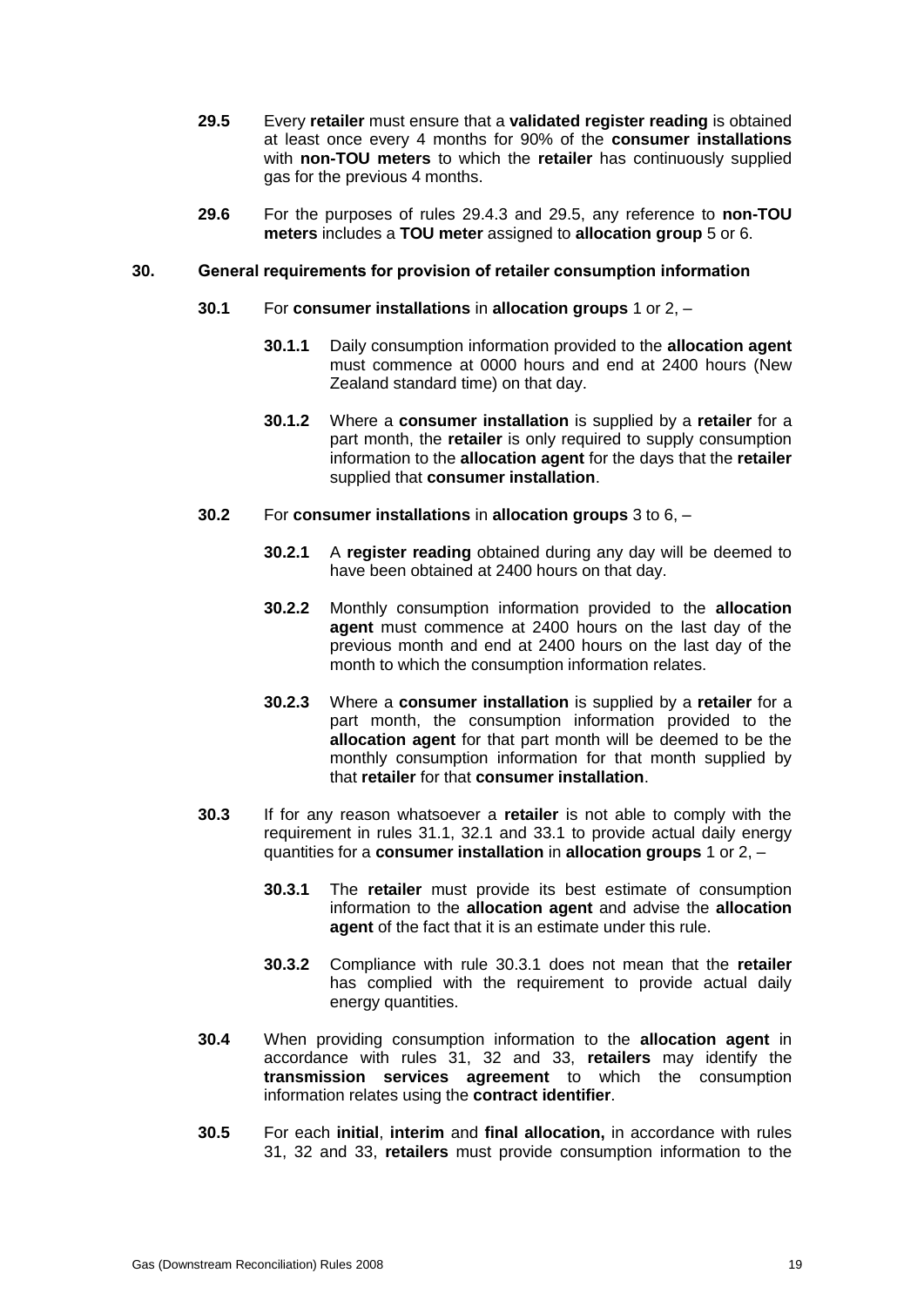**allocation agent**, irrespective of whether that consumption information has changed between allocations or not.

### **31. Provision of consumption information for initial allocation**

To enable the **allocation agent** to perform an **initial allocation** for each **consumption period**, every **retailer** must provide, in respect of the **consumer installations** for which it is the **responsible retailer**, the following consumption information to the **allocation agent** by 1200 hours on the 4<sup>th</sup> business day of the month that immediately follows the **consumption period** to which the information relates:

- **31.1** Actual daily energy quantities for each **consumer installation** in **allocation groups** 1 and 2:
- **31.2** Estimated daily energy quantities for each **consumer installation** in **allocation group** 3:
- **31.3** The aggregate estimated daily energy quantities by **gas gate** by profile for **consumer installations** in **allocation group** 5 and the number of **consumer installations** included:
- **31.4** The aggregate estimated energy quantities by **gas gate** for all **consumer installations** in **allocation groups** 4 and 6.

### **32. Provision of consumption information for interim allocation**

To enable the **allocation agent** to perform an **interim allocation** for each **consumption period**, every **retailer** must provide, in respect of the **consumer installations** for which it is the **responsible retailer**, the following consumption information to the **allocation agent** by 0800 hours on the 9<sup>th</sup> **business day** of the 4 th month that follows the **consumption period** to which the information relates:

- **32.1** Actual daily energy quantities for each **consumer installation** in **allocation groups** 1 and 2:
- **32.2** Estimated daily energy quantities for each **consumer installation** in **allocation group** 3:
- **32.3** The aggregate estimated daily energy quantities by **gas gate** by profile for **consumer installations** in **allocation group** 5 and the number of **consumer installations** included:
- **32.4** The aggregate estimated energy quantities by **gas gate** for all **consumer installations** in **allocation groups** 4 and 6.

#### **33. Provision of consumption information for final allocation**

To enable the **allocation agent** to perform a **final allocation** for each **consumption period**, every **retailer** must provide, in respect of the **consumer installations** for which it is the **responsible retailer**, the following consumption information to the **allocation agent** by 0800 hours on the 14<sup>th</sup> business day of the 13<sup>th</sup> month that follows the **consumption period** to which the information relates:

**33.1** Actual daily energy quantities for each **consumer installation** in **allocation groups** 1 and 2: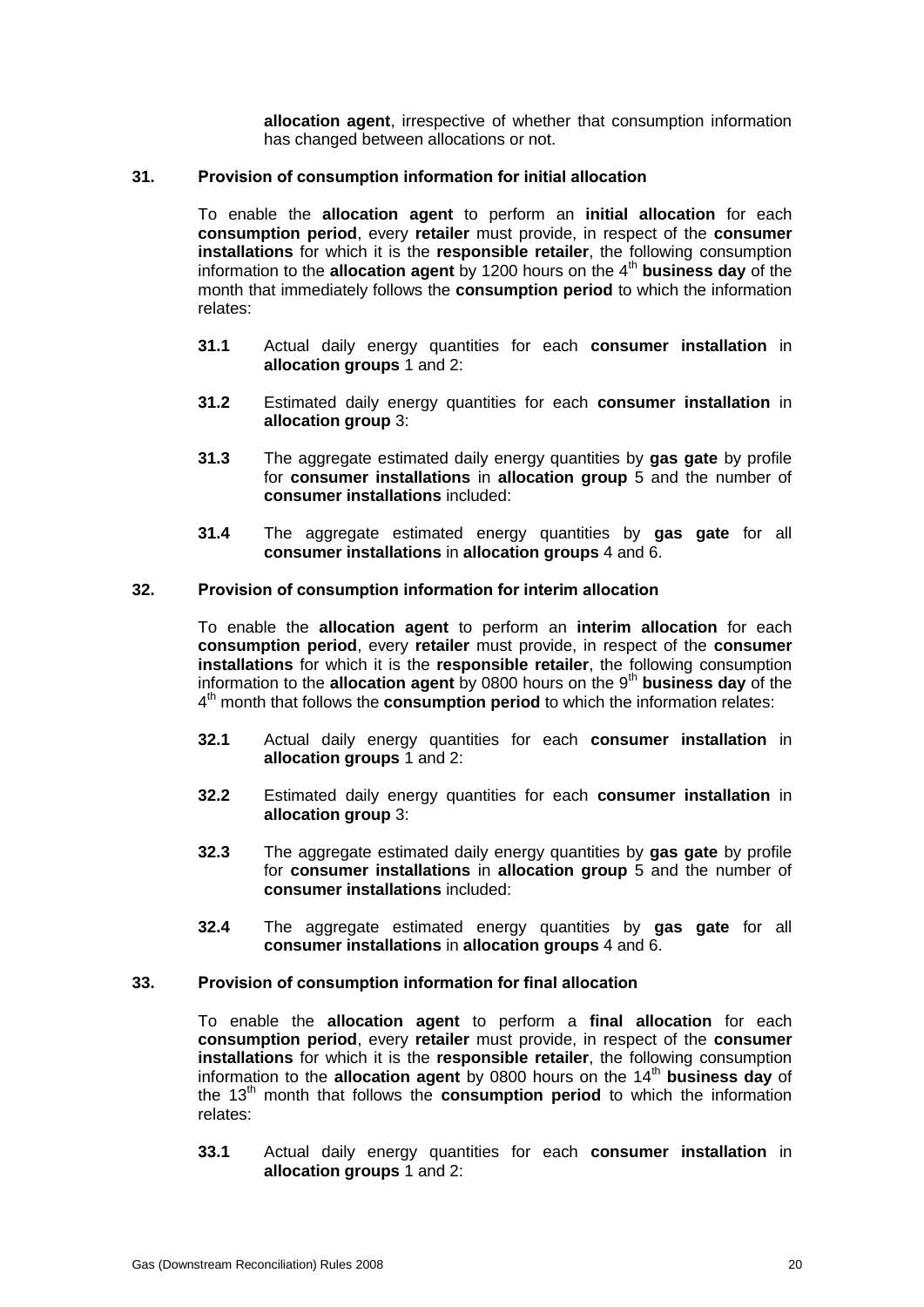- **33.2** Estimated daily energy quantities for each **consumer installation** in **allocation group** 3:
- **33.3** The aggregate estimated daily energy quantities by **gas gate** by profile for **consumer installations** in **allocation group** 5 and the number of **consumer installations** included:
- **33.4** The aggregate estimated energy quantities by **gas gate** for all **consumer installations** in **allocation groups** 4 and 6.

#### **34. Historic and forward estimates**

- **34.1** When providing consumption information to the **allocation agent** for **consumer installations** in **allocation groups** 3 to 6, every **retailer** must derive that consumption information from **validated register readings** using:
	- **34.1.1** rule 35 to create historic estimates; or
	- **34.1.2** rule 36 to create forward estimates, where applicable.
- **34.2** Consumption information for **consumer installations** in **allocation groups** 3 to 6 may contain a combination of historic and forward estimates provided that they are calculated in accordance with rules 35 and 36.
- **34.3** Every **retailer** must retain sufficient information to be able to clearly identify each estimate as being either a historic or a forward estimate, or a combination of both estimates, if requested to by the **allocation agent**.

### **35. Application of profiles and seasonal adjustments for historic estimates**

- **35.1** Historic estimates are derived by applying to the difference in gas quantities between two **validated register readings** for the relevant **gas gate** either:
	- **35.1.1** The applicable **registered deemed profile**; or
	- **35.1.2** If no applicable **registered deemed profile** exists, subject to rule 35.3, the **seasonal adjustment daily shape values** for that **consumption period** or part of the **consumption period**.
- **35.2** The following methodologies must be used to calculate a historic estimate of consumption information for a **consumer installation**:
	- **35.2.1** Where the period between any two consecutive **validated register readings** encompasses an entire **consumption period**:

 $HE_{Cl} = GJ_P \times A/B$ 

Where:

HECI is the quantity of gas in **GJ** allocated to a **consumption period** for a **consumer installation**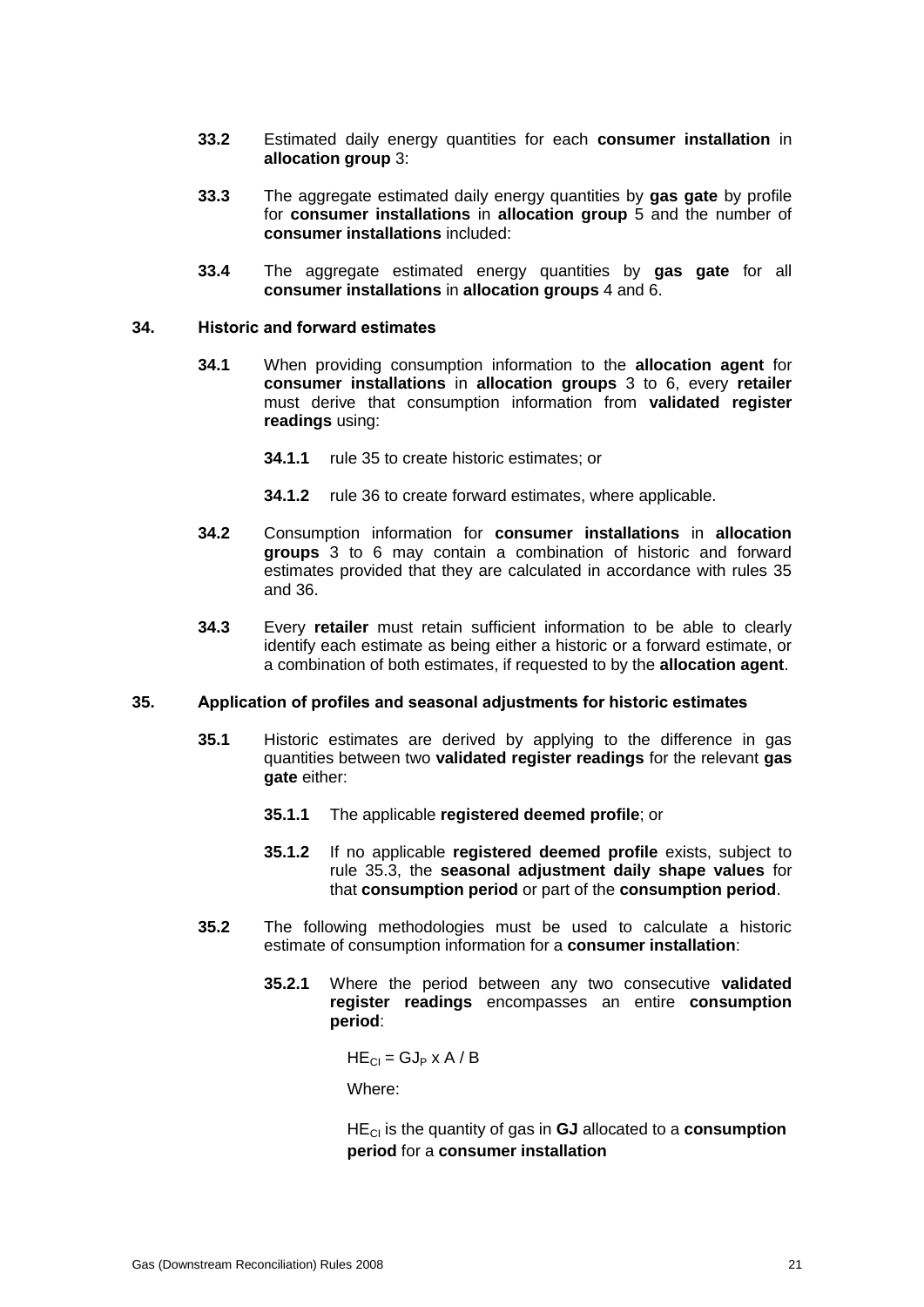$GJ<sub>P</sub>$  is the gas quantity in  $GJ$  calculated from the difference between the last **validated register reading** prior to the **consumption period** and the first **validated register reading** after the **consumption period**

A is the sum of the applicable **registered deemed profile** or **seasonal adjustment daily shape values** for the relevant **gas gate** during the **consumption period**

B is the sum of the applicable **registered deemed profile** or **seasonal adjustment daily shape values** for the relevant **gas gate** during the same time period as is covered by GJ<sub>P</sub>.

### **35.2.2** Where a **validated register reading** falls within the **consumption period**:

 $HE_{Cl} = (GJ_{P1} \times A_1 / B_1) + (GJ_{P2} \times A_2 / B_2)$ 

Where:

HECI is the gas quantity in **GJ** allocated to a **consumption period** for a **consumer installation**

 $GJ_{P1}$  is the gas quantity in  $GJ$  calculated from the difference between the last **validated register reading** prior to the **consumption period** and the **validated register reading** falling within the **consumption period**

A<sup>1</sup> is the sum of the applicable **registered deemed profile** or **seasonal adjustment daily shape values** for the relevant **gas gate** for the period from the first day of the **consumption period** to the day of the **validated register reading** falling within the **consumption period**

B<sup>1</sup> is the sum of the applicable **registered deemed profile** or **seasonal adjustment daily shape values** for the relevant gas gate for the same time period as is covered by GJ<sub>P1</sub>

 $GJ_{P2}$  is the gas quantity in  $GJ$  calculated from the difference between the **validated register reading** falling within the **consumption period** and the first **validated register reading** after the **consumption period**

A<sup>2</sup> is the sum of the applicable **registered deemed profile** or **seasonal adjustment daily shape values** for the relevant **gas gate** for the period from the day of the **validated register reading** falling within the **consumption period** to the final day of the **consumption period**

B<sup>2</sup> is the sum of the applicable **registered deemed profile** or **seasonal adjustment daily shape values** for the relevant **gas gate** for the same time period as is covered by GJ<sub>P2</sub>.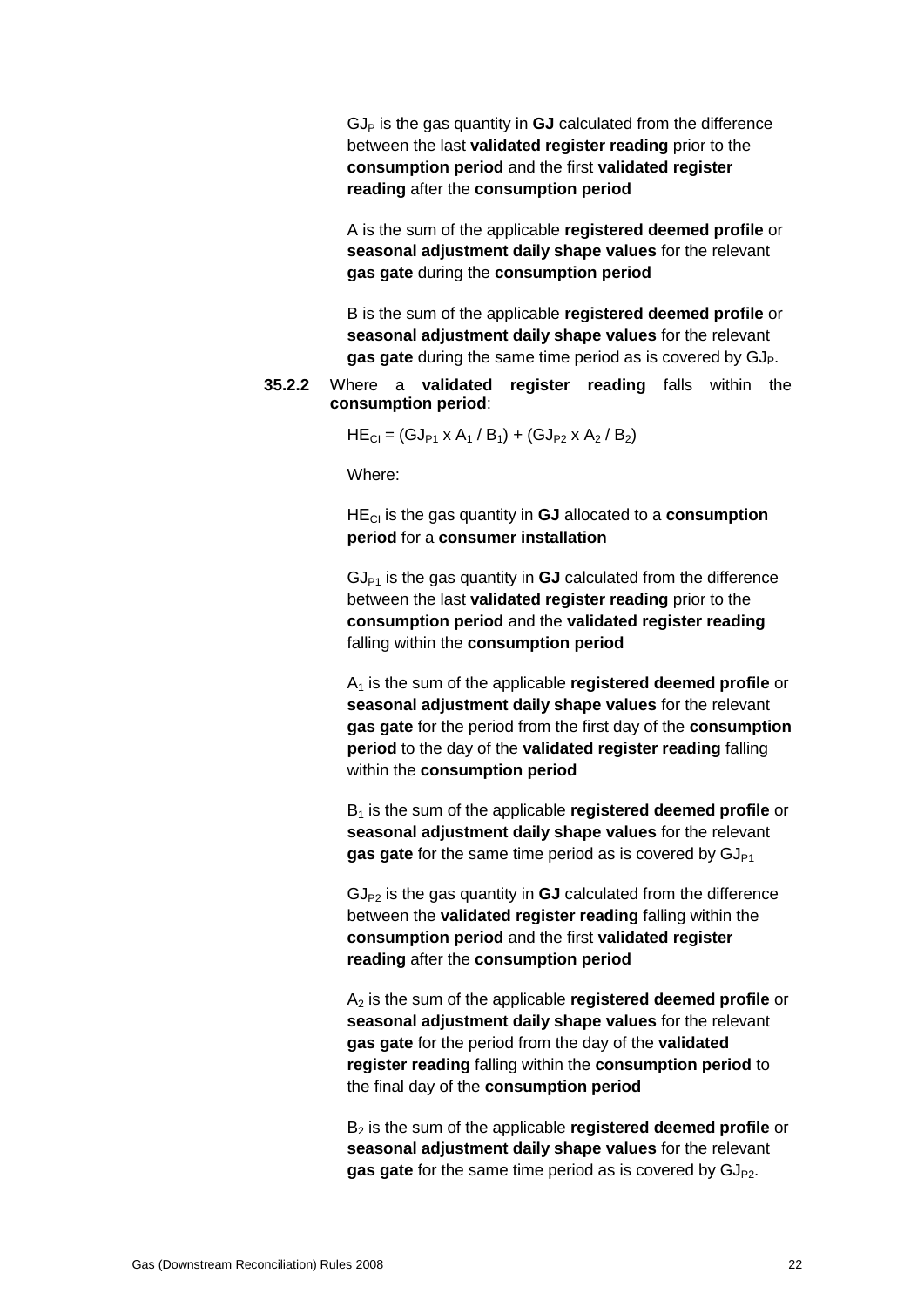- **35.2.3** To avoid doubt, where B,  $B_1$  or  $B_2$  in the formulae in rules 35.2.1 or 35.2.2 is zero, the respective quantity A / B,  $A_1$  / B<sub>1</sub> or  $A_2$  /  $B_2$  is deemed to be zero for the purposes of those rules.
- **35.3** If a **retailer** is preparing a historic estimate in accordance with rule 35.1.2 and the **seasonal adjustment daily shape values** for the relevant **gas gate** are not available for the **consumption period**, the **retailer** must use the methodology set out in rule 35.2.1 and 35.2.2 (as applicable) but the **seasonal adjustment daily shape values** may be substituted by the **retailer** using its own seasonal shape methodology or pro-rated on a flat shape basis using the number of days.

### **36. Forward estimates**

- **36.1** A **retailer** may only use a forward estimate to calculate the consumption information for a **consumer installation** in **allocation groups** 3 to 6 where it is not possible to calculate that consumption information using a historic estimate.
- **36.2** A **retailer** may determine the method used for calculating a forward estimate at its discretion.

### **37. Accuracy of consumption information for initial allocation**

- **37.1** This rule applies to consumption information at a **gas gate** provided to the **allocation agent** for **consumer installations** in **allocation groups** 3 to 6 in respect of a **consumption period**.
- **37.2** For a **consumption period**, the accuracy of the consumption information provided by a **retailer** under rule 31 for **initial allocation** must, when compared with the consumption information provided by that retailer under rule 33 for **final allocation**, fall within the percentage of error determined and **published** by the **industry body** under rule 37.3.
- **37.3** Prior to the beginning of each **gas year**, the **industry body** must, after consulting with **allocation participants**, determine and **publish** the percentage of error for the accuracy of the consumption information provided for **initial allocation** to be applied to the **consumption periods**  in the following **gas year** in accordance with rule 37.2.
- **37.4** In making its determination under rule 37.3, the **industry body** must have regard to the following matters:
	- **37.4.1** The primary aim of ensuring consumption information provided for **initial allocation** is as accurate as possible when compared with consumption information provided for **final allocation**;
	- **37.4.2** The extent to which **retailers** are able to comply with the percentage of error for the accuracy of consumption information provided for **initial allocation**;
	- **37.4.3** Any expected costs that would be reasonably incurred by **retailers** to achieve compliance with the percentage of error for the accuracy of consumption information provided for **initial allocation**; and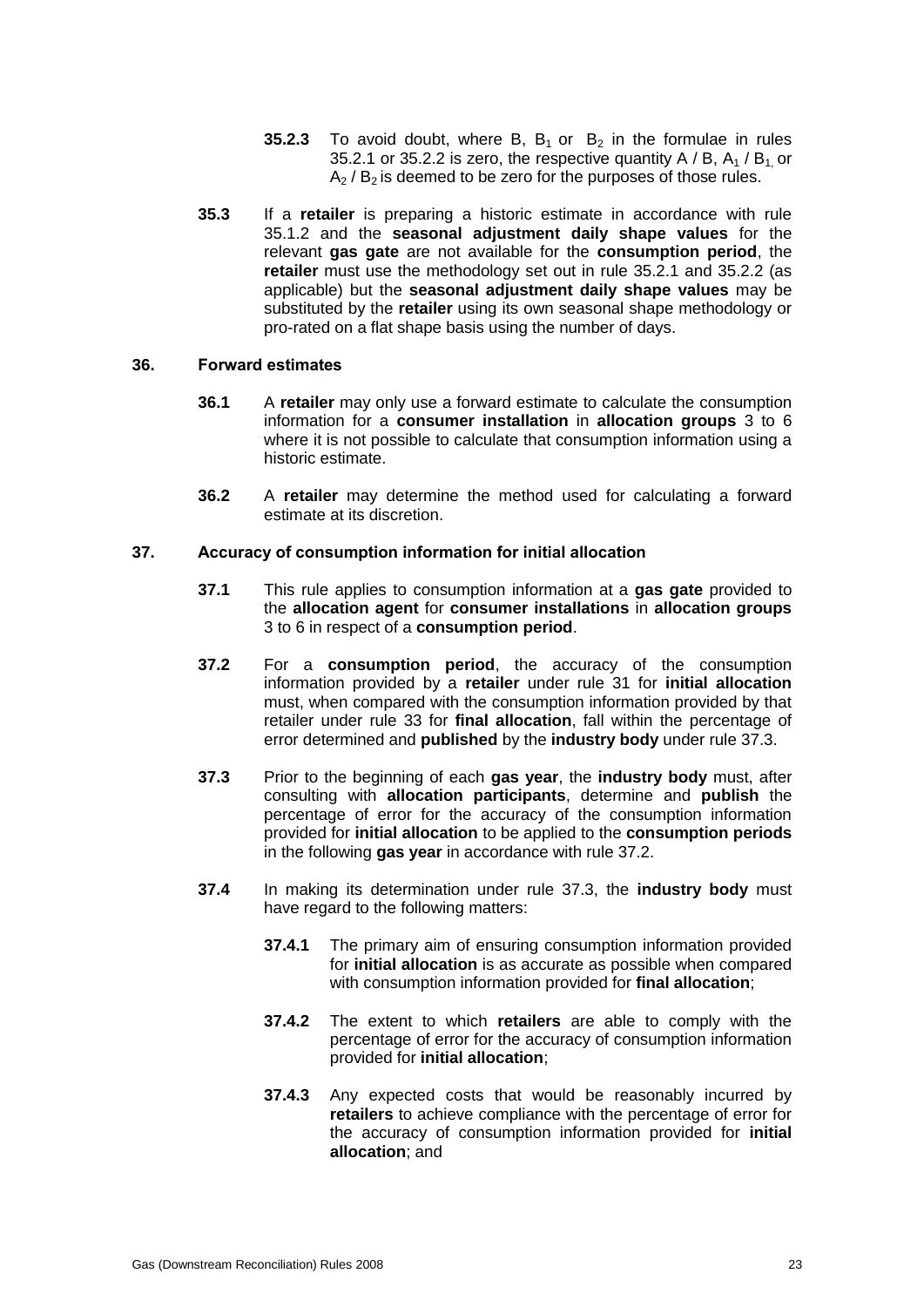**37.4.4** Any other matter it considers relevant to its determination.

### **38. Application of deemed profiles**

- **38.1** In accordance with rules 35 and 36, a **registered deemed profile**, being either a **static deemed profile** or a **dynamic deemed profile**, must be used by each **retailer** to calculate daily consumption information for every **consumer installation** in **allocation group** 3 or 5.
- **38.2** A **retailer** may only use a **static deemed profile** or a **dynamic deemed profile** in relation to a **consumer installation** or class of **consumer installations** if that profile is a **registered deemed profile** (where it has been approved by the **allocation agent** and has been registered for use by the **retailer** under Part 3 of these **rules**) in relation to that **consumer installation** or class of **consumer installations**.
- **38.3** If a **retailer** wishes to use a different deemed profile for a **consumer installation** to that previously used for the provision of consumption information under rules 31 to 33 to the **allocation agent**, the **retailer** must have that deemed profile registered as a **registered deemed profile** by the **allocation agent** in accordance with rule 59 before it may use that different deemed profile.

### **39. Retailer to give gas gate trading notice to allocation agent**

- **39.1** A **retailer** must give notice to the **allocation agent** when the **retailer**
	- **39.1.1** Commences to supply gas to a **consumer installation** at a **gas gate** at which it has not previously supplied gas; or
	- **39.1.2** Ceases to supply gas to any **consumer installations** at a **gas gate**; or
	- **39.1.3** Commences or ceases a **transmission services agreement** with a **transmission system owner** in respect of gas supplied at a **gas gate**.
- **39.2** The notice must
	- **39.2.1** Identify the **gas gate**;
	- **39.2.2** Specify either
		- (a) the date on which the **retailer** first supplied gas at that **gas gate**; or
		- (b) the date on which the **retailer** ceased to supply gas at that **gas gate**; and
		- (c) where rule 39.1.3 applies:
			- (i) the **contract identifier** of the **transmission services agreement**;
			- (ii) the **gas gates** and **consumer installations** to which the **transmission services agreement** relates; and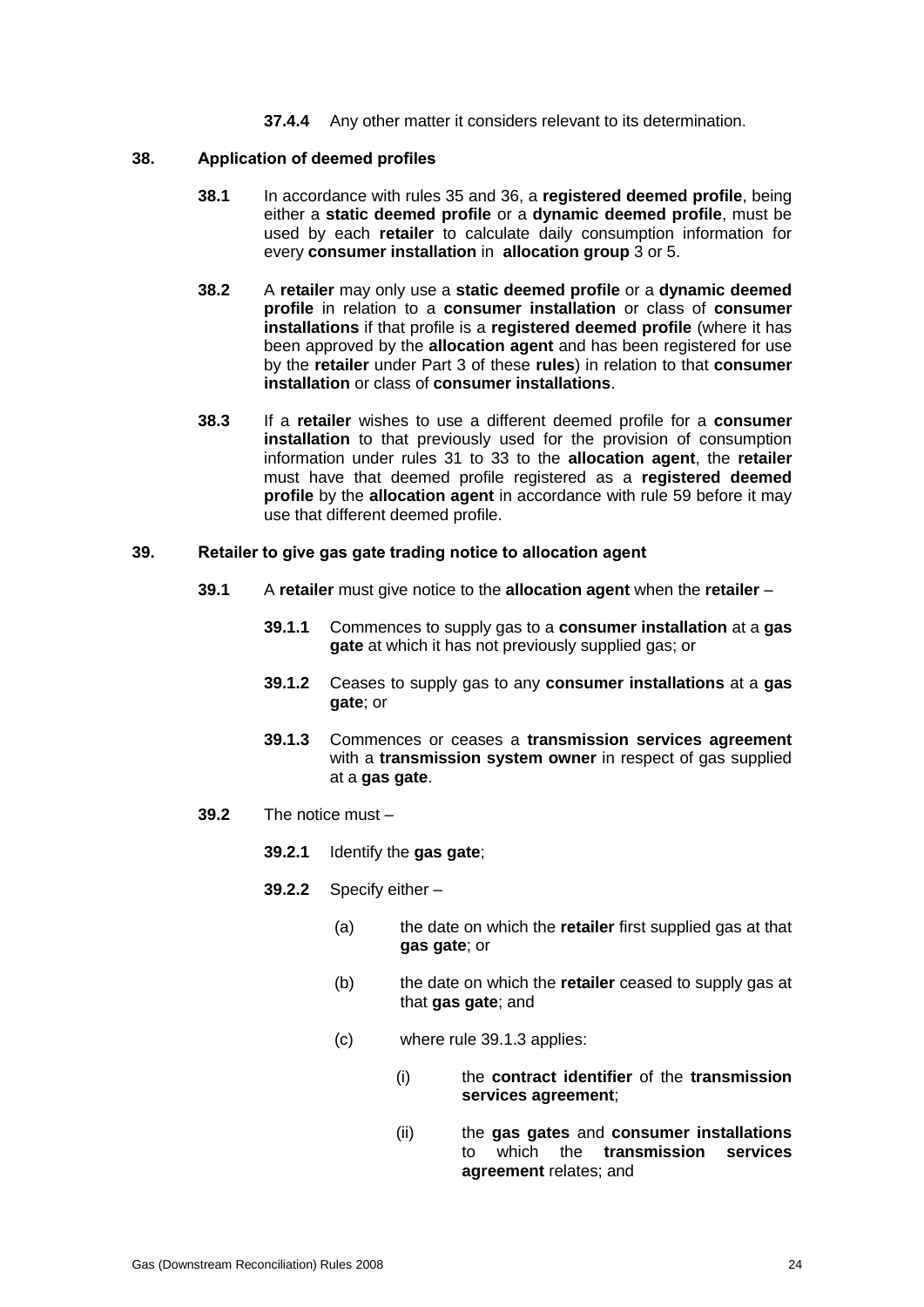- (iii) the dates on which the **transmission services agreement** commenced and expires;
- **39.2.3** Be given no later than 1200 hours on the 3rd **business day** of the month following the **consumption period** in which the acts specified in rules 39.1.1, 39.1.2 and 39.1.3, as applicable, occur.

### **40. Retailer reporting requirements**

Each **retailer** must provide the following reports to the **allocation agent** –

- **40.1** When providing consumption information under rules 31, 32 and 33, the proportion (in terms of volume) of historic estimates contained within the consumption information provided by the **retailer** to the **allocation agent** for the relevant **initial**, **interim** and **final allocation** in accordance with rules 31 to 33 for each **gas gate** for **consumer installations** in **allocation groups** 3 to 6.
- **40.2** By 1200 hours on the 10<sup>th</sup> business day of each month, a report on the number and percentage of **validated register readings** obtained in accordance with rule 29.4.3 and 29.5 during the previous four and twelve months, respectively.

#### *Transmission system owner obligations*

#### **41. Provision of daily injection information**

- **41.1** Every **transmission system owner** must provide to the **allocation agent** by 1200 hours on the 4<sup>th</sup> business day of the month that immediately follows a **consumption period** the actual daily energy quantities injected at each **gas gate** connected to its transmission system for that **consumption period**.
- **41.2** For each **interim allocation** and **final allocation**, every **transmission system owner** must provide to the **allocation agent,** by the times and on the days specified in rule 32 and 33 respectively, actual daily energy quantities injected at each **gas gate** connected to its transmission system for the relevant **consumption period**.

### **42. Publication of estimated day-end volume injection quantities each day**

By 1000 hours each day and at any other time on that day as required and notified by the **industry body**, for each **gas gate** connected to its transmission system, a **transmission system owner** must give notice to each **retailer** receiving gas at a particular **gas gate** of the unvalidated daily energy quantities that were injected on the previous day at that **gas gate**.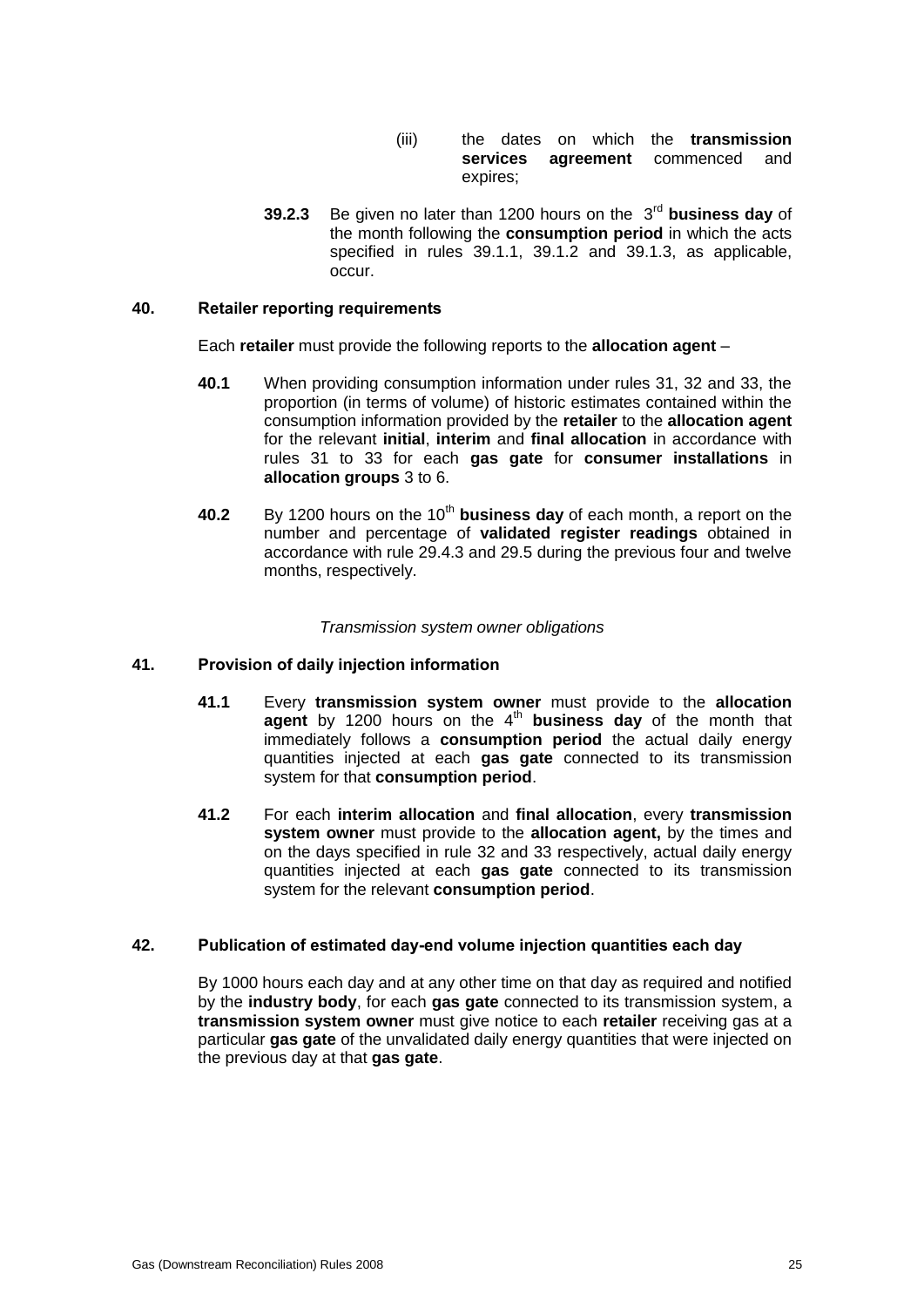#### *Allocation agent obligations*

### **43. Allocation agent to use estimates**

- **43.1** For the purpose of performing allocations under these **rules**, the **allocation agent** must estimate:
	- **43.1.1** The consumption information if a **retailer** has failed to provide the consumption information for the relevant allocation by the times and on the days specified in rules 31 to 33; and
	- **43.1.2** The actual daily energy quantities if a **transmission system owner** has failed to provide the actual daily energy quantities for the relevant allocation by the times and on the days specified in rule 41.
- **43.2** If, in accordance with rule 43.1, the **allocation agent** uses estimated information or quantities in the allocation process, the **allocation agent** must include a notation with the **allocation results** that the **allocation results** include information or quantities that have been estimated by the **allocation agent**.
- **43.3** For the purposes of rules 45, 46, 53 and 79, any references to "actual daily energy quantities" and "consumption information" in those rules include any necessary estimates by the **allocation agent** of such quantities or information made in accordance with this rule.

### **44. Correction of allocations by allocation agent**

- **44.1** Where an **allocation participant** discovers that:
	- **44.1.1** consumption information previously provided to the **allocation agent** under rules 31, 32 or 33; or
	- **44.1.2** actual daily energy quantities injected at a **gas gate** previously provided to the **allocation agent** under rule 41;

included a material error, the **allocation participant** must immediately advise the **allocation agent** of the nature and extent of the error and provide the corrected consumption information or actual daily energy quantities.

- **44.2** Subject to rules 44.3 and 44.4, adjustments reflecting the correction of errors are to be included in the next allocation, being either an **interim** or **final allocation**, for that **consumption period**.
- **44.3** The **allocation agent** may amend any **allocation result** provided under these **rules** if, by 1730 hours on the next **business day** after the **allocation result** was provided, the **allocation agent** makes the amendment and notifies all affected **allocation participants** of the amended **allocation result**.
- **44.4** If an error is subsequently discovered later than the deadline specified in rule 44.3, and the **allocation agent** acting reasonably considers that correction of that error would have resulted in a materially different allocation, then: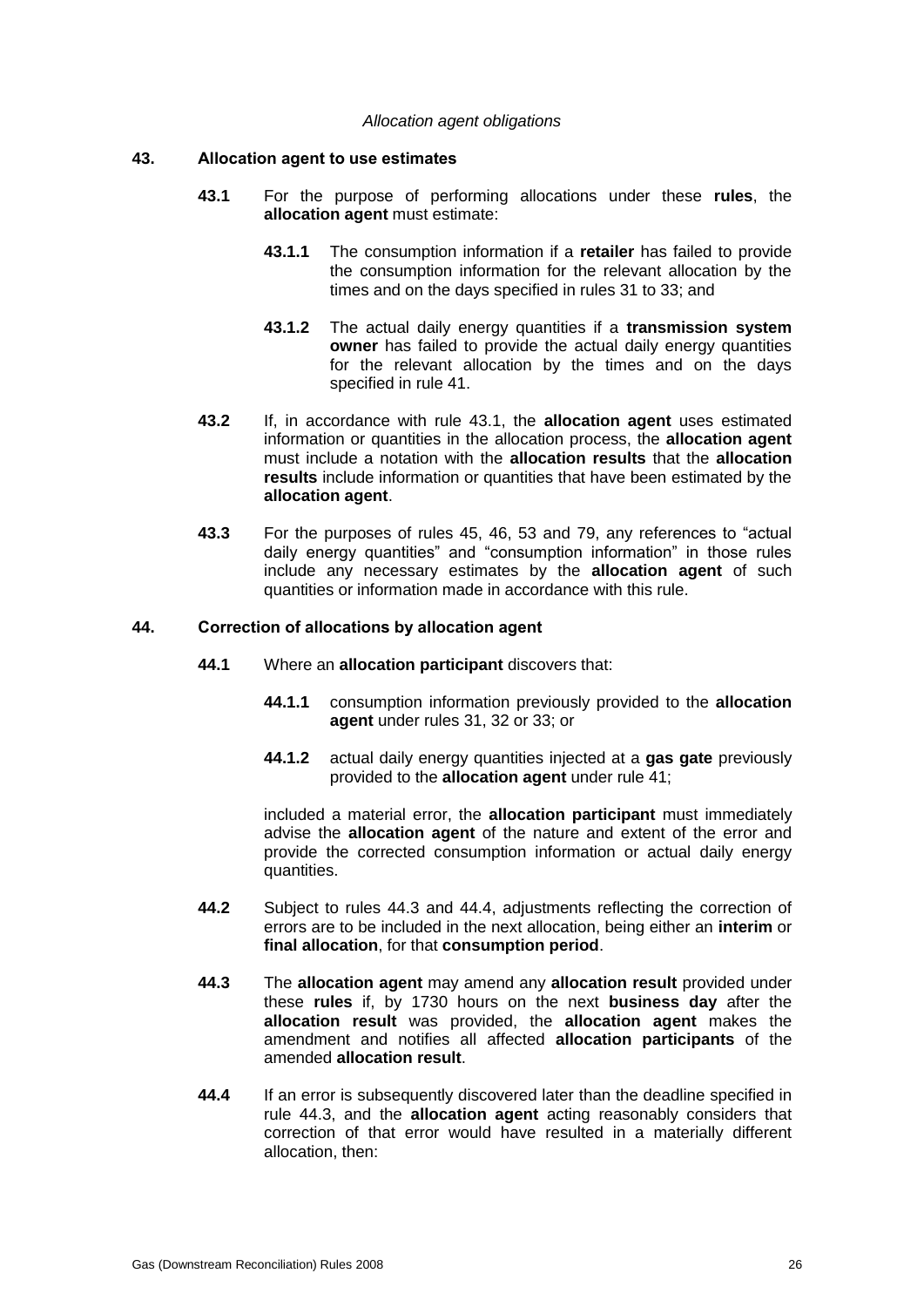- **44.4.1** The **allocation agent** shall as soon as practicable pass the relevant information on to the appropriate **allocation participants** and the **industry body**; and
- **44.4.2** The **industry body** must consider whether or not to direct a **special allocation** in accordance with rule 51 to rectify the error.
- **44.5** Where any part of the **metering equipment** installed at a **consumer installation** is found to be in error, quantities measured during the period when the device is shown to have been in error are to be corrected in accordance with the Schedule to these **rules**. If no reliable data is available to confirm the period when the device was in error or the amount by which it was in error:
	- **44.5.1** Where the device concerned is a **TOU meter** installed at a **consumer installation** in **allocation group** 1 or 2, the **allocation agent** must estimate the expected period of the error based on the best available information; and
	- **44.5.2** For any other device, the **responsible retailer** must estimate the expected period of the error based on the best available information;

provided the estimated correction cannot extend back further than 13 months from when the error was first notified or detected.

### **45. Global method of allocation**

- **45.1** For the purposes of these **rules**, a **gas gate residual profile** means a profile that is created each month by the **allocation agent** in accordance with rule 45.2.5 as part of the allocation process.
- **45.2** The **allocation agent** must use the following global method of allocation in order to conduct an **initial allocation**, an **interim allocation**, and a **final allocation**:
	- **45.2.1** Receive the actual daily energy quantities injected at each **gas gate** for each day for that **consumption period** provided by **transmission system owners** in accordance with rule 41;
	- **45.2.2** Receive the consumption information for each day for that **consumption period** provided by **retailers** in accordance with rules 31 to 33;
	- **45.2.3** Calculate the allocated quantities for each day in the **consumption period** for **allocation groups** 1 and 2 for each **gas gate** and **retailer** in accordance with the following formula:

 $AQ_{1,8,2} = A_{UFG} \times Cl_{1,8,2}$ 

Where:

 $AQ<sub>1</sub>_{8,2}$  is the quantity of gas in **GJ** to be allocated to **allocation groups** 1 and 2 for the day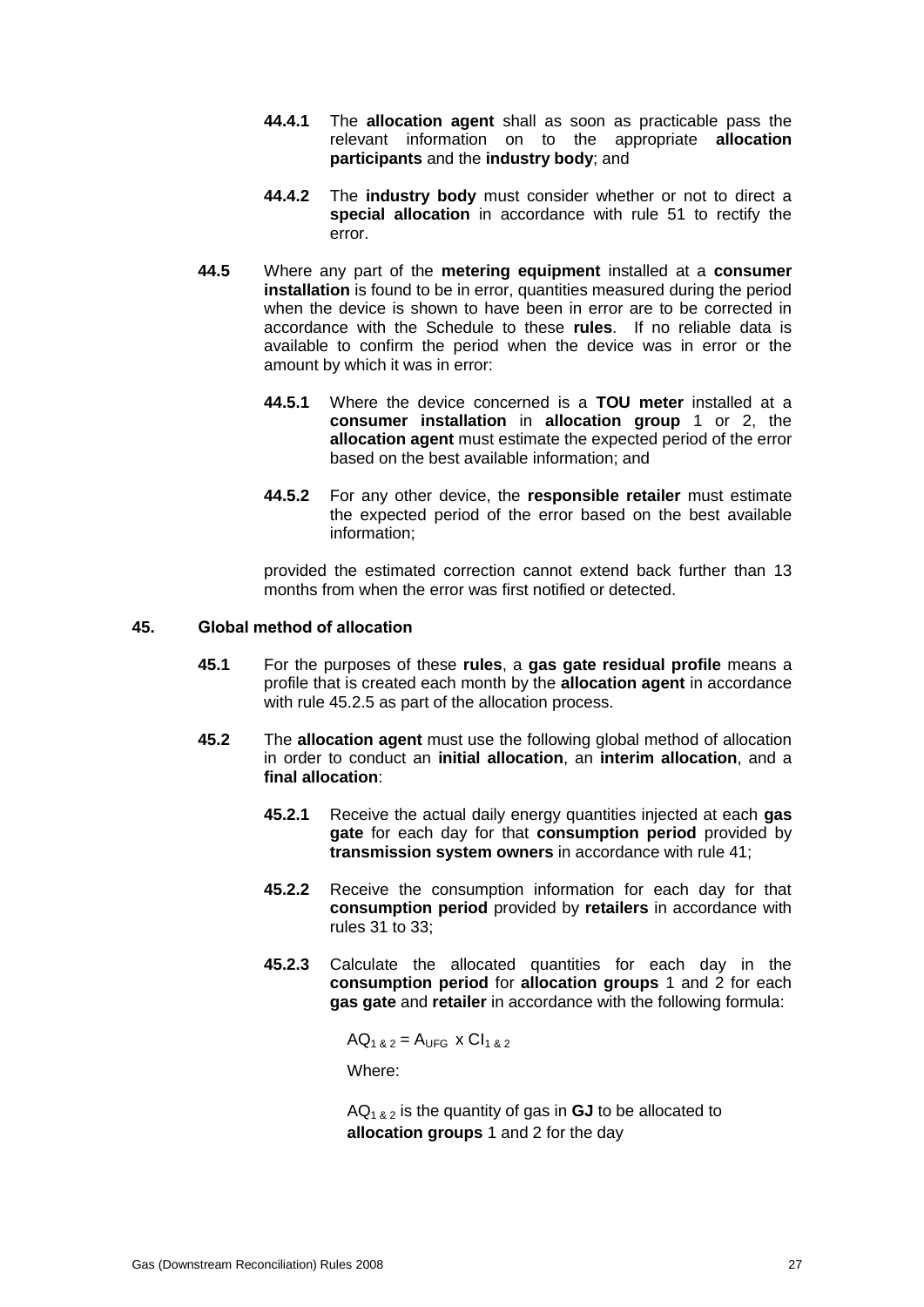AUFG is the applicable **annual UFG factor** calculated in accordance with rule 46

CI1 & 2 is the **consumption information** for **allocation groups** 1 and 2 for the day in **GJ** provided in accordance with rules 31 to 33;

**45.2.4** Calculate the allocated quantities for each day in the **consumption period** for **allocation groups** 3 and 5 for each **gas gate** and **retailer** in accordance with the following formula:

 $AQ_{385} = M_{UFG} \times Cl_{385}$ 

Where:

 $AQ_{3,8,5}$  is the quantity of gas in **GJ** to be allocated to **allocation groups** 3 and 5 for the day

MUFG is the applicable **monthly UFG factor** calculated in accordance with rule 46

CI3 & 5 is the **consumption information** for **allocation groups** 3 and 5 for the day in **GJ** provided in accordance with rules 31 to 33;

**45.2.5** Calculate the **gas gate residual profile** for the **consumption period** for each **gas gate** in accordance with the following formula:

 $\text{GRP}_P = \text{GRP}_{d(1)}$ ,  $\text{GRP}_{d(2)}$ ,  $\text{GRP}_{d(3)}$ ,  $\text{GRP}_{d(4)}$ ...  $\text{GRP}_{d(final)}$ 

Where:

GRP<sup>P</sup> is the **gas gate residual profile** for the **consumption period**

GRPd(1,2…final) is the **gas gate residual profile** quantity in **GJ** for a day in the **consumption period**, being  $E|_d - AQ_1$ , 2, 3 & 5 where:

> EI<sup>d</sup> is the actual daily energy injection quantity in **GJ** provided by **transmission system owners** in accordance with rule 41 for the day

> $AQ_{1, 2, 3, 8, 5}$  is the sum of the daily allocated quantities for **allocation groups** 1, 2, 3 and 5 for the day in **GJ** as calculated in accordance with rules 45.2.3 and 45.2.4

provided that, if the calculated quantity is less than zero, the quantity is deemed, for the purpose of these **rules**, to be zero;

**45.2.6** Calculate the allocated quantities for each day in the **consumption period** for **allocation groups** 4 and 6 for each **gas gate** and **retailer** in accordance with the following formula: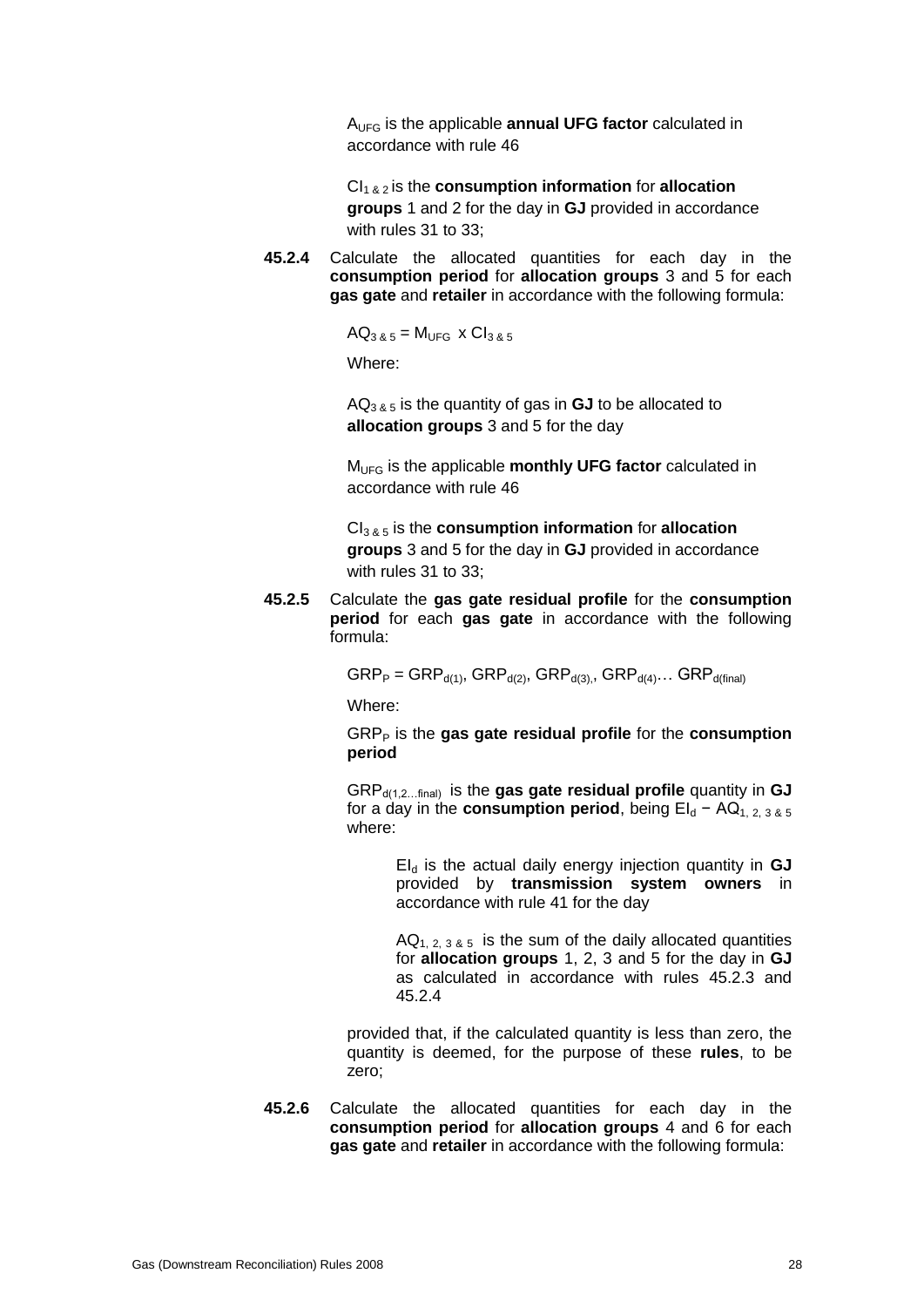$AQ_{4, 8, 6} = (M_{UFG} \times \Sigma Cl_{4, 8, 6}) \times (GRP_{d(1, 2...final)} / \Sigma GRP_{d(1, 2...final)})$ 

Where:

AQ4 & 6 is the quantity of gas in **GJ** to be allocated to **allocation groups** 4 and 6 for the day

MUFG is the applicable **monthly UFG factor** calculated in accordance with rule 46

∑CI4 & 6 is the sum of the **consumption information** for **allocation groups** 4 and 6 for the **consumption period** in **GJ** provided in accordance with rules 31 to 33

GRPd(1,2…final) is the **gas gate residual profile** quantity for a day in the **consumption period** in **GJ** as per rule 45.2.5

∑GRP<sub>d(1,2...final)</sub> is the sum of the gas gate residual profile daily quantities for the **consumption period** in **GJ**

(To avoid doubt,

- the deeming provision in rule 45.2.5 does not apply to the quantity ∑GRP<sub>d(1,2...final)</sub>, which is inclusive of calculated **gas gate residual profile** daily quantities less than zero, and

- where  $\Sigma$ GRP<sub>d(1,2...final)</sub> is zero, the quantity GRP<sub>d(1,2...final)</sub>/  $\Sigma$ GRP<sub>d(1,2…final)</sub> is deemed to be zero for the purposes of this rule);

- **45.2.7** Subject to paragraph (c), where following the application of rules 45.2.3 to 45.2.6 above:
	- (a) any residual unallocated quantities remain at a **gas gate** for the day; or
	- (b) the total allocated quantities at a **gas gate** exceed the actual daily energy quantity injected at the **gas gate** in **GJ** provided under rule 41 for the day;

the allocated quantities for each **allocation group** for each **gas gate** and **retailer** are to be scaled in accordance with the following formula:

$$
SAQ_{1-6} = AQ_{1-6} + [(El_d - \sum AQ_{1-6}) \times (AQ_{1-6} / \sum AQ_{1-6})]
$$

Where:

SAQ1-6 is the scaled quantity of gas in **GJ** to be allocated to **allocation group** 1, 2, 3, 4, 5 or 6 for the day

AQ1-6 is the allocated quantity for **allocation group** 1, 2, 3, 4, 5 or 6 for the day in **GJ** as calculated in accordance with rules 45.2.3, 45.2.4 and 45.2.6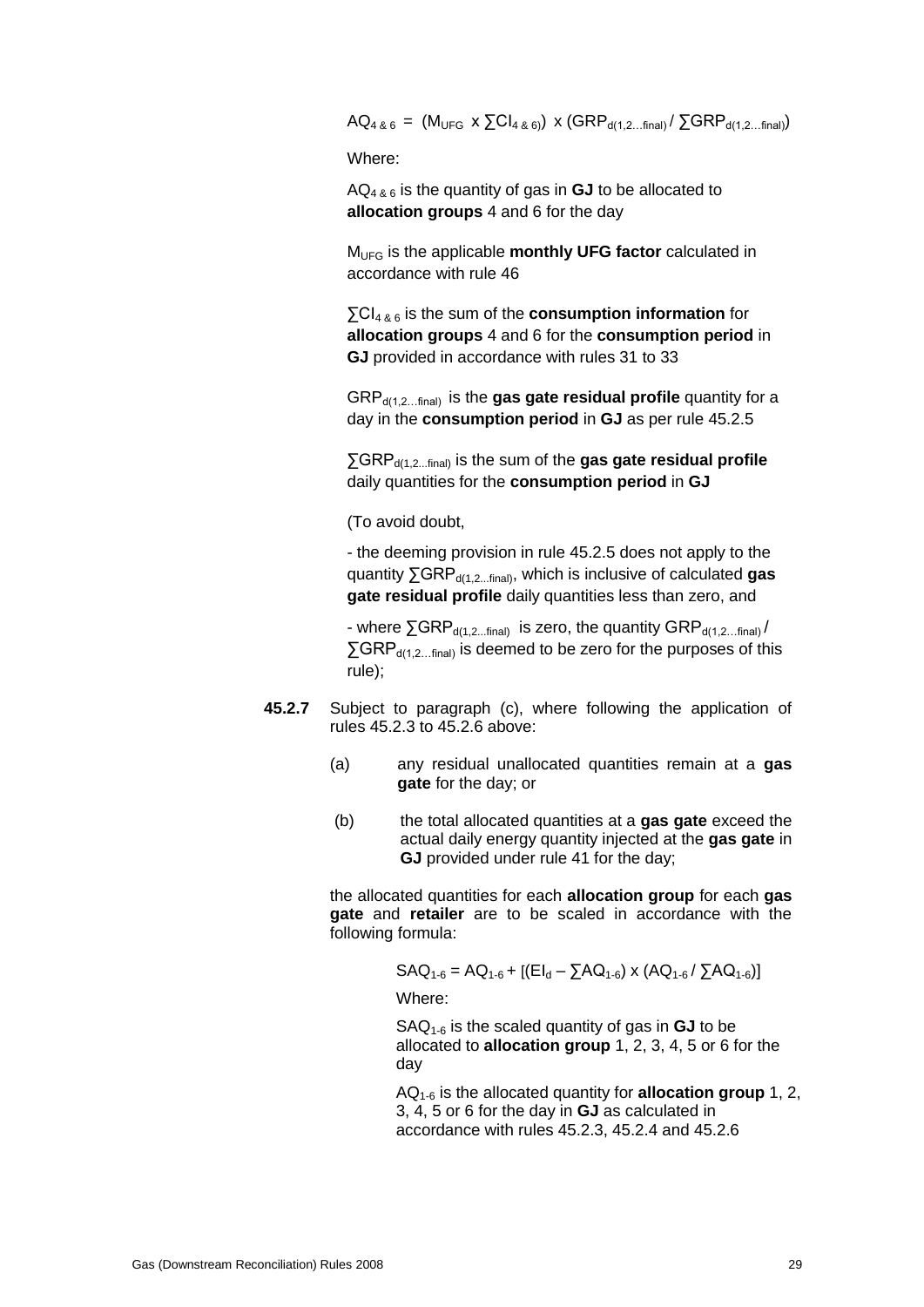EI<sup>d</sup> is the actual daily energy injection quantity in **GJ** provided by **transmission system owners** in accordance with rule 41 for the day

 $\sum AQ_{1.6}$  is the sum of the allocated quantities for **allocation groups** 1, 2, 3, 4, 5 and 6 for the day in **GJ** as calculated in accordance with rules 45.2.3, 45.2.4 and 45.2.6;

- (c) Where:
	- (i)  $\sum AQ_{1-6}$  is zero but EI<sub>d</sub> is greater than zero; and
	- (ii) one or more **retailers** are supplying gas to a **consumer installation** at the relevant **gas gate**, as determined by the gas gate trading notices that have been provided to the **allocation agent** under rule 39,

the allocated quantities for each **allocation group** are to be calculated by **gas gate** and **retailer** in accordance with the formulae set out in Schedule 2; and

**45.2.8** Aggregate for each **retailer** (including by that **retailer's transmission services agreement**), for each **gas gate** and for each day, the allocated quantities for each **allocation group** to produce total allocated quantities by **retailer** by **gas gate**.

#### **46. Calculation of UFG factor**

- **46.1** When performing an **initial allocation**, an **interim allocation** or a **final allocation**, the **allocation agent** must calculate the **UFG** factor in accordance with this rule.
- **46.2** The **allocation agent** must apply in accordance with rule 45
	- **46.2.1** The **annual UFG factor** to **allocation groups** 1 and 2; and
	- **46.2.2** The **monthly UFG factor** to **allocation groups** 3, 4, 5 and 6.
- **46.3** For the purposes of these **rules**
	- **46.3.1** The **annual UFG factor** means the factor determined in accordance with the following formula:

 $A_{UFG} = \sum E I_A / \sum C I_A$ 

Where:

AUFG is the applicable **annual UFG factor** for the **gas gate**  for the **consumption period**

 $\Sigma$ EI<sub>A</sub> is the sum of the actual daily energy quantities injected for a particular **gas gate** during the 12-months up to and including February of the previous **gas year** (in **GJ**)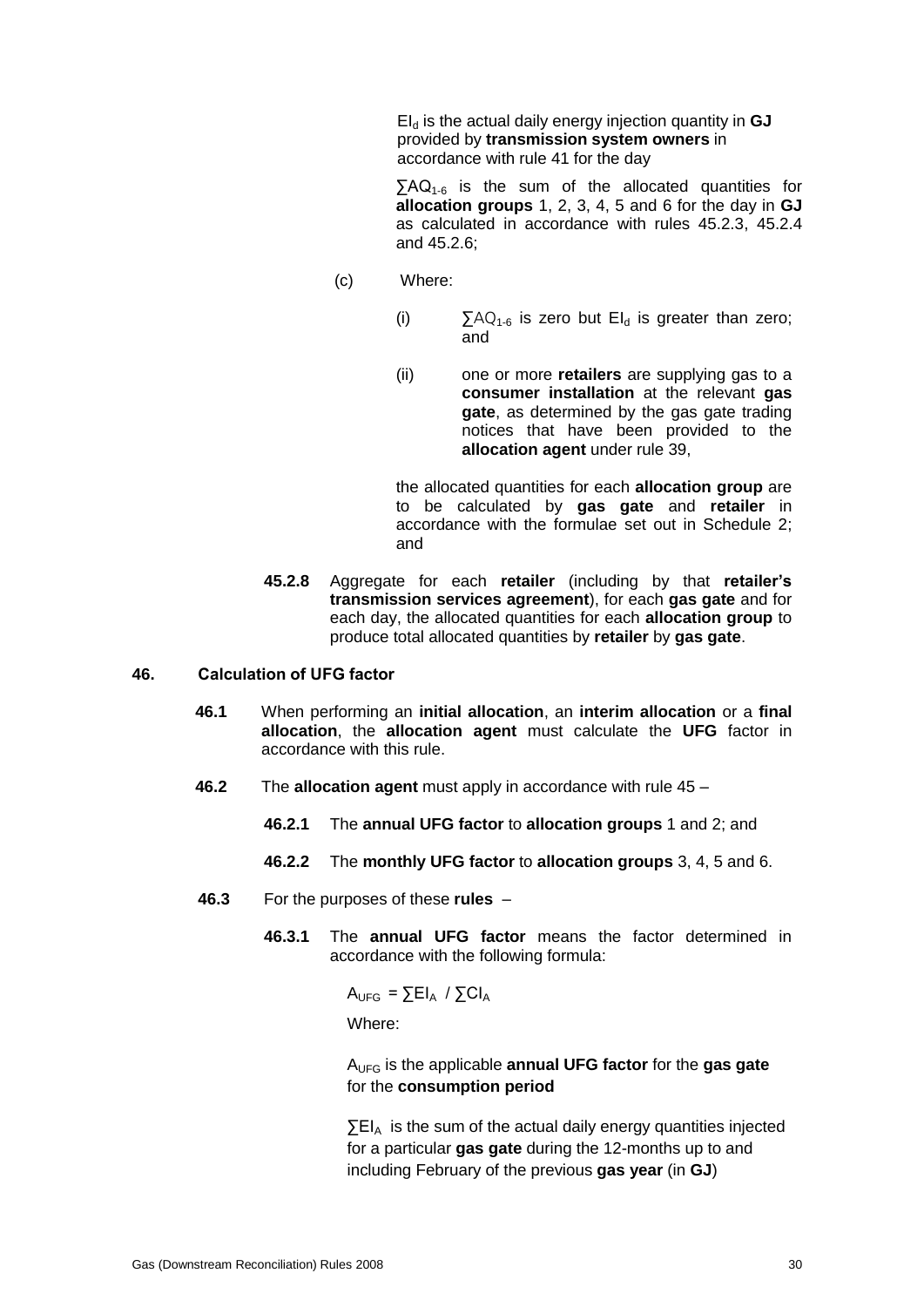$\Sigma$ CI<sub>A</sub> is the sum of the best available consumption information for all **allocation groups** for the **gas gate** during the 12-months up to and including February of the previous **gas year** (in **GJ**).

**46.3.2** The **monthly UFG factor** means the factor determined in accordance with the following formula:

 $M_{UFG} = (\sum EI_m - \sum AQ_{1 & 2}) / \sum Cl_{3-6}$ 

Where:

MUFG is the applicable **monthly UFG factor** for the **gas gate**  for the **consumption period**

 $\Sigma$ EI<sub>m</sub> is the sum of the actual daily energy quantities injected at a particular **gas gate** for the **consumption period** provided by the **transmission system owner** under rule 41 (in **GJ**)

 $\sum AQ_{1,8,2}$  is the sum of daily allocated quantities of gas allocated to **allocation groups** 1 and 2 for the **gas gate** for the **consumption period** under rule 45.2.3 (in **GJ**)

 $\Sigma$ CI<sub>3-6</sub> is the sum of the consumption information for **allocation groups** 3, 4, 5 and 6 for the **gas gate** for the **consumption period** provided in accordance with rules 31 to 33 (in **GJ**).

- **46.4** The **allocation agent** must determine and **publish**:
	- **46.4.1** The **monthly UFG factor** which applies for each month
		- (a) for **initial allocations** by 1200 hours on the  $5<sup>th</sup>$ **business day** of each month;
		- (b) for **interim allocations** by 0800 hours on the 11<sup>th</sup> **business day** of each month;
		- (c) for **final allocations** by 0800 hours on the  $16<sup>th</sup>$ **business day** of each month; and
	- **46.4.2** The **annual UFG factor** which will apply for each **gas year** by the 1<sup>st</sup> business day of July in the previous gas year.

### **47. Force majeure event during consumption period**

- **47.1** In this rule, **force majeure event** means an event or circumstance:
	- **47.1.1** Beyond the reasonable control of an **allocation participant** and that was not reasonably foreseeable in the circumstances; and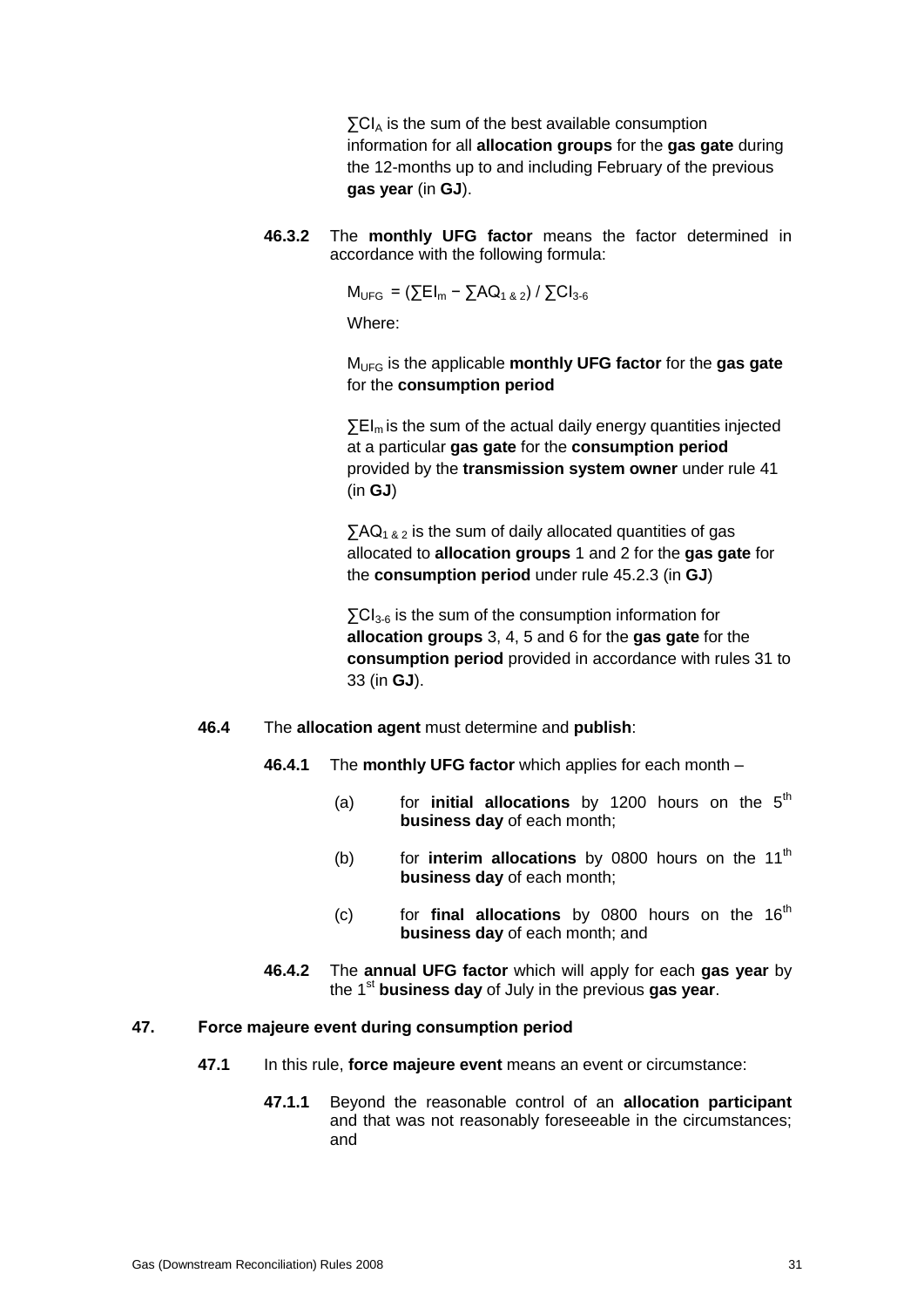- **47.1.2** Which substantially affects the information relied on to determine the **annual UFG factor** in rule 46 so that it no longer will result in a fair and representative calculation of the **annual UFG factor** for a particular **gas gate**.
- **47.2** No later than 10 **business days** prior to determining and **publishing** the **annual UFG factor** in accordance with rule 46.4.2, the **allocation agent** may give **notice** to the **industry body** that it considers that a **force majeure event** has occurred.
- **47.3** As soon as practicable after receiving such notice and after consulting with affected **allocation participants** to the extent reasonably practicable in the time available:
	- **47.3.1** The **industry body** must determine an **annual UFG factor** which it considers will result in a fair and representative calculation of the **annual UFG factor** for that **gas gate** for the **gas year** and give **notice** to the **allocation agent** of that determination; and
	- **47.3.2** The **allocation agent** must **publish** the **annual UFG factor** determined in accordance with rule 47.3.1 and include a notation that the **annual UFG factor** has been determined by the **industry body** under that rule.

### **48. Initial allocation**

- **48.1** For the purposes of these **rules**, an **initial allocation** means, in relation to a **gas gate**, the allocation of gas quantities in accordance with rule 45 in the month immediately after the relevant **consumption period**.
- **48.2** By 1200 hours on the 5<sup>th</sup> business day of each month, the allocation **agent** must –
	- **48.2.1** Perform the **initial allocation** with respect to each **gas gate**;
	- **48.2.2** Provide the following reports to each **retailer**:
		- (a) a report setting out the quantities of gas allocated to that **retailer** at each **gas gate** for the previous month; and
		- (b) a report of the **gas gate residual profile** calculated during the **initial allocation**.; and
	- **48.2.3** Provide a report meeting the requirements of rule 48.2.2(a) to the **transmission system owner** which provided the actual daily energy quantities injected at that **gas gate** to the **allocation agent** under rule 41.

### **49. Interim allocation**

**49.1** For the purposes of these **rules**, an **interim allocation** means, in relation to a **gas gate**, the allocation of gas quantities in accordance with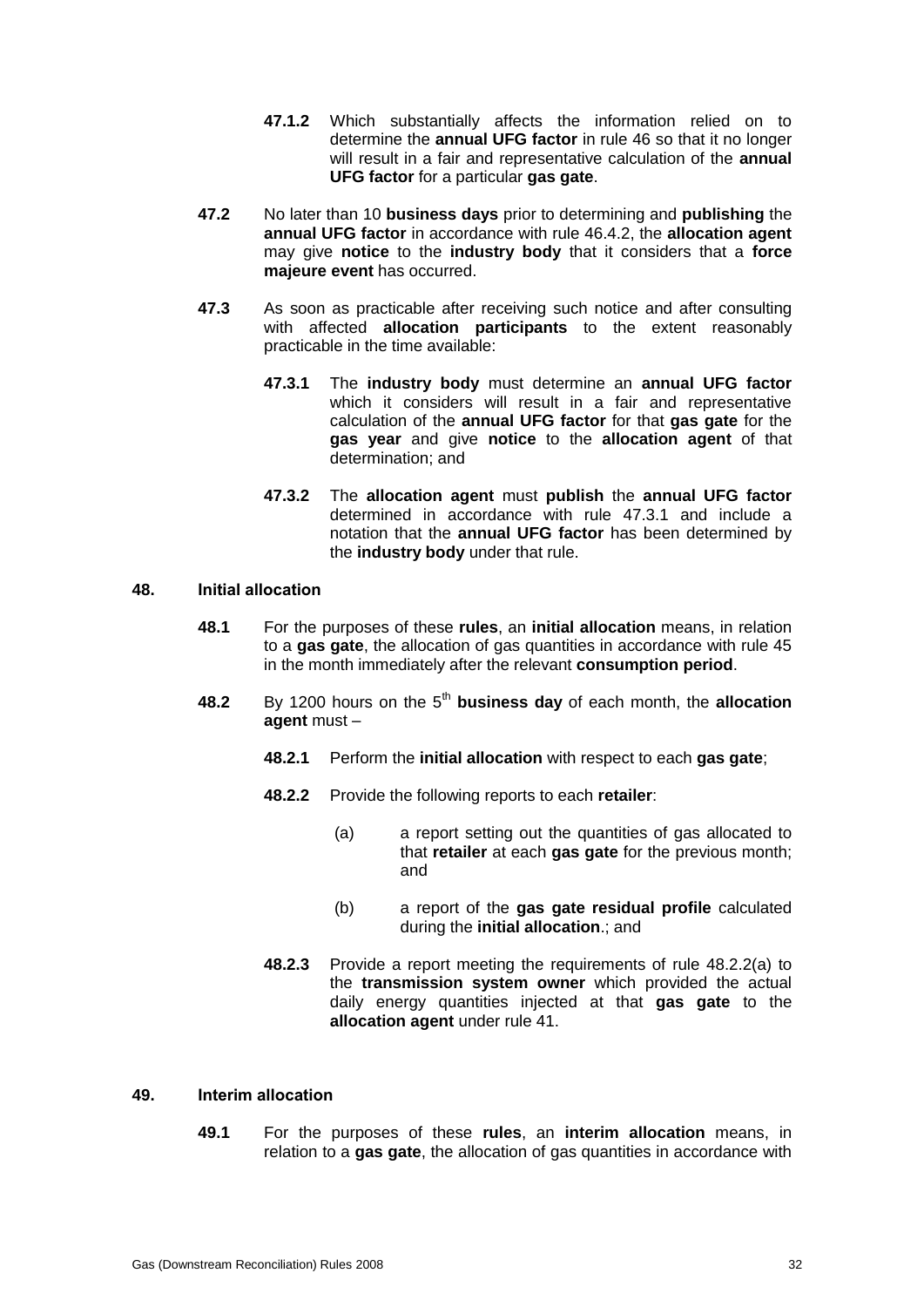rule 45 in the month that is 4 months after the relevant **consumption period**.

- **49.2** By 0800 hours on the 11<sup>th</sup> business day of each month, the allocation **agent** must –
	- **49.2.1** Perform the **interim allocation** with respect to each **gas gate**;
	- **49.2.2** Provide the following reports to each **retailer**:
		- (a) a report setting out the quantities of gas allocated to that **retailer** at each **gas gate** for the month that is the subject of the **interim allocation**; and
		- (b) a report of the revised **gas gate residual profile** calculated during the **interim allocation**; and
	- **49.2.3** Provide a report meeting the requirements of rule 49.2.2(a) to the **transmission system owner** which provided the actual daily energy quantities injected at that **gas gate** to the **allocation agent** under rule 41.

### **50. Final allocation**

- **50.1** For the purposes of these **rules**, a **final allocation** means, in relation to a **gas gate**, the allocation of gas quantities in accordance with rule 45 in the month that is 13 months after the relevant **consumption period**.
- **50.2** By 0800 hours on the 16<sup>th</sup> business day of each month, the allocation **agent** must –
	- **50.2.1** Perform the **final allocation** with respect to each **gas gate**;
	- **50.2.2** Provide the following reports to each **retailer**:
		- (a) a report setting out the quantities of gas allocated to that **retailer** at each **gas gate** for the month that is the subject of the **final allocation**; and
		- (b) a report of the revised **gas gate residual profile** calculated during the **final allocation**; and
	- **50.2.3** Provide a report meeting the requirements of rule 50.2.2(a) to the **transmission system owner** which provided the actual daily energy quantities injected at that **gas gate** to the **allocation agent** under rule 41.

### **51. Special allocation**

- **51.1** At any time during the period after an **initial allocation** has been performed up to 12-months after a **final allocation** has been performed, the **industry body** may require the **allocation agent** to perform a **special allocation** for the relevant **consumption period** in addition to an **initial allocation**, an **interim allocation**, or a **final allocation** for that same **consumption period**.
- **51.2** Before the **industry body** makes a request under rule 51.1 –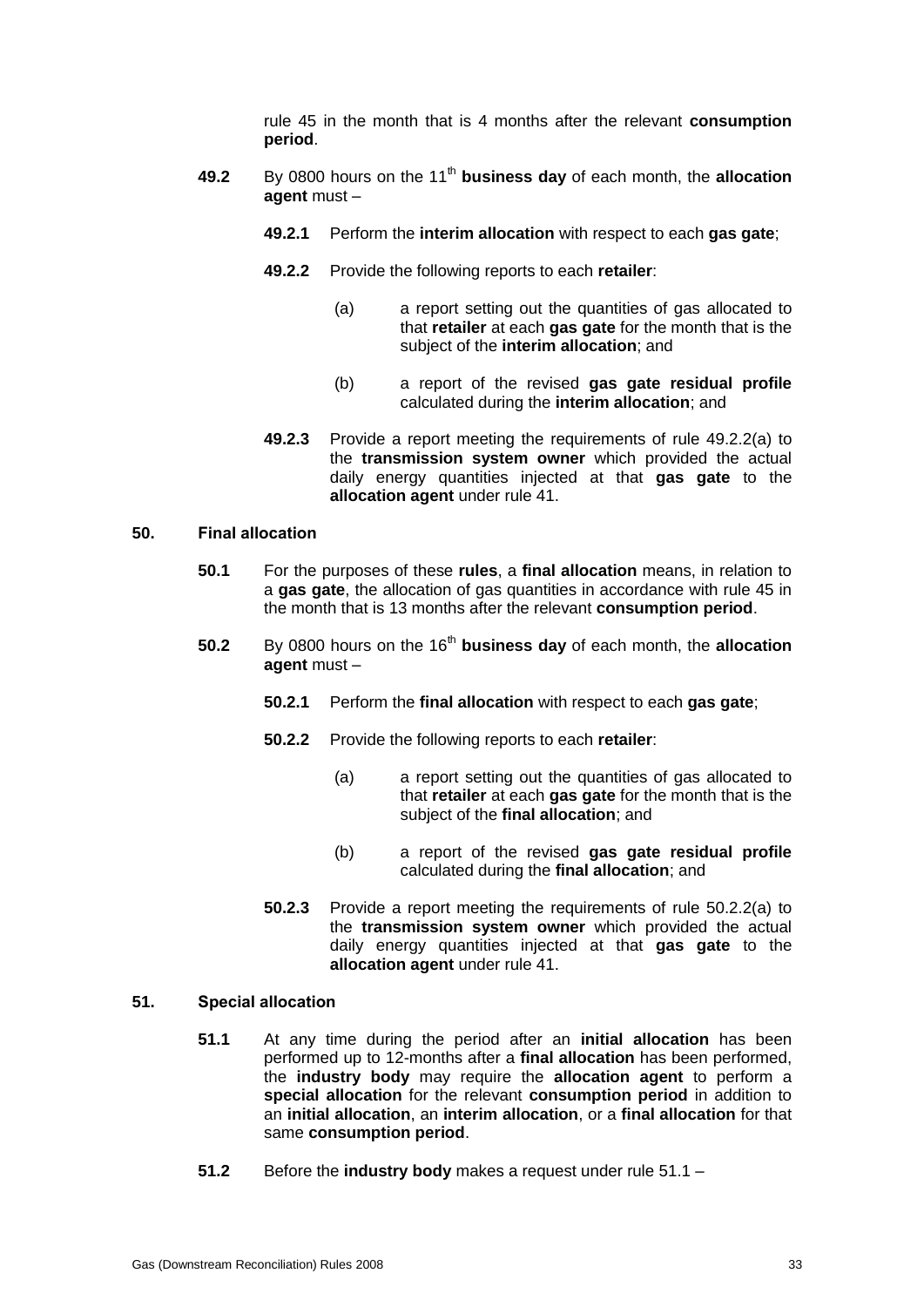- **51.2.1** The **industry body** must be of the opinion that the current allocation information or **allocation results** are sufficiently unfair that it is not appropriate to wait until the next (if any) scheduled **interim allocation** or **final allocation** is performed; and
- **51.2.2** The **industry body** must balance the unfairness of the current allocation information or **allocation results** against any commercial reasons for retaining the current **allocation results**.
- **51.3** Subject to rule 51.1 and 51.2, the **industry body** may determine any specific procedures that will apply to a **special allocation**.

### **52. Annual reconciliation**

- **52.1** The purpose of an **annual reconciliation** is to verify, on a monthly basis, the accuracy and completeness of consumption information provided to the **allocation agent** for the previous 12 billing months against the quantities billed to consumers during that period.
- **52.2** For the purposes of an **annual reconciliation**:
	- **52.2.1** Each **retailer** must, by 0800 hours on the 11<sup>th</sup> business day of each month, provide to the **allocation agent** the total quantities billed, by **gas gate**, in the previous invoice month.
	- **52.2.2** The **allocation agent** must, by 1700 hours on the 13<sup>th</sup> **business day** of each month, compare:
		- (a) the sum of the total quantities billed provided by each **retailer** for each **gas gate** in accordance with rule 52.2.1 for the 12 months up to and including the previous invoice month; with
		- (b) the sum of best available consumption information provided by each **retailer** for each **gas gate** in accordance with rules 31 to 33 for the 12 months prior to (but not including) the previous invoice month .
	- **52.2.3** The **allocation agent** must **publish** the results of the comparison performed under rule 52.2.2 by 0800 hours on the 14<sup>th</sup> business day of each month.
- **52.3** In this rule, any reference to
	- **52.3.1** "invoice month" means the month in which the quantities billed were invoiced by the retailer to the consumer; and
	- **52.3.2** "quantities billed" includes, for any particular period, the quantities of gas supplied by a **retailer** across **consumer installations** to consumers (or to the **retailer** itself), sourced directly from the **retailer's** financial records, including quantities:
		- (a) supplied through normal customer supply and billing arrangements (including vacant consumption);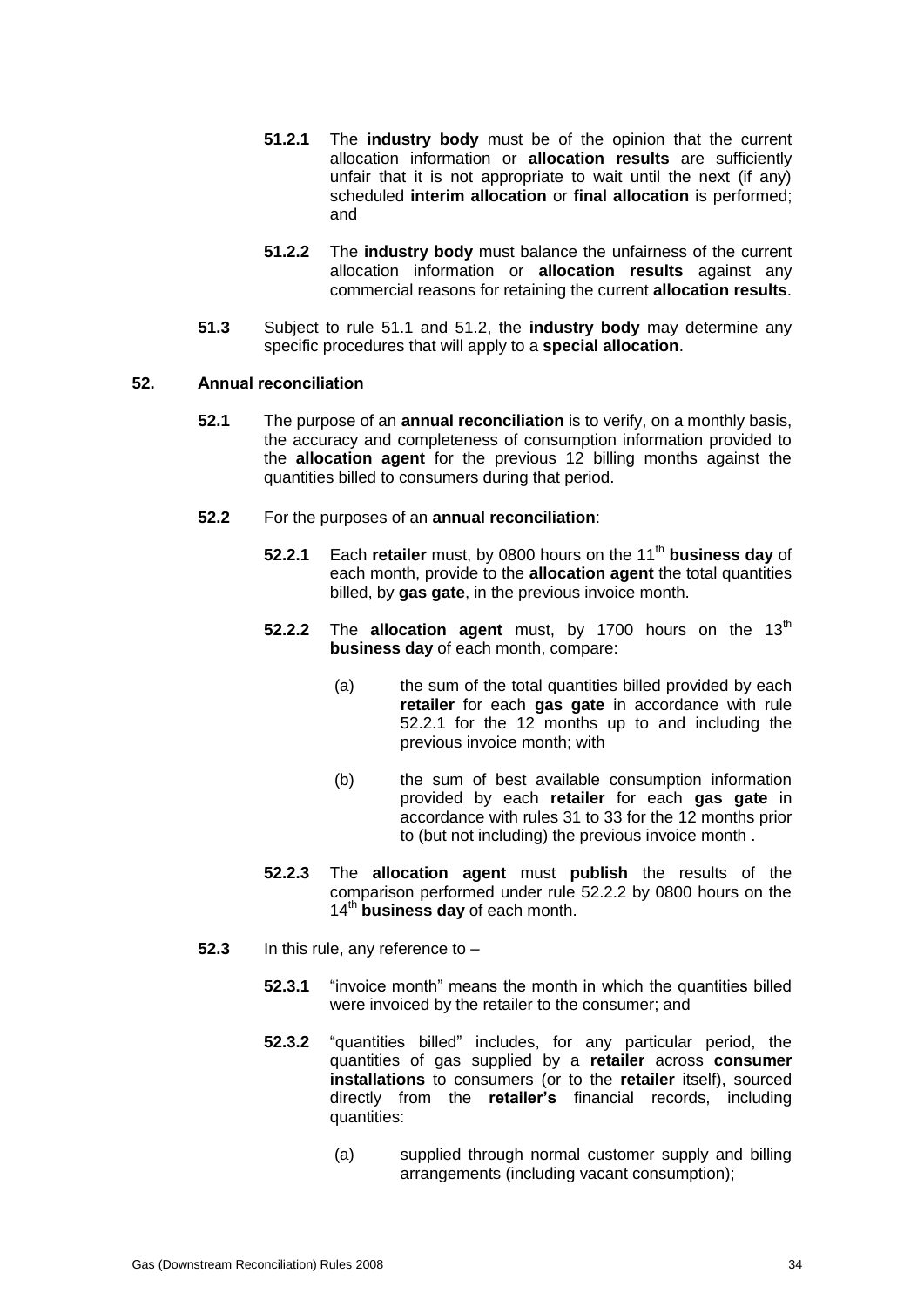- (b) supplied under sponsorship or promotion arrangements; and
- (c) supplied under any other arrangement;

and, to avoid doubt, may relate to gas supplied across one or more **consumption periods**.

#### **53. Allocation agent reports**

- **53.1** No later than 1 **business day** after each **initial allocation**, **interim allocation**, **final allocation** or **special allocation**, the **allocation agent** must **publish** the **seasonal adjustment daily shape values** for every **gas gate**.
- **53.2** In respect of each **gas gate**, by no later than 1 **business day** after each **initial allocation**, **interim allocation**, **final allocation** or **special allocation** , the **allocation agent** must **publish** the following reports for each allocation:
	- **53.2.1** The sum of the actual daily energy quantities injected at each **gas gate** for each of the relevant **consumption periods** as provided by the **transmission system owner** under rule 41; and
	- **53.2.2** The sum of the quantities of gas allocated to each **retailer** in the previous month**,** in respect of each of the relevant **consumption periods**, under rules 48 to 51; and
	- **53.2.3** The total amount of, and the percentage of, **UFG** at each **gas gate** for the previous month and previous 12-months.
- **53.3** By 1200 hours on the 5<sup>th</sup> business day of each month, in respect of each **consumption period** for which a **final allocation** has been performed in the previous 12-months, the **allocation agent** must provide a report for each **gas gate** to **retailers** and the **industry body** on the percentage of error in the accuracy between:
	- **53.3.1** The aggregated consumption information for **consumer installations** in **allocation groups** 3 to 6 provided under rule 31 by each **retailer** to the **allocation agent** for **initial allocation**; and
	- **53.3.2** The aggregated consumption information for **consumer installations** in **allocation groups** 3 to 6 provided under rule 33 by each **retailer** to the **allocation agent** for **final allocation**.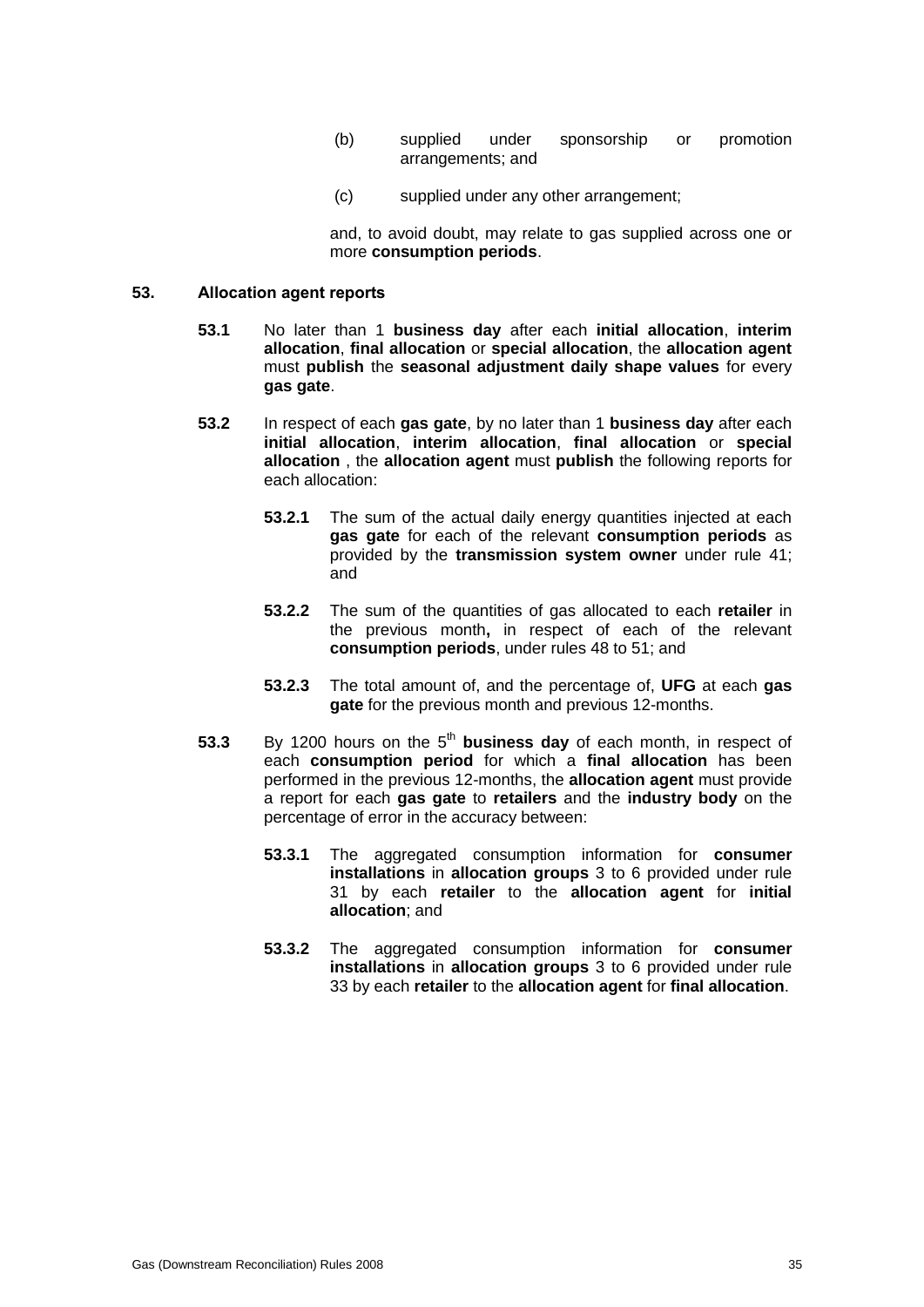### **Part 3**

### **Approval and Registration of deemed profiles**

### **54. Allocation agent to approve and register deemed profiles**

- **54.1** The **allocation agent** must establish a register which records **static deemed profiles** and **dynamic deemed profiles** approved under these **rules** and which may be used by **retailers** for the purpose of providing consumption information to the **allocation agent** in relation to **consumer installations** in **allocations groups** 3 and 5 respectively.
- **54.2** The **allocation agent** must not **publish** the gas quantities making up a **registered deemed profile** on the register established under rule 54.1 except where it has received notice from the **industry body** to do so.
- **54.3** To avoid doubt, a **registered deemed profile** is both **retailer** and **consumer installation**, or class of **consumer installations**, specific in that no other **retailer** or **consumer installations** may register or use that **registered deemed profile**.

### **55. Registration of static deemed profiles**

- **55.1** For the purposes of these **rules**, a **static deemed profile** is a predetermined estimate of daily gas quantities which is used to define the daily profile of consumption during a **consumption period** for the **consumer installation** or class of **consumer installations** to which it applies.
- **55.2** In order to register a **static deemed profile** for a **consumer installation** or class of **consumer installations**, the **retailer** must request that the **allocation agent** approve the **static deemed profile** and provide the following information to the **allocation agent**:
	- **55.2.1** 12 consecutive months of historic consumption information for that **consumer installation** or class of **consumer installations** and estimates of future variations in that information; or
	- **55.2.2** In the absence of 12 consecutive months of historic consumption information –
		- (a) sample historic consumption information for that **consumer installation** or class of **consumer installations**, **consumer installation** operating information, 12-months of historic actual monthly consumption information, and estimated future variations; or
		- (b) an estimated consumption profile based on **consumer installation** operating information, 12 months of historic consumption information for that **consumer installation** or class of **consumer installations**, and estimated future variations; or
		- (c) an estimated consumption profile based on a daily consumption profile for a similar type of **consumer**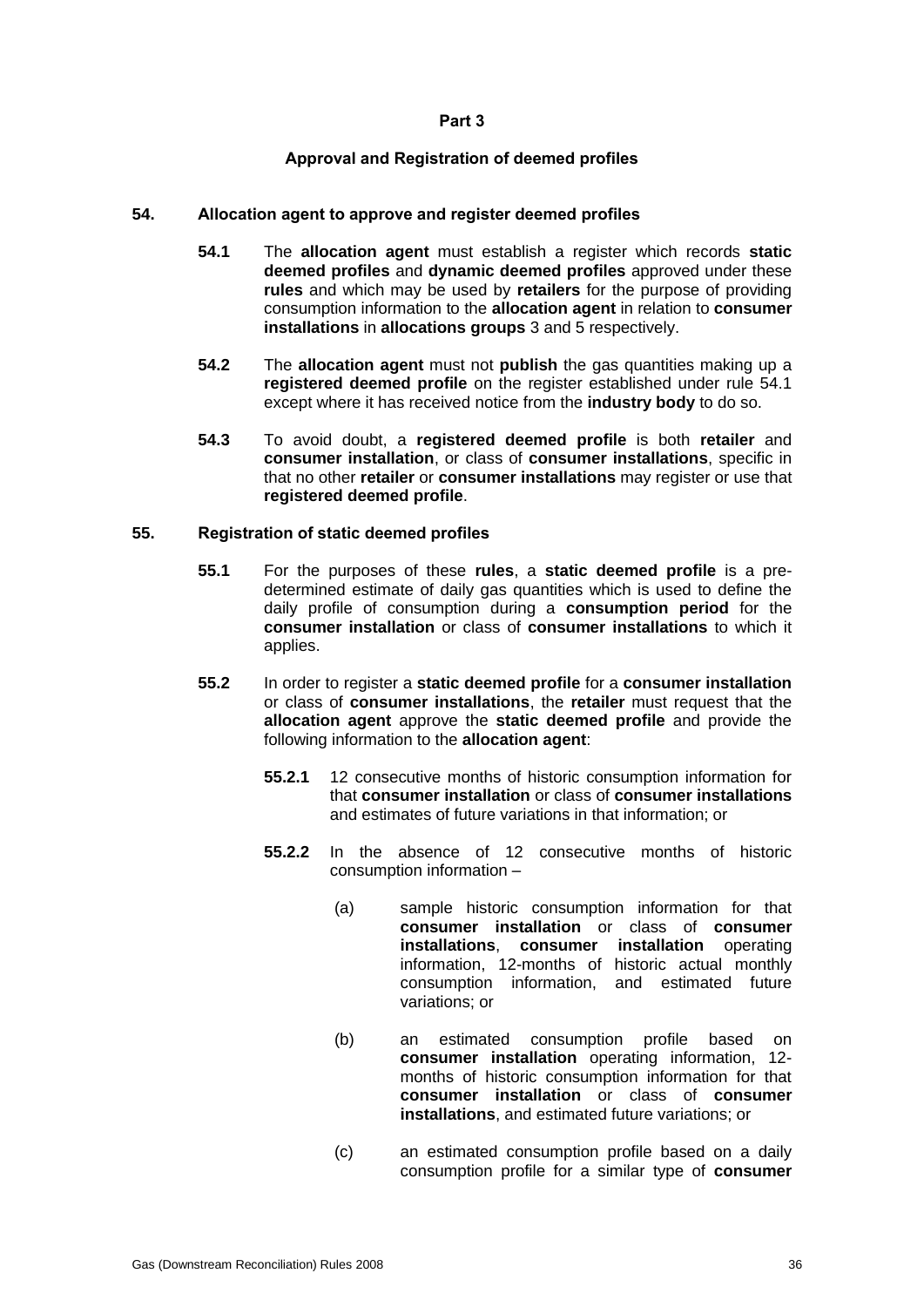**installation** and available historic actual monthly consumption information; or

- (d) an estimated consumption profile based on **consumer installation** operating information or a daily consumption profile for a similar type of **consumer installation**; and
- (e) any other information that the **allocation agent** reasonably requests.
- **55.3** The **allocation agent** must consider the information provided under rule 55.2 and determine whether the **static deemed profile** will be a reasonable representation of the actual consumption profile of the **consumer installation** or class of **consumer installations** to which it will apply.
- **55.4** As soon as practicable, and no later than 20 **business days**, after receiving a request for approval, the **allocation agent** must make its determination under rule 55.3 and notify the **retailer** of its determination. The **allocation agent** must either accept or reject the registration of the **static deemed profile**.

### **56. Registration of dynamic deemed profiles**

- **56.1** For the purposes of these **rules**, a **dynamic deemed profile** is a consumption profile that changes in accordance with information obtained from **TOU meters** installed at one or more sample **consumer installations** that are representative of the daily consumption profile of the **consumer installation** or class of **consumer installations** to which it is applied.
- **56.2** In order to register a **dynamic deemed profile** for a **consumer installation** or class of **consumer installations**, the **retailer** must request that the **allocation agent** approve the **dynamic deemed profile** and provide the following information to the **allocation agent**:
	- **56.2.1** Consumption information obtained during the **consumption period** from a **TOU meter** installed at the sample **consumer installation** or **consumer installations**, as the case may be, that will provide the basis of the **dynamic deemed profile**; and
	- **56.2.2** Sufficient detail of the **consumer installations** or class of **consumer installations** to which the **dynamic deemed profile** will apply to enable the **allocation agent** to verify that the **dynamic deemed profile** is appropriate for that **consumer installation** or class of **consumer installations**; and
	- **56.2.3** Any other information reasonably requested by the **allocation agent**.
- **56.3** The **allocation agent** must consider the information provided under rule 56.2 and determine whether the **dynamic deemed profile** will be a reasonable representation of the actual consumption profile of the **consumer installation** or class of **consumer installations** to which it will apply.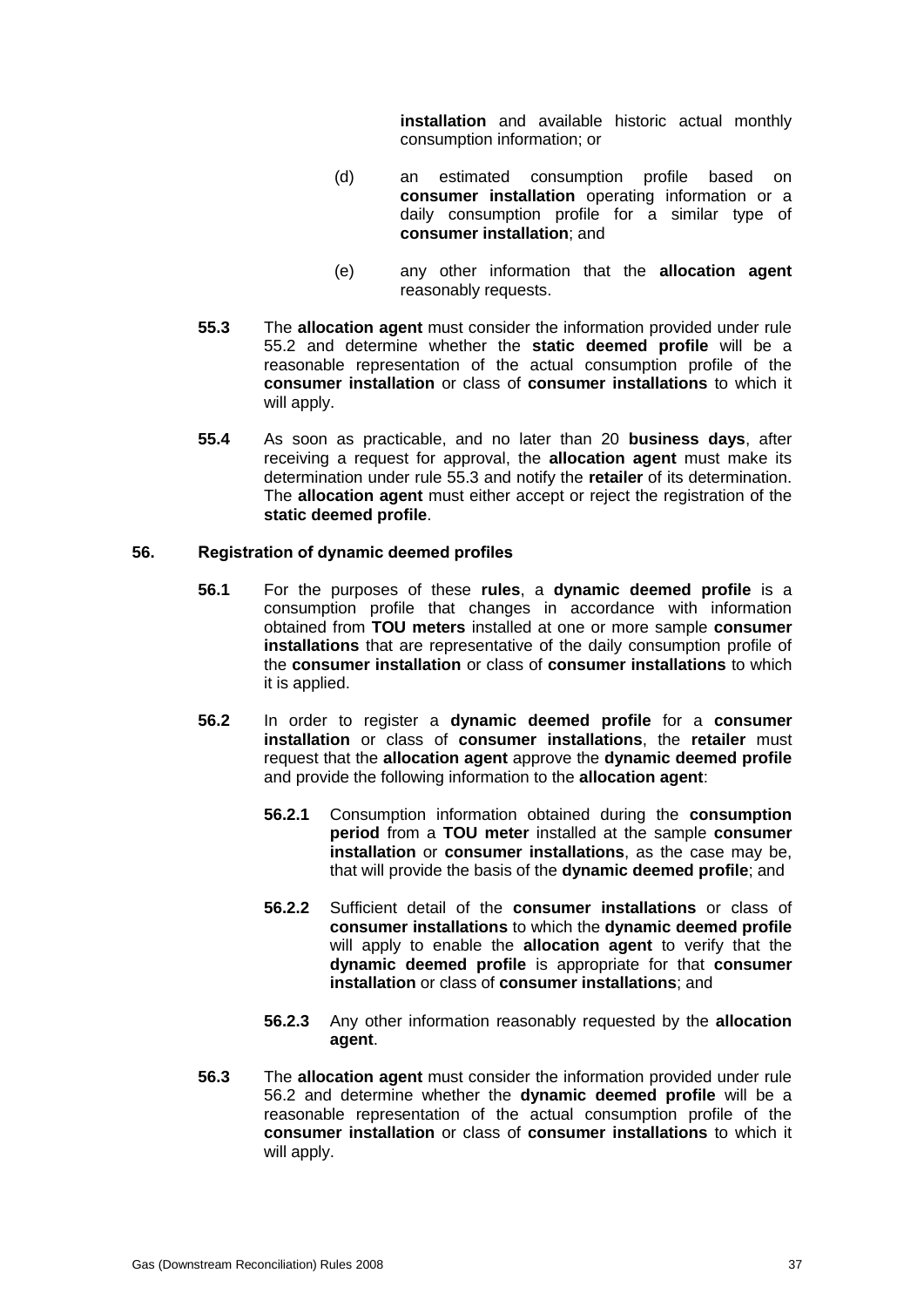**56.4** As soon as practicable, and no later than 20 **business days**, after receiving a request for approval, the **allocation agent** must make its determination under rule 56.3 and notify the **retailer** in writing of its determination. The **allocation agent** must either accept or reject the registration of the **dynamic deemed profile**.

### **57. Notification of change or error**

**57.1** A **retailer** with a **registered deemed profile** under these **rules** must notify the **allocation agent** of any error or change in any circumstances material to the registration or continuing registration of its deemed profile as soon as practicable after it has become aware of that error or change.

### **58. Allocation agent review of registered deemed profiles**

- **58.1** The **allocation agent** may review a **registered deemed profile** at its discretion.
- **58.2** Where the **allocation agent** intends to carry out a review under rule 58.1, it must notify the **retailer** with the **registered deemed profile** of the review.
- **58.3** In order to enable the **allocation agent** to carry out a review under rule 58.1, the **retailer** must provide the information referred to in rule 55.2 or rule 56.2, as applicable, within 10 **business days** of receiving notice of the review.
- **58.4** The **allocation agent** must consider the information provided under rule 58.3 and determine whether the **registered deemed profile** continues to be a reasonable representation of the actual consumption profile of the **consumer installation** or class of **consumer installations** to which it applies.
- **58.5** As soon as practicable, and no later than 30 **business days**, after giving notice under rule 58.2, the **allocation agent** must make its determination under rule 58.4 and notify the **retailer** of its determination. The **allocation agent** must either:
	- **58.5.1** Continue the registration of the **registered deemed profile** if it determines the profile continues to be a reasonable representation of the actual consumption profile of the **consumer installation** or class of **consumer installations** to which it applies; or
	- **58.5.2** Remove, in accordance with rule 62, the **registered deemed profile** from the register if it determines that the profile no longer continues to be a reasonable representation of the actual consumption profile of the **consumer installation** or class of **consumer installations** to which it applies.

### **59. Retailers may request review of their registered deemed profiles**

**59.1** Any **retailer** with a **registered deemed profile** (whether it is a **static deemed profile** or a **dynamic deemed profile**) may, by notice, request the **allocation agent** to review and: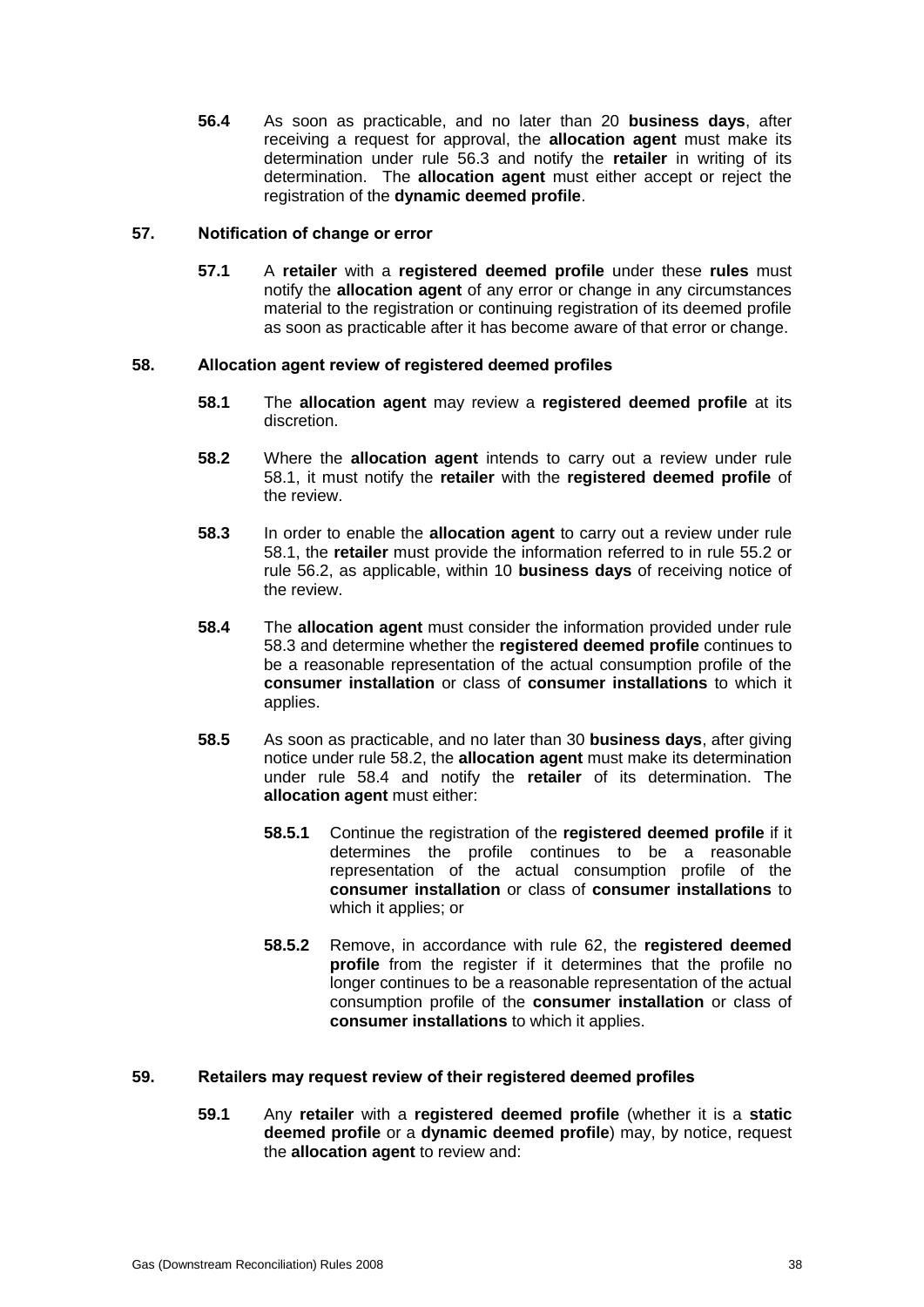- **59.1.1** Amend that **registered deemed profile**; or
- **59.1.2** Amend the characteristics of the **consumer installation** or class of **consumer installations** to which it applies.
- **59.2** In order to enable the **allocation agent** to carry out a review under rule 59.3, the **retailer** must provide the information referred to in rule 55.2 or rule 56.2, as applicable.
- **59.3** The **allocation agent** must consider the information provided under rule 59.2 and determine whether, if amended as requested by the **retailer**, the **registered deemed profile** is a reasonable representation of the actual consumption profile of the **consumer installation** or class of **consumer installations** to which it applies.
- **59.4** As soon as practicable, and no later than 20 **business days**, after receiving a request under rule 59.1, the **allocation agent** must make its determination under rule 59.3 and notify the **retailer** of its determination. The **allocation agent** must either accept or reject the amendment to the **registered deemed profile**.

### **60. Allocation participants may challenge registered deemed profiles**

- **60.1** Any **allocation participant** may challenge, by notice to the **allocation agent**, the use by a **retailer** of a **registered deemed profile** in respect of a **consumer installation** or class of **consumer installations**.
- **60.2** The **allocation participant** must include in the notice given under rule 60.1 the reasons for the challenge and any information available to it relating to the challenge of the **registered deemed profile**.
- **60.3** The **allocation agent** must provide the **allocation participant**, whose **registered deemed profile** is being challenged, the opportunity to:
	- **60.3.1** Respond to a notice given under rule 60.1; and
	- **60.3.2** Provide reasons and information as to why the **registered deemed profile** continues to be a reasonable representation of the actual consumption profile of the **consumer installation** or class of **consumer installations** to which it applies.
- **60.4** The **allocation agent** must consider the information provided under rules 60.2 and 60.3 and determine whether the **registered deemed profile** continues to be a reasonable representation of the actual consumption profile of the **consumer installation** or class of **consumer installations** to which it applies.
- **60.5** The **allocation agent** must make its determination within 30 **business days** of receiving the notice under rule 60.1 and notify all affected **allocation participants** of its determination.

#### **61. Guidelines for determinations on profiles**

**61.1** As soon as practicable after this rule comes into force, the **industry body** shall, after consultation with **allocation participants**, develop and **publish** guidelines to assist the determination of whether a **static deemed profile** or **dynamic deemed profile** is, or continues to be, a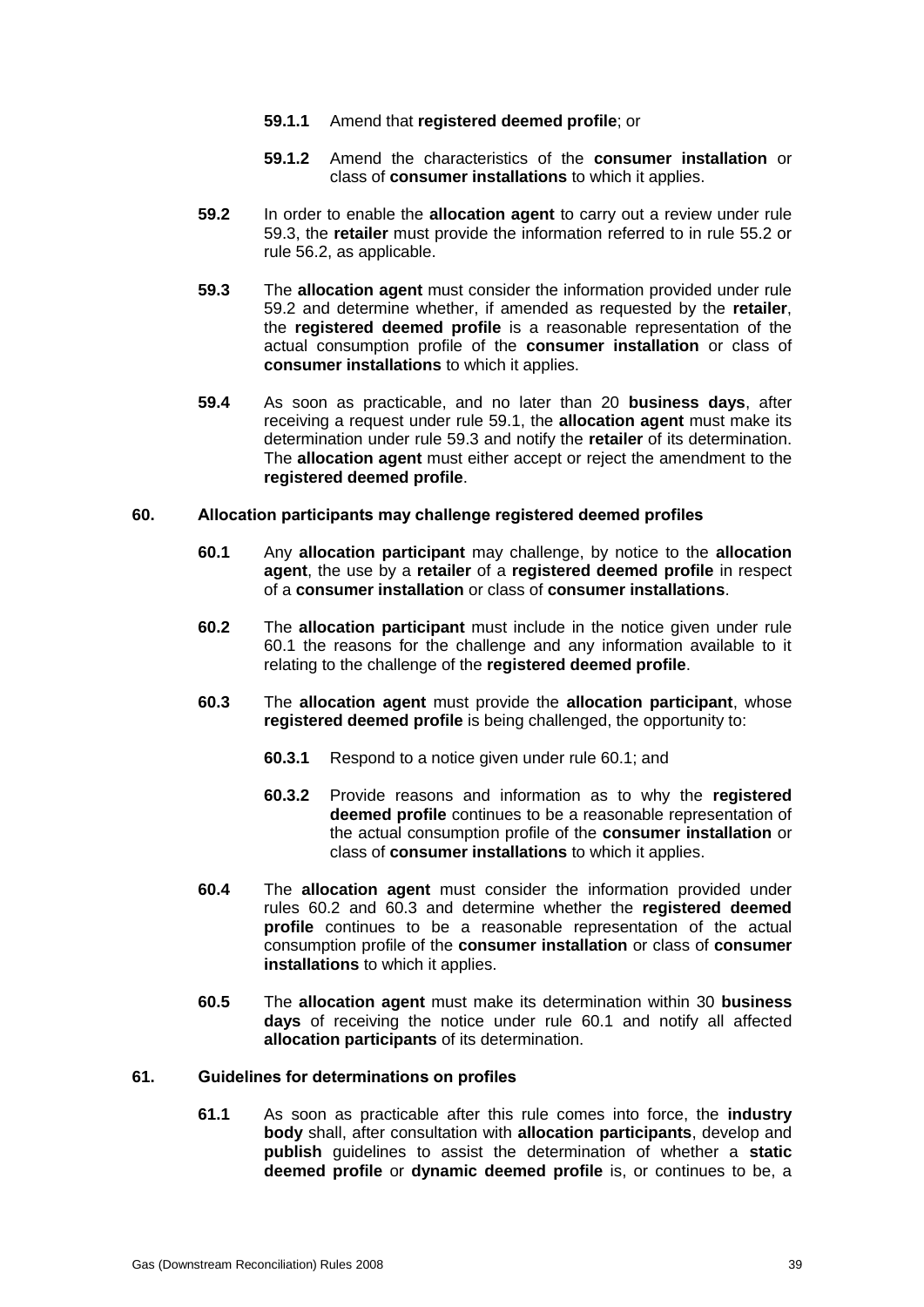reasonable representation of the actual consumption profile of the **consumer installation** or class of **consumer installations** to which it applies.

**61.2** In making a determination under this Part 3 of the **rules**, the **allocation agent** must take into account any guidelines developed by the **industry body** under rule 61.1.

### **62. Removal of registered deemed profile from register**

- **62.1** If the **allocation agent** determines under rule 58.5 or 60.4 that a **registered deemed profile** no longer continues to be a reasonable representation of the actual consumption profile of the **consumer installation** or class of **consumer installations** to which it applies, the **allocation agent** must:
	- **62.1.1** Remove the **registered deemed profile** from the register; and
	- **62.1.2** Advise the **retailer** which registered the deemed profile of the date on which the deemed profile was removed from the register.
- **62.2** If a **registered deemed profile** has not been reviewed under rule 58 or 59 or challenged under rule 60 for a period of 5 years or longer, the **allocation agent** must:
	- **62.2.1** Remove the **registered deemed profile** from the register; and
	- **62.2.2** Advise the **retailer** which registered the deemed profile of the date on which the deemed profile was removed from the register.
- **62.3** If a **consumer installation** or class of **consumer installations**, to which a **registered deemed profile** applies, switches to a new **retailer** so that the **retailer** who registered the deemed profile is no longer the **responsible retailer** for that **consumer installation** or class of **consumer installations**:
	- **62.3.1** The **retailer** which registered the deemed profile must as soon as practicable advise the **allocation agent** of that fact;
	- **62.3.2** The **allocation agent** must remove the **registered deemed profile** from the register; and
	- **62.3.3** The **allocation agent** must advise the **retailer** which registered the deemed profile of the date on which the deemed profile was removed from the register.
- **62.4** Nothing in this rule affects the use of a previously **registered deemed profile** in allocations for prior **consumption periods** where the **retailer** was the **responsible retailer** for that **consumer installation** or class of **consumer installations**.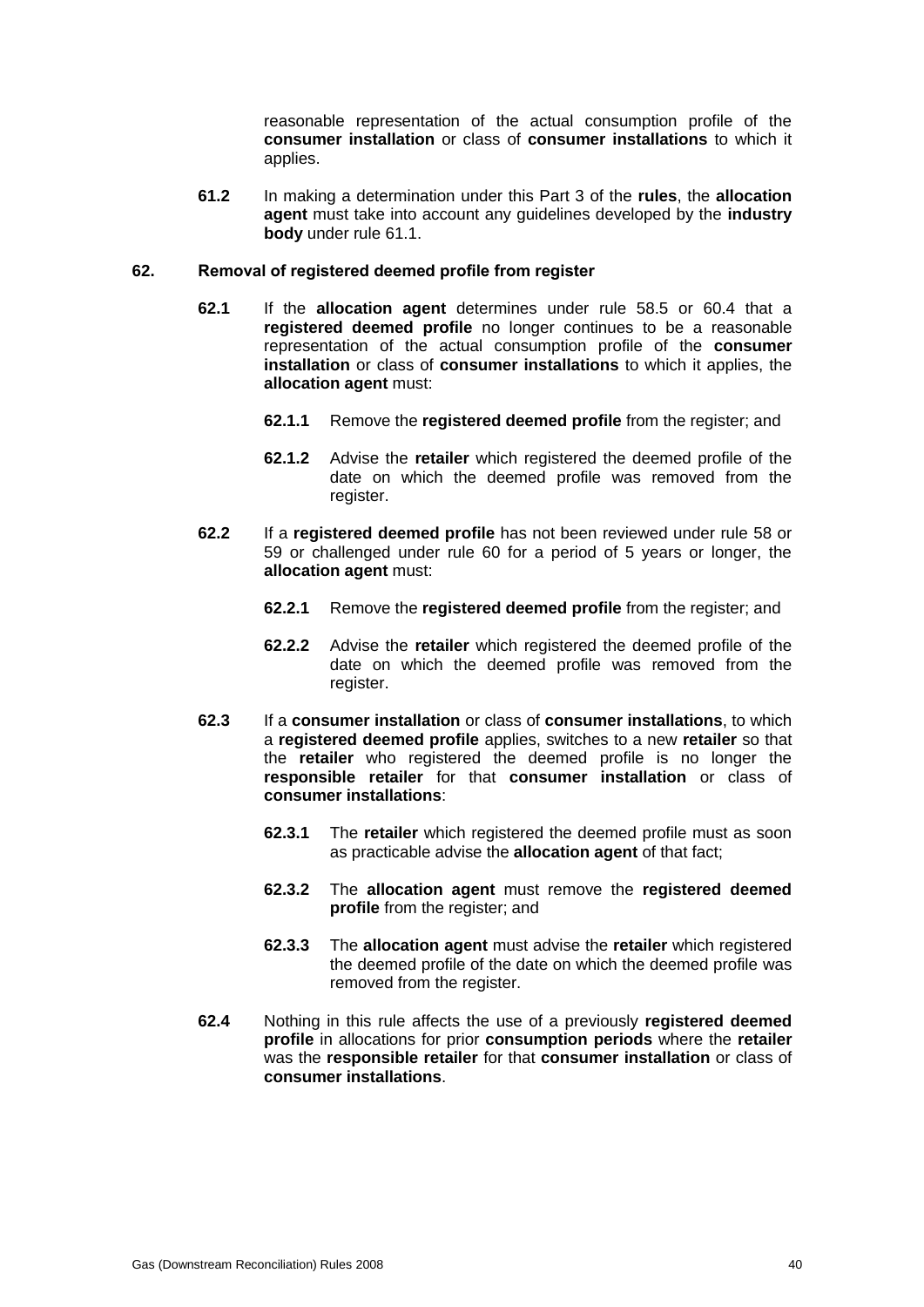### **63. Costs of deemed profile registration**

- **63.1** The **retailer** which requests approval of a deemed profile under **rules** 55.2 or 56.2 must pay to the **allocation agent** the actual and reasonable costs of considering the request and, where applicable, registering the deemed profile.
- **63.2** In relation to meeting the costs of the **allocation agent** for reviewing a **registered deemed profile** under rule 58 or 59, the **retailer** whose **registered deemed profile** was reviewed must pay to the **allocation agent** the actual and reasonable costs of the review.
- **63.3** In relation to meeting the costs of the **allocation agent** for considering a challenge to the use of a **registered deemed profile** under rule 60 –
	- **63.3.1** The **allocation participant** that made the challenge must pay to the **allocation agent** the actual and reasonable costs of the **allocation agent** if the **allocation agent** determines that the **registered deemed profile** is a reasonable representation of the actual consumption profile of the **consumer installation** or class of **consumer installations** to which it applies; and
	- **63.3.2** The **retailer** whose **registered deemed profile** was challenged must pay to the **allocation agent** the actual and reasonable costs of the **allocation agent** if the **allocation agent** determines that the **registered deemed profile** should be removed from the register.

#### **64. Referral to industry body**

- **64.1** Where a **retailer** disputes a determination made by the **allocation agent** under this Part 3 of the **rules**, the **retailer** may by notice in writing refer the matter to the **industry body** for review.
- **64.2** As soon as practicable and no later than 20 **business days** after receiving notice under rule 64.1, the **industry body** must review the **allocation agent's** determination having regard to the requirements of rules 55 to 62, as applicable, and either:
	- **64.2.1** confirm the **allocation agent's** determination; or
	- **64.2.2** refer the matter back to the **allocation agent** for reconsideration.
- **64.3** To avoid doubt, rule 64.1 does not apply where the **industry body** has previously referred the matter back to the **allocation agent** for reconsideration.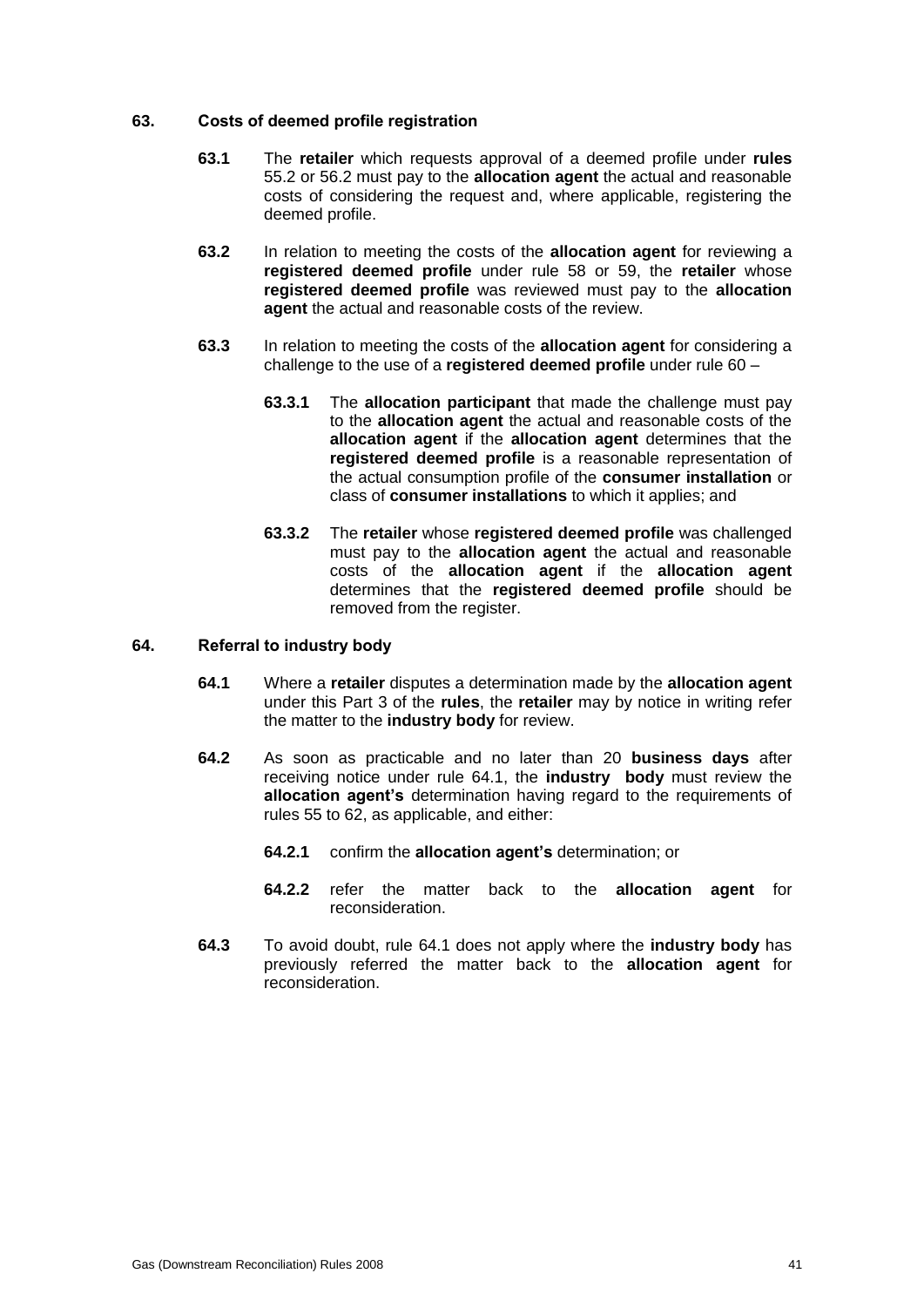### **Part 4**

### **Audits**

### **65. Industry body to commission performance audits**

- **65.1** The **industry body** must arrange at regular intervals performance audits of the **allocation agent** and **allocation participants**.
- **65.2** The purpose of a performance audit under this rule is to assess in relation to the **allocation agent** or an **allocation participant**, as the case may be, –
	- **65.2.1** The performance of the **allocation agent** or that **allocation participant** in terms of compliance with these **rules**; and
	- **65.2.2** The systems and processes of the **allocation agent** or that **allocation participant** that have been put in place to enable compliance with these **rules**.
- **65.3** The **industry body** in its sole discretion will determine
	- **65.3.1** When a performance audit under this rule is to be conducted;
	- **65.3.2** The person who is to be audited;
	- **65.3.3** Subject to rule 68, who will be appointed as the auditor; and
	- **65.3.4** Any terms and conditions for the performance audit.

#### **66. Industry body may commission event audits**

- **66.1** In addition to performance audits under rule 65, the **industry body** may cause to be conducted at any time an event audit of the **allocation agent**, **allocation participants** or allocation processes in respect of one or more **gas gates**.
- **66.2** The purpose of an event audit under this rule is to ascertain the cause or causes of any particular issue or event that has arisen in relation to the allocation of gas under these **rules**.
- **66.3** The **allocation agent** or any **allocation participant** may request the **industry body** to cause an event audit to be performed under rule 66.1.
- **66.4** If the **industry body** receives a request under rule 66.3, the **industry body** must, in its sole discretion, decide whether to grant or refuse the request. However, the **industry body** must not grant a request that, in the opinion of the **industry body**, is frivolous or vexatious or is not made in good faith.

### **67. Time restriction on audit material**

In conducting an audit under rule 65 or 66, the auditor must not consider any action, circumstance, event, or inaction that occurred 30 months or more before the date the audit was requested by the **industry body**.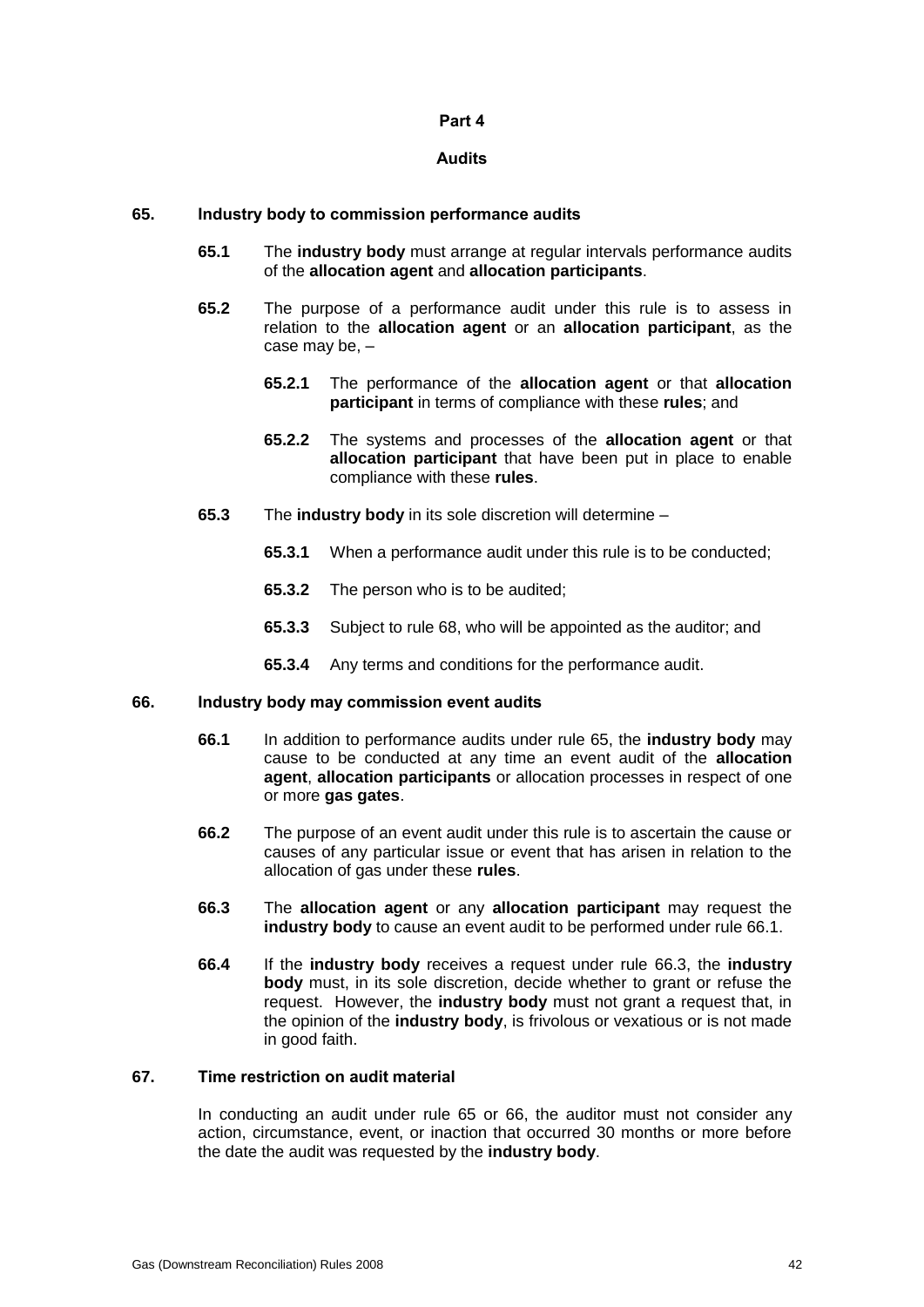### **68. Who may be appointed as an auditor**

- **68.1** In appointing an auditor, the **industry body** must appoint a person who is independent to and not in a position of conflict of interest with the **allocation agent** or the **allocation participant(s)**, as the case may be, that are to be audited.
- **68.2** No officer or employee of the **industry body** may be appointed as an auditor.
- **68.3** The person or persons that are to be the subject of the audit may recommend one or more auditors for the **industry body's** consideration.

### **69. Provision of information to auditor**

- **69.1** In conducting an audit under rule 65 or 66, the auditor may:
	- **69.1.1** Request any information from the **allocation agent**, the **industry body** and any **allocation participant**; and
	- **69.1.2** Request to examine any processes, systems and data of the **allocation agent** and any **allocation participant**, provided such processes, systems and data are directly relevant to the performance of the **allocation agent** or the **allocation participant** in terms of compliance with these **rules**.
- **69.2** Any request under rule 69.1 must be reasonable and strictly for the purposes of the audit.
- **69.3** The **allocation agent**, the **industry body** and every **allocation participant** must comply with a request under rule 69.1 but nothing in this rule limits any claim for legal professional privilege.
- **69.4** In providing information to the auditor, an **allocation participant** or the **allocation agent** may indicate to the auditor where such information is considered to be confidential.
- **69.5** For the purposes of this Part 4 of the **rules**, information is confidential if the **allocation participant** or the **allocation agent**, who either owns or holds the information, considers that the information is commercially sensitive.

### **70. Auditor to prepare draft audit report**

- **70.1** The auditor must prepare, in writing, a draft audit report on the conclusions reached and recommendations formulated as a result of conducting an audit under rule 65 or 66.
- **70.2** Subject to rule 72, the auditor must give a copy of the draft audit report to –
	- **70.2.1** The person or persons that are the subject of the audit;
	- **70.2.2** The **allocation agent**, if the **allocation agent** is not the subject of the audit;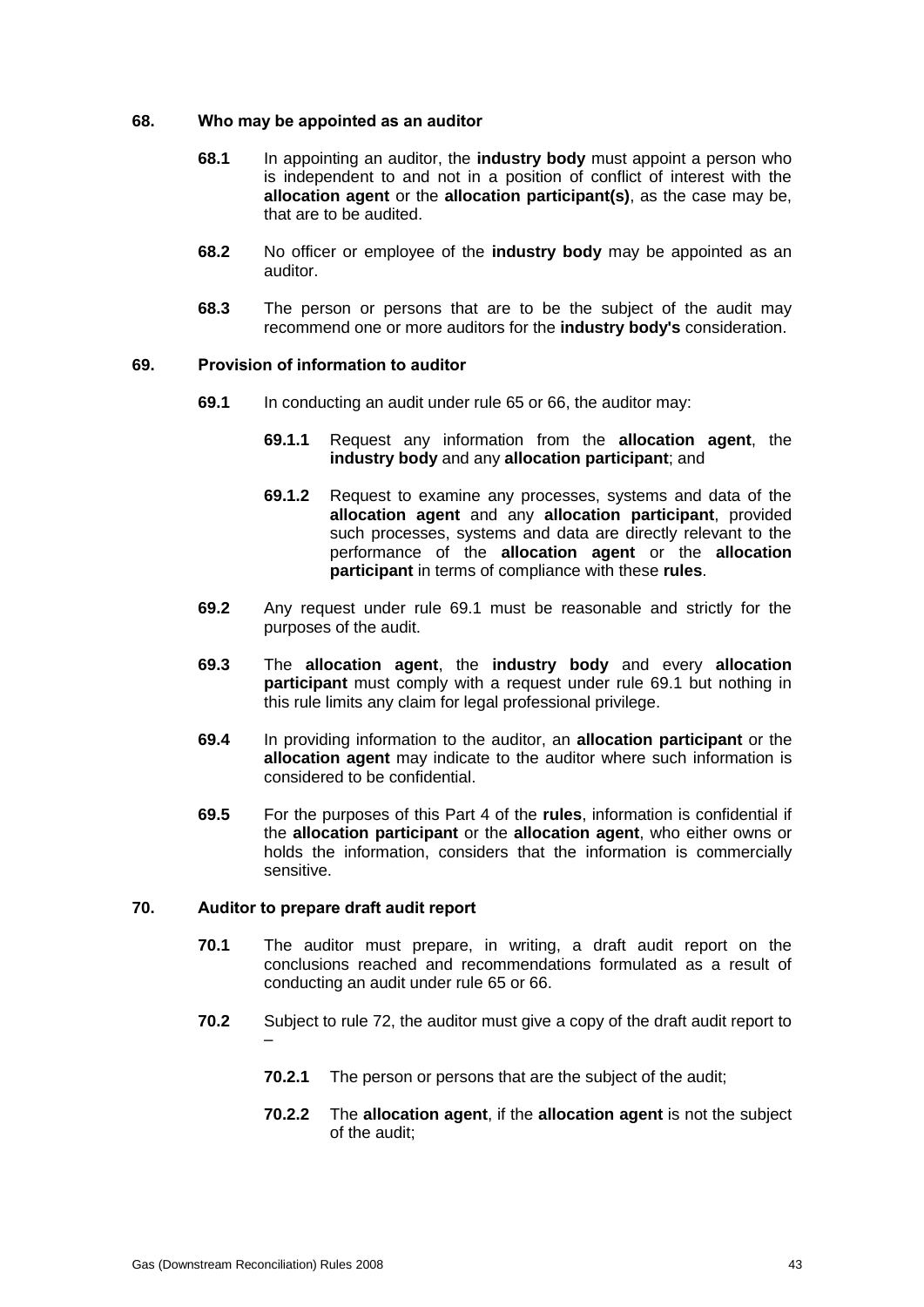**70.2.3** Any other **allocation participant** which the auditor considers has an interest in the report; and

### **70.2.4** The **industry body**.

**70.3** In providing the draft audit report under rule 70.2, the persons referred to in that rule, and the **industry body**, have 10 **business days** from the date the report is received to provide the auditor with comments on the report.

### **71. Auditor to prepare final audit report**

- **71.1** Before the auditor prepares a final audit report on the conclusions reached and recommendations formulated as a result of conducting an audit under rule 65 or 66, the auditor must take into account any comments received on the draft audit report.
- **71.2** The final audit report must be in writing and, if so requested by the person or persons that are the subject of the audit, must include as an appendix any comments from that person or persons on the draft audit report.
- **71.3** Subject to rule 72, the auditor must give a copy of the final audit report to –
	- **71.3.1** The person or persons that are the subject of the audit;
	- **71.3.2** The **allocation agent**, if the **allocation agent** is not the subject of the audit;
	- **71.3.3** Any other **allocation participant** which the auditor considers has a material interest in the report; and
	- **71.3.4** The **industry body**.
- **71.4** Once the auditor has given a final audit report under this rule, the report may not be altered in any way.

### **72. Confidential information in audit reports**

- **72.1** In providing a draft audit report or final audit report, the auditor must provide a complete version to the **industry body**.
- **72.2** However, at the discretion of the **auditor**, the versions of the draft audit report and the final audit report provided to any other person or **published** under these **rules** may exclude any confidential information obtained in the conduct of the audit.

### **73. Publication of final audit reports**

Subject to rule 72, the **industry body** must **publish** all final audit reports.

### **74. Use of final audit reports**

To avoid doubt, a final audit report may be used –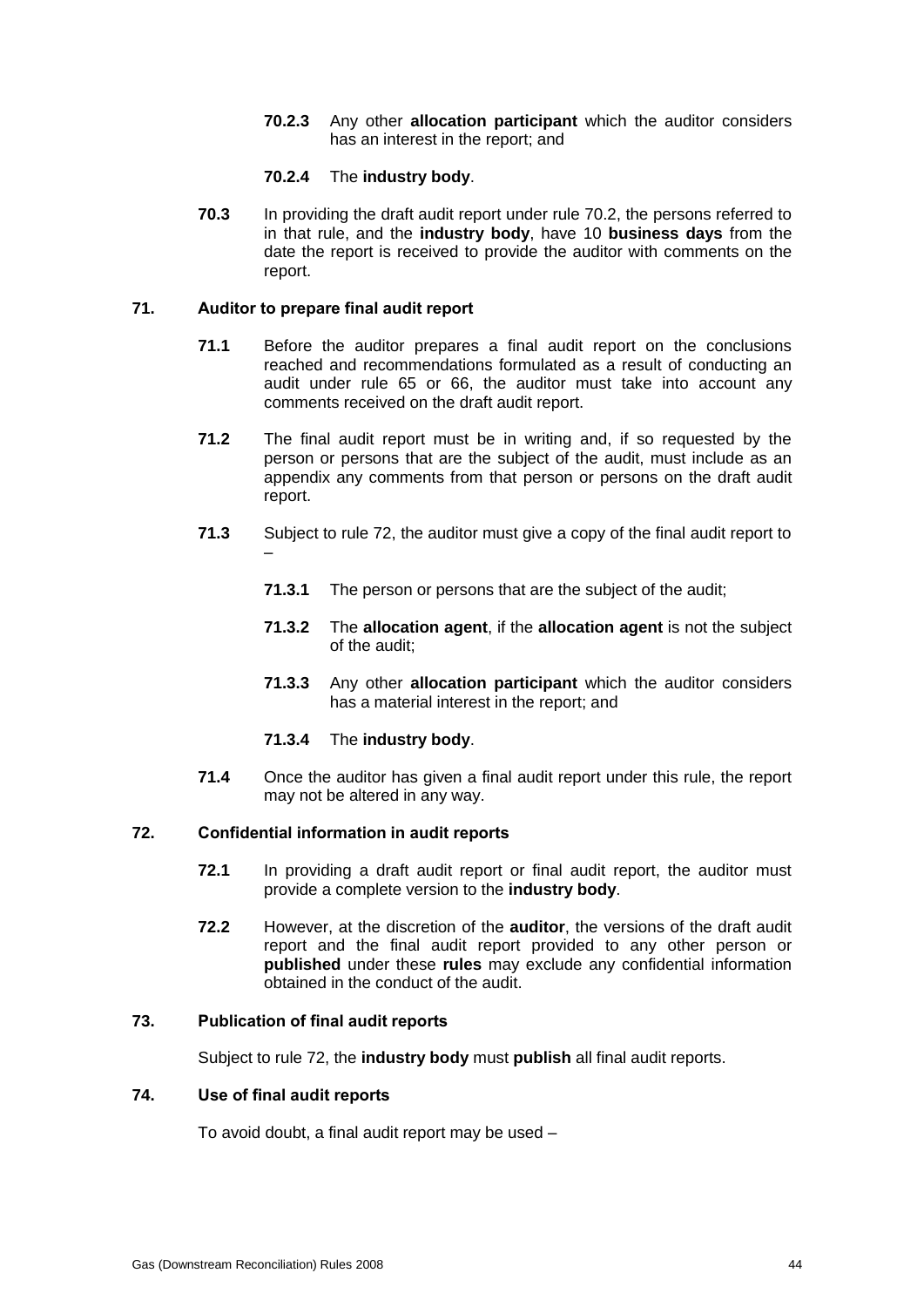- **74.1** For the purposes of the Gas Governance (Compliance) Regulations 2008;
- **74.2** For the purposes of considering any amendments to these **rules**;
- **74.3** By the **industry body**;
	- **74.3.1** Under rule 51 in considering whether to request the **allocation agent** to perform a **special allocation**;
	- **74.3.2** For the purpose of reviewing the performance of the **allocation agent** under the **allocation agent service provider agreement**;
	- **74.3.3** For the purpose of reviewing the performance of an auditor; and
	- **74.3.4** For any other purposes that it considers necessary.

### **75. Responsibility for audit costs**

- **75.1** In relation to an audit under rule 65, the person that is being audited must pay the costs of the auditor.
- **75.2** In relation to an audit under rule 66, the following provisions apply:
	- **75.2.1** If the auditor concludes that a material issue has been raised in relation to compliance with these **rules**, the **allocation agent** or the **allocation participant** to which the material issue relates must pay the costs of the auditor, and if the material issue relates to more than one person, then each person must pay the costs of the auditor in such portions that reflect their contribution to that material issue as determined by the auditor; and
	- **75.2.2** If the auditor concludes that no material issue has been raised in relation to compliance with these **rules**, the costs of the auditor must be apportioned between such of the **allocation agent** and the **allocation participants**, as the case may be, as the **industry body** determines in its sole discretion.
- **75.3** For the purposes of this rule, the costs of the auditor are those costs that have been agreed between the **industry body** and the auditor.

### **Part 5**

### **Transitional provisions**

### **76. Treatment of allocations for consumption prior to go-live date**

**76.1** Any allocations for **consumption periods** occurring prior to the **go-live date** are to be completed in accordance with any existing allocation agreements and by the incumbent person appointed to carry out allocation and reconciliation functions under those agreements.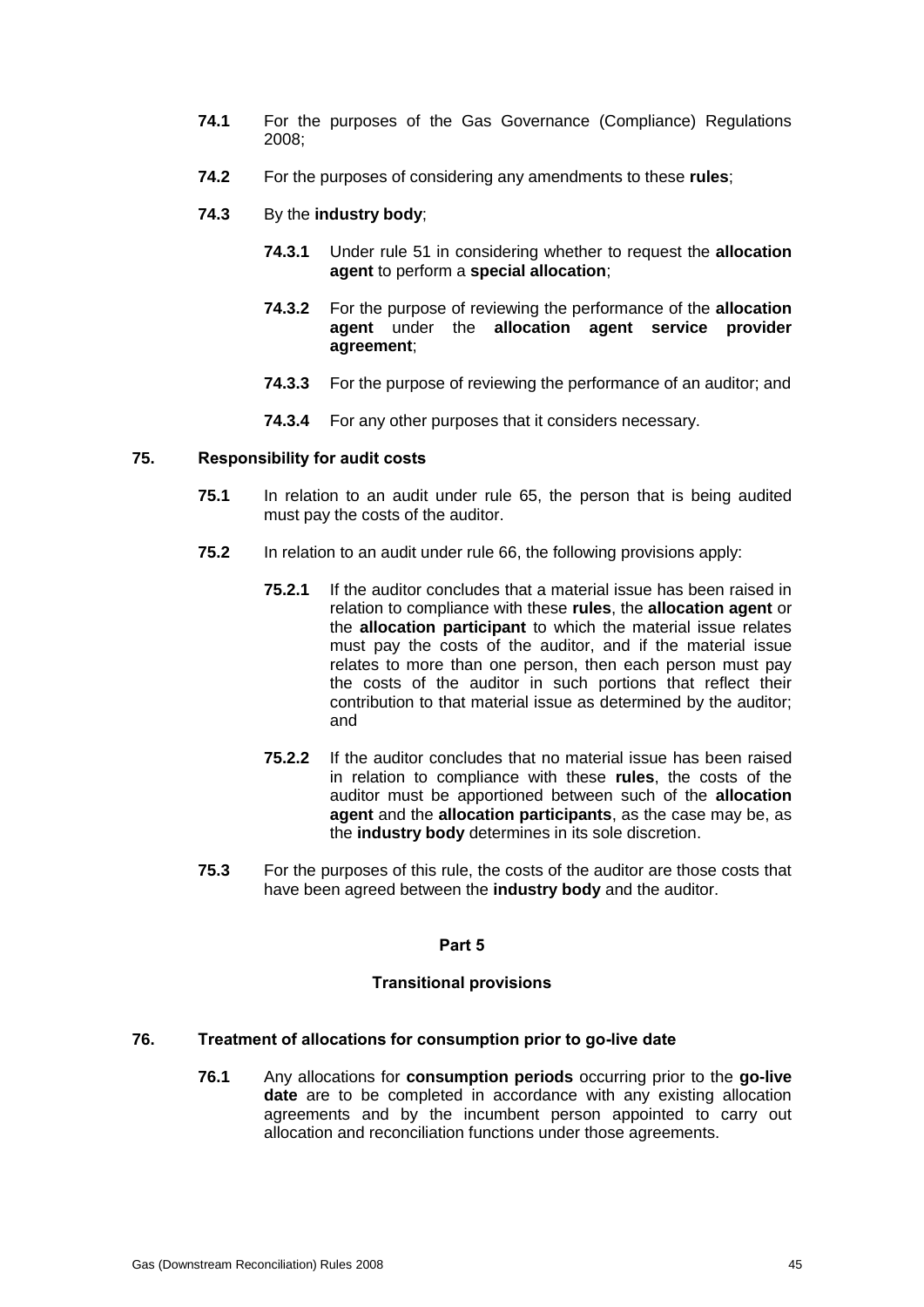**76.2** To avoid doubt, the **allocation agent's** functions under rules 52 and 53 do not apply to **consumption periods** occurring prior to the **go-live date**.

*Annual UFG factor during the transitional period*

### **77. Transitional period**

In rules 78 to 81, **transitional period** means the period commencing on the **golive date** and ending on 30 September 2010.

### **78. Provision of information during transitional period**

- **78.1** Prior to or during the **transitional period**, the **allocation agent** may give notice to:
	- **78.1.1** A **retailer** requiring it to provide, to the extent possible in the circumstances, the **allocation agent** with the consumption information for a particular **gas gate** for the 12-months ending 30 September 2007 or ending 30 September 2008; and
	- **78.1.2** A **transmission system owner** requiring it to provide, to the extent possible in the circumstances, the **allocation agent** with the total energy quantities injected for a particular **gas gate** for the 12-months ending 30 September 2007 or ending 30 September 2008.
- **78.2** An **allocation participant** must comply with a notice issued under rule 78.1 within 10 **business days** of receiving such notice.
- **78.3** Except where rule 79.2.3 applies, if any of the information or quantities requested under rule 78.1 are unavailable or are unable to be provided by those **allocation participants** in the circumstances, the **allocation agent** must estimate that information or those quantities for the particular **gas gate** in accordance with rule 43.

#### **79. Calculation and application of annual UFG factors during transitional period**

- **79.1** Despite anything in rules 45 and 46, when performing an **initial allocation**, an **interim allocation** or a **final allocation** for a **consumption period** that falls within the **transitional period**, the **allocation agent** must:
	- **79.1.1** Calculate the **annual UFG factor** for a particular **gas gate** in accordance with this rule; and
	- **79.1.2** For the purposes of rule 45.2.3, apply the **annual UFG factor** calculated in accordance with this rule.
- **79.2** Subject to rule 79.3, for the purposes of this rule, the **annual UFG factor** means –
	- **79.2.1** For gas consumed during the 12-months ended 30 September 2009, the factor determined in accordance with the following formula:

 $A_{UFG} = \sum E I_{t1} / \sum C I_{t1}$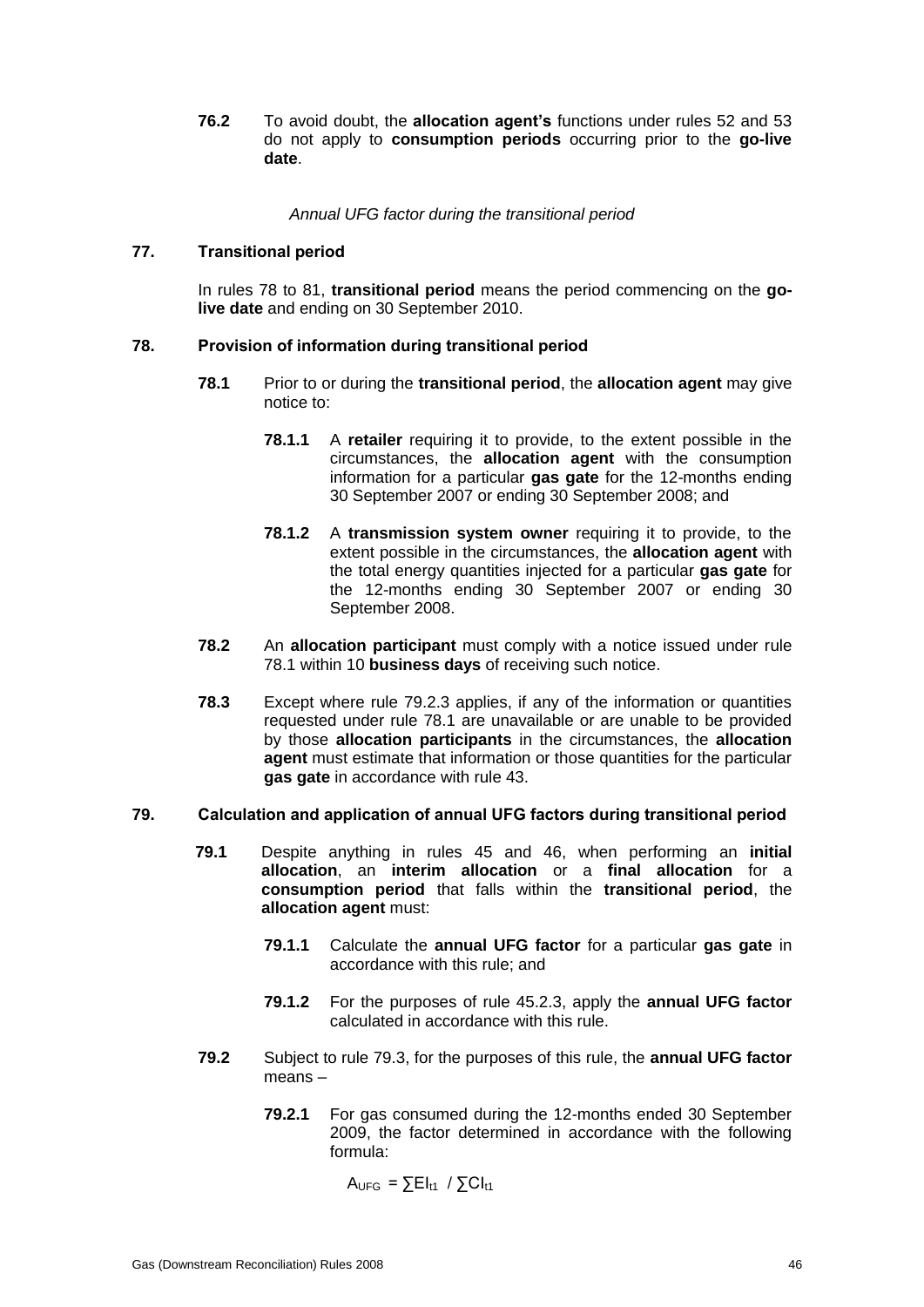Where:

AUFG is the applicable **annual UFG factor** for the **gas gate**  for the consumption period

 $\Sigma$ EI<sub>t1</sub> is the sum of the actual daily energy quantities injected for a particular **gas gate** for the 12-months ended 30 September 2007 (in **GJ**)

 $\Sigma$ CI<sub>t1</sub> is the sum of the best available consumption information for all **allocation groups** for the **gas gate** for the 12-months ended 30 September 2007 (in **GJ**).

**79.2.2** For gas consumed during the 12-months ended 30 September 2010, the factor determined in accordance with the following formula:

$$
A_{\text{UFG}} = \sum E I_{t2} / \sum C I_{t2}
$$

Where:

AUFG is the applicable **annual UFG factor** for the **gas gate**  for the **consumption period**

 $\Sigma$ EI<sub>t2</sub> is the sum of the actual daily energy quantities injected for a particular **gas gate** for the 12-months ended 30 September 2008 (in **GJ**)

 $\Sigma$ CI<sub>t2</sub> is the sum of the best available consumption information for all **allocation groups** for the **gas gate** for the 12-months ended 30 September 2008 (in **GJ**).

#### **79.2.3** Where:

- (a) no actual daily energy quantities injected or no consumption information, during the periods specified in rules 79.2.1 or 79.2.2, exist for a **gas gate**; or
- (b) such quantities or information are so incomplete that the **allocation agent** considers it is unreasonable to estimate such quantities or information in accordance with rule 78.3;

the factor determined in accordance with the following formula:

 $A_{\text{UEG}}$  =  $\sum EI_{\text{all}}$  /  $\sum CI_{\text{all}}$ 

Where:

AUFG is the applicable **annual UFG factor** for the **gas gate**  for the consumption period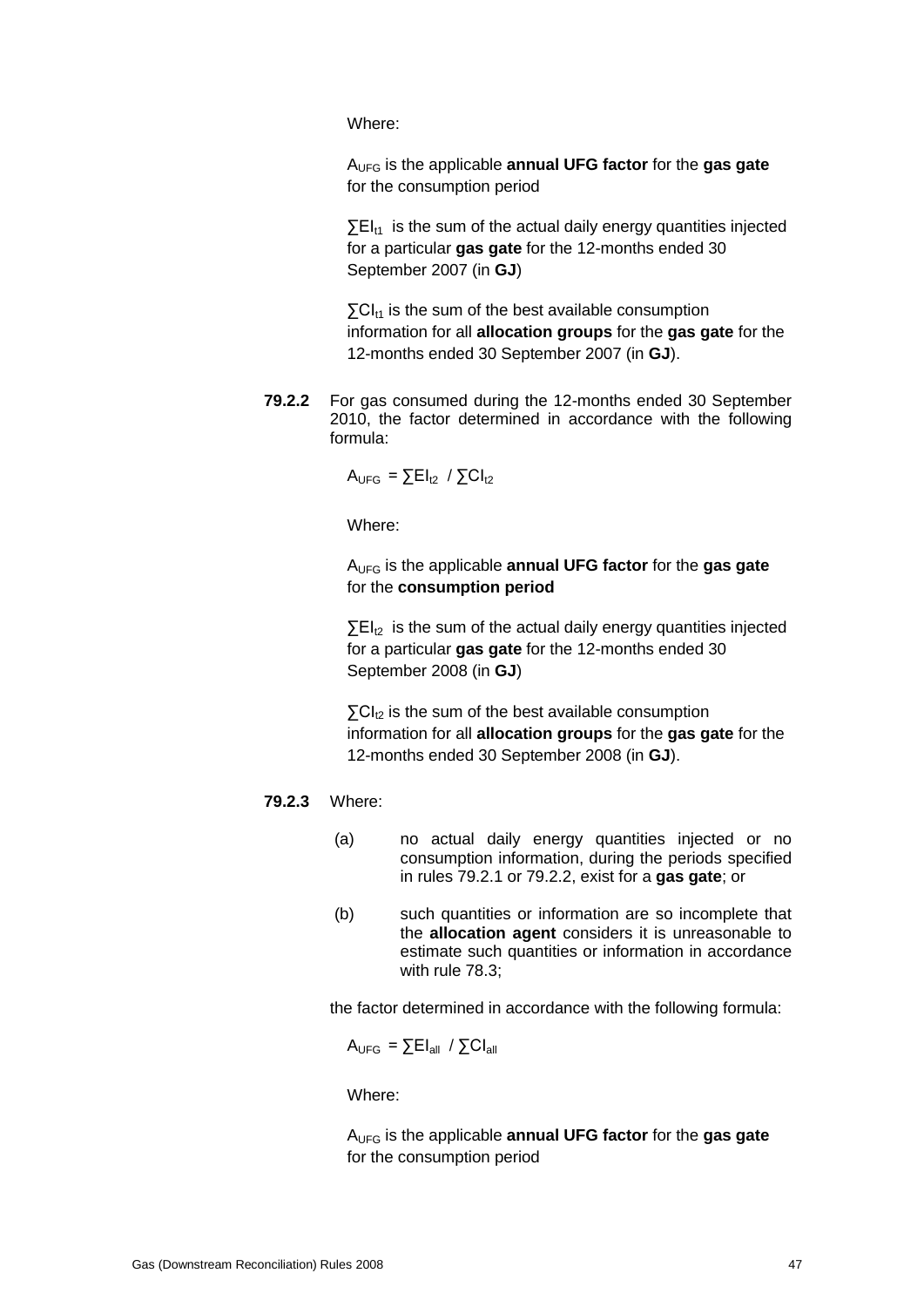∑EI<sub>all</sub> is the sum of the actual daily energy quantities injected for all **gas gates** (as calculated under rules 79.2.1 or 79.2.2) for the 12-months ended 30 September 2007 or 2008, as applicable (in **GJ**)

 $\sum C I_{all}$  is the sum of the best available consumption information for all **allocation groups** for all **gas gates** (as calculated under rules 79.2.1 or 79.2.2) for the 12-months ended 30 September 2007 or 2008, as applicable (in **GJ**).

- **79.3** Where the **annual UFG factor** calculated in accordance with rule 79.2:
	- **79.3.1** is less than 0.985, the **annual UFG factor** to be applied at that **gas gate** for the purposes of this rule is 0.985; or
	- **79.3.2** exceeds 1.035, the **annual UFG factor** to be applied at that **gas gate** for the purposes of this rule is 1.035.
- **79.4** Despite anything in rule 46.4.2, during the **transitional period**, the **allocation agent** must determine and **publish** the **annual UFG factor** which will apply for gas consumed in the **gas year** beginning on –
	- **79.4.1** 1 October 2008 as soon as practicable after the date this rule comes into force and no later than 10 **business days** before the **go-live date**; and
	- **79.4.2** 1 October 2009 on the 1<sup>st</sup> business day of July 2009.

### **80. Industry body may commission event audit for capped gas gate**

- **80.1** Where the **annual UFG factor** calculated in rule 79.2 for a particular **gas gate** would have been less than 0.985 or exceeded 1.035 but for rule 79.3:
	- **80.1.1** the **allocation agent** must as soon as practicable give notice to the **industry body**; and
	- **80.1.2** the **industry body** may commission an event audit under rule 66 to ascertain the cause or causes of the level of **UFG** at the **gas gate**.
- **80.2** If the **industry body** commissions an event audit under rule 80.1.2, it must give notice of the event audit to all affected **allocation participants** at the **gas gate**.

#### **81. Transitional exemption**

- **81.1** Despite anything in rules 19 and 20 the **industry body** may, in its discretion and upon the terms and conditions (if any) that it thinks fit, exempt any **allocation participant**, class of **allocation participants**, **gas gate** or the **allocation agent** from complying with one or more of these **rules** during the **transitional period**.
- **81.2** A transitional exemption applies for the period set out in the exemption and must set out alternative arrangements for complying with one or more of the **rules**.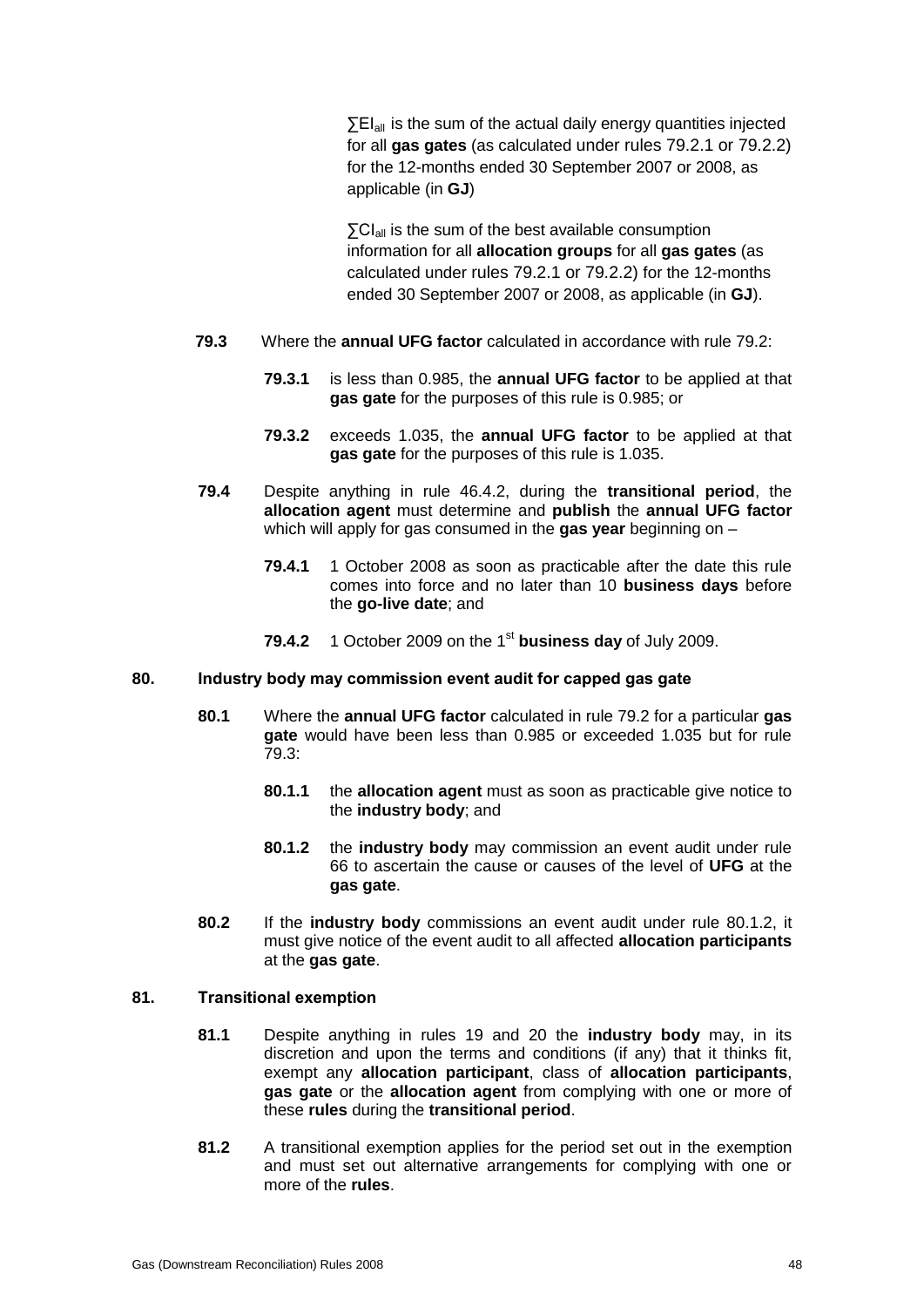- **81.3** The **industry body** may by notice require an **allocation participant** or the **allocation agent** to set out in detail any reasons why an exemption is needed, the period for which the exemption should be in effect, and what alternative arrangements should apply.
- **81.4** If the **industry body** is satisfied that a transitional exemption should be granted, the **industry body** may by notice grant the transitional exemption to the **allocation participant**, class of **allocation participants**, **gas gate** or the **allocation agent** which, in addition to stating the alternative arrangements that will apply, may be subject to such other conditions as the **industry body** thinks fit.
- **81.5** If the **industry body** grants a transitional exemption under rule 81.4. it must give notice of the transitional exemption to the **allocation participants** affected by the exemption and the **allocation agent**.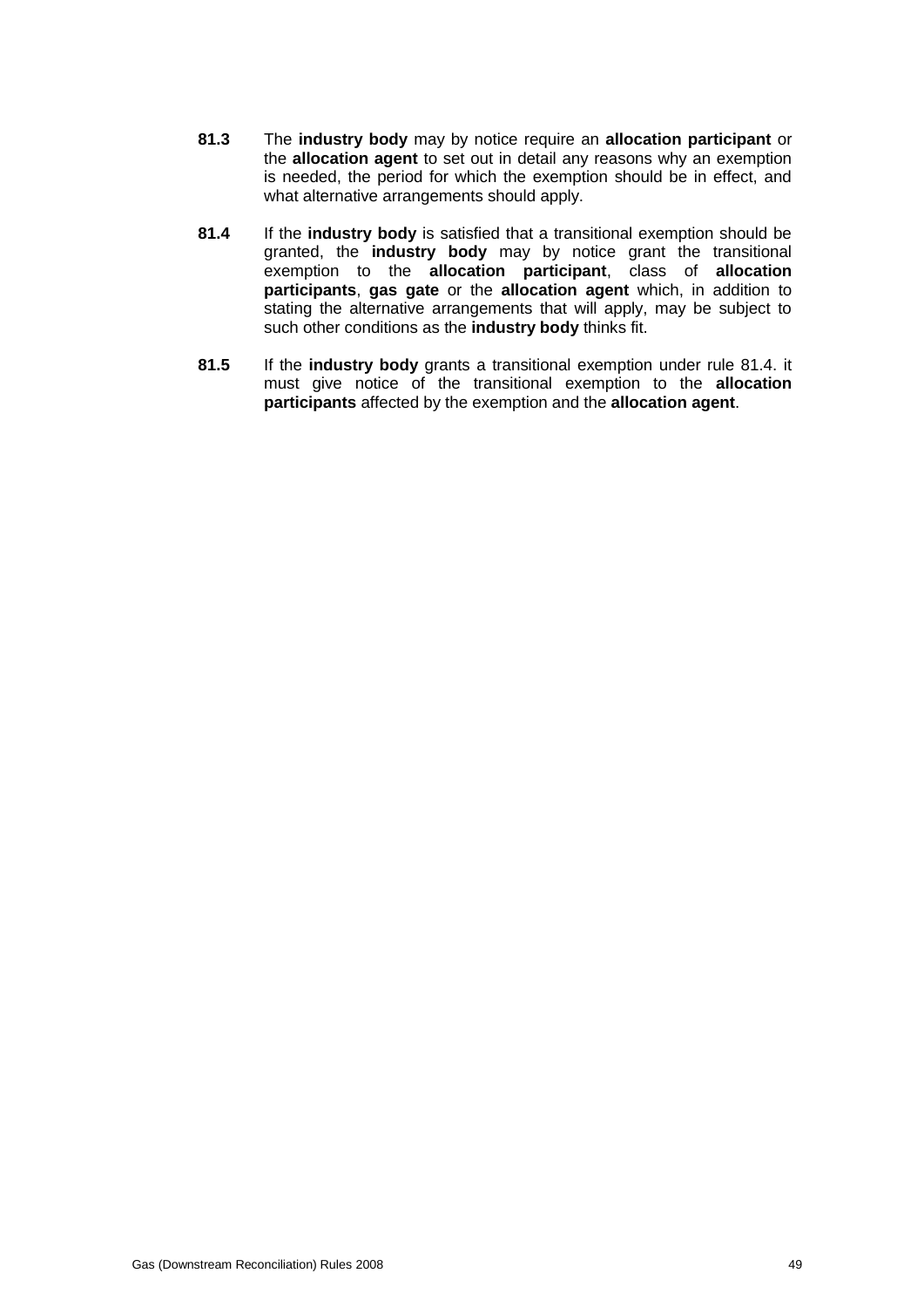### **Schedule 1**

## **Metering errors**

Rule 44.5

| <b>Metering error</b>                    | <b>Correction criteria</b>                                                                                                                                                                                                                                                                                                                                                                                                                                                                                         |
|------------------------------------------|--------------------------------------------------------------------------------------------------------------------------------------------------------------------------------------------------------------------------------------------------------------------------------------------------------------------------------------------------------------------------------------------------------------------------------------------------------------------------------------------------------------------|
| <b>Minimum flow rate</b>                 | Meters are to be considered capable of measuring accurately down to<br>the minimum flow rate for accurate measurement specified by the<br>manufacturer, i.e. Qmin. While a meter will generally continue to<br>register flow at flow rates less than Qmin, no corrections to volumes<br>measured may be based on the performance of the meter at flows<br>below Qmin if the meter was known to have been operating below<br>Qmin. Any such corrections may only be applied if other suitable data<br>is available. |
| <b>Meter equipment</b><br>failure        | Where metering equipment has failed completely, the methods of<br>calculating delivered volume, in order of preference, are:                                                                                                                                                                                                                                                                                                                                                                                       |
|                                          | To use data from check metering;<br>$\bullet$                                                                                                                                                                                                                                                                                                                                                                                                                                                                      |
|                                          | To aggregate data from downstream metering equipment<br>$\bullet$<br>(with due allowance for UFG if applicable);                                                                                                                                                                                                                                                                                                                                                                                                   |
|                                          | To estimate based on historical consumption data;<br>$\bullet$<br>To estimate based on downstream consumer production                                                                                                                                                                                                                                                                                                                                                                                              |
|                                          | figures.                                                                                                                                                                                                                                                                                                                                                                                                                                                                                                           |
| Meter found to be in                     | If during as-found testing any test result is outside the allowable error                                                                                                                                                                                                                                                                                                                                                                                                                                          |
| error                                    | limits, the meter is to be tagged to show that a correction may be<br>required. The meter must not have its seals broken until such tests,                                                                                                                                                                                                                                                                                                                                                                         |
|                                          | as may be required, are completed.                                                                                                                                                                                                                                                                                                                                                                                                                                                                                 |
|                                          | If the in-service operating range of the meter is known (for example,<br>from TOU data or otherwise), correction is to be based on the error or                                                                                                                                                                                                                                                                                                                                                                    |
|                                          | errors applicable to that range. Generally, a volume-weighted error, or<br>the error-versus-flow relationship established from testing across the<br>range is to be used to determine the correction.                                                                                                                                                                                                                                                                                                              |
|                                          | If the in-service operating range of the <b>meter</b> is not known, the                                                                                                                                                                                                                                                                                                                                                                                                                                            |
|                                          | correction is to be based on the arithmetic average of the errors found<br>from tests performed as specified above, i.e. at Qmin, 20%, 50% and                                                                                                                                                                                                                                                                                                                                                                     |
|                                          | Qmax.                                                                                                                                                                                                                                                                                                                                                                                                                                                                                                              |
| <b>Corrector failure</b>                 | Where a corrector has failed completely, the corrected volume will be<br>calculated from the uncorrected volume measured by the meter,                                                                                                                                                                                                                                                                                                                                                                             |
|                                          | using:                                                                                                                                                                                                                                                                                                                                                                                                                                                                                                             |
|                                          | An appropriate correction factor from a period when the<br>corrector was functioning properly; or                                                                                                                                                                                                                                                                                                                                                                                                                  |
|                                          | Independent corrections for pressure and temperature and<br>other factors (as applicable).                                                                                                                                                                                                                                                                                                                                                                                                                         |
|                                          |                                                                                                                                                                                                                                                                                                                                                                                                                                                                                                                    |
| <b>Corrector found to</b><br>be in error | <b>Correctors</b> generally operate within a narrow range in terms of<br>correction factor, reading or output signal (as the case may be). If                                                                                                                                                                                                                                                                                                                                                                      |
|                                          | during as-found testing such instruments are found to be in error,<br>corrections are to be based on adjustments for the difference between                                                                                                                                                                                                                                                                                                                                                                        |
|                                          | the as-found factor, reading or output and the normal or expected                                                                                                                                                                                                                                                                                                                                                                                                                                                  |
| <b>TOU device or data</b>                | value of such factor, reading or output.<br>Where a datalogger associated with a TOU meter fails, and daily                                                                                                                                                                                                                                                                                                                                                                                                        |
| logger failure                           | quantity data is not available, the methods of determining a correction,                                                                                                                                                                                                                                                                                                                                                                                                                                           |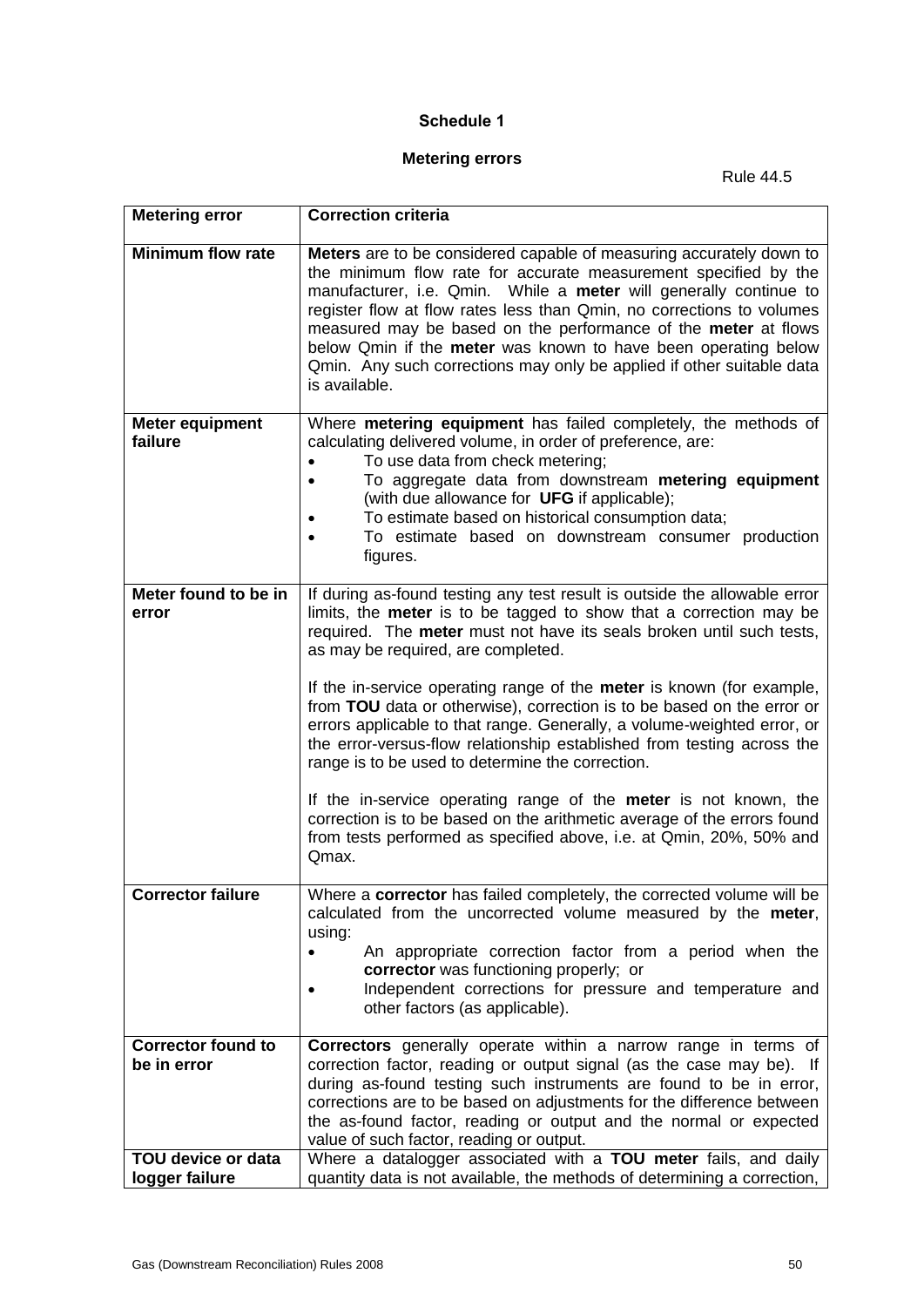| in order of preference, are:                                                                                                                         |
|------------------------------------------------------------------------------------------------------------------------------------------------------|
| To distribute the total volume for the period over the days in<br>the period by applying a typical profile from a corresponding<br>prior period; and |
| To use data from check metering where available.                                                                                                     |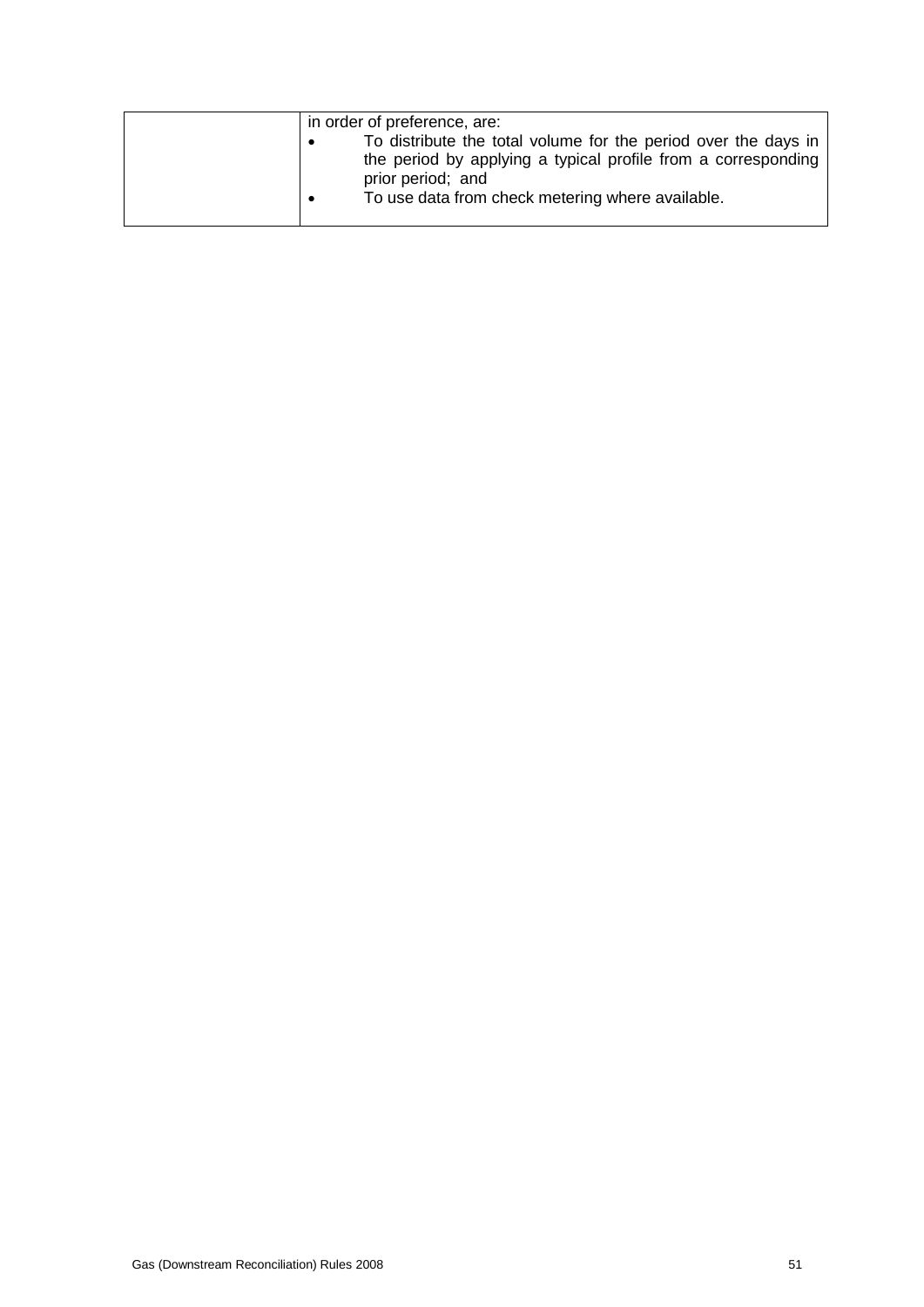### **Schedule 2**

#### **Allocation in zero consumption situations**

Rule 45.2.7

Where rule 45.2.7(c) applies, the allocated quantities are to be calculated in accordance with the following formulae:

**1.** If the **retailers** supplying gas to **consumer installations** at the **gas gate** during the **consumption period** being allocated are the same **retailers** who supplied gas to **consumer installations** at the **gas gate** during the previous **consumption period**:

$$
AQ_{1-6} = El_{d} \times (PAQ_{1-6} / \sum PAQ_{1-6})
$$

Where:

AQ1-6 is the quantity of gas in **GJ** to be allocated to **allocation group** 1, 2, 3, 4, 5 or 6 for the day

EI<sup>d</sup> is the actual daily energy injection quantity in **GJ** provided by **transmission system owners** under rule 41 for the day

PAQ1-6 is that **retailer's** average daily allocated quantity in **GJ** for the previous **consumption period** for that **allocation group** 1, 2, 3, 4, 5 or 6 for the day as calculated in accordance with rule 45 and reported under rule 48, 49, 50 or 51 (as applicable)

∑PAQ<sub>1-6</sub> is the sum of all **retailers'** daily allocated quantities in **GJ** for the previous **consumption period** for **allocation groups** 1, 2, 3, 4, 5 and 6 for the day as calculated in accordance with rule 45 and reported under rule 48, 49, 50 or 51 (as applicable); or

**2.** If:

- (a) one or more **retailers** commence supplying gas to a **consumer installation** at the **gas gate** (which it did not supply gas to during the previous **consumption period**) or one or more **retailers** cease supplying gas to any **consumer installation** at the **gas gate** during the **consumption period** being allocated; or
- (b) the sum of all **retailers'** daily allocated quantities for the previous **consumption period** for **allocation groups** 1, 2, 3, 4, 5 and 6 for the day  $($  $\overline{\smash{\bigtriangledown}}$ PAQ<sub>1-6</sub> $\smash{\bigtriangledown}}$  is zero;

 $AQ_{1-6} = El_{d} / (N_{R} \times N_{AG})$ 

Where:

AQ1-6 is the quantity of gas in **GJ** to be allocated to **allocation group** 1, 2, 3, 4, 5 or 6 for the day

 $EI<sub>d</sub>$  is the actual daily energy injection quantity in  $GJ$  provided by **transmission system owners** under rule 41 for the day

N<sup>R</sup> is the number of **retailers** supplying gas to **consumer installations** at the **gas gate** for the **consumption period** being allocated, as determined by the gas gate trading notices that have been provided to the **allocation agent** under rule 39

NAG is the number of **allocation groups** for which the **retailer** has provided consumption information at the **gas gate** for the **consumption period** being allocated; and